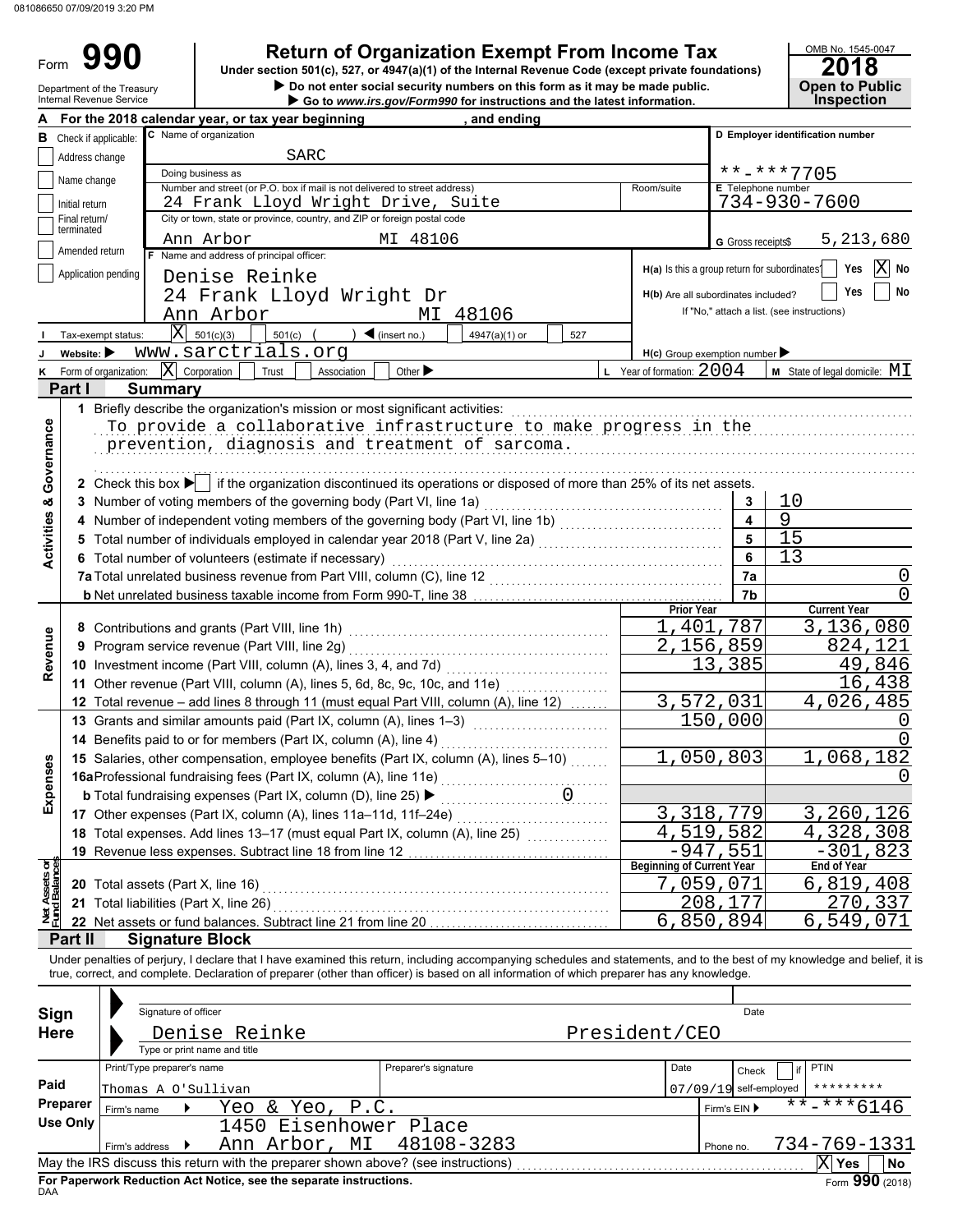| Form 990 (2018) SARC |                                                      |                                                                                                    | **-***7705                                                                                                                                                                                                                                                                                                                                                                                                                                                                                                                                            | Page 2                    |
|----------------------|------------------------------------------------------|----------------------------------------------------------------------------------------------------|-------------------------------------------------------------------------------------------------------------------------------------------------------------------------------------------------------------------------------------------------------------------------------------------------------------------------------------------------------------------------------------------------------------------------------------------------------------------------------------------------------------------------------------------------------|---------------------------|
| Part III             |                                                      | <b>Statement of Program Service Accomplishments</b>                                                |                                                                                                                                                                                                                                                                                                                                                                                                                                                                                                                                                       |                           |
|                      | 1 Briefly describe the organization's mission:       |                                                                                                    |                                                                                                                                                                                                                                                                                                                                                                                                                                                                                                                                                       |                           |
|                      |                                                      |                                                                                                    | To provide a collaborative infrastructure to make progress in the                                                                                                                                                                                                                                                                                                                                                                                                                                                                                     |                           |
|                      |                                                      | prevention, diagnosis and treatment of sarcoma.                                                    |                                                                                                                                                                                                                                                                                                                                                                                                                                                                                                                                                       |                           |
|                      |                                                      |                                                                                                    |                                                                                                                                                                                                                                                                                                                                                                                                                                                                                                                                                       |                           |
|                      |                                                      |                                                                                                    |                                                                                                                                                                                                                                                                                                                                                                                                                                                                                                                                                       |                           |
| $\mathbf{2}$         |                                                      |                                                                                                    | Did the organization undertake any significant program services during the year which were not listed on the                                                                                                                                                                                                                                                                                                                                                                                                                                          |                           |
|                      | prior Form 990 or 990-EZ?                            |                                                                                                    |                                                                                                                                                                                                                                                                                                                                                                                                                                                                                                                                                       | Yes $\overline{X}$ No     |
|                      | If "Yes," describe these new services on Schedule O. |                                                                                                    |                                                                                                                                                                                                                                                                                                                                                                                                                                                                                                                                                       |                           |
| 3                    |                                                      | Did the organization cease conducting, or make significant changes in how it conducts, any program |                                                                                                                                                                                                                                                                                                                                                                                                                                                                                                                                                       |                           |
| services?            |                                                      |                                                                                                    |                                                                                                                                                                                                                                                                                                                                                                                                                                                                                                                                                       | Yes $\overline{X}$ No     |
|                      | If "Yes," describe these changes on Schedule O.      |                                                                                                    |                                                                                                                                                                                                                                                                                                                                                                                                                                                                                                                                                       |                           |
| 4                    |                                                      |                                                                                                    | Describe the organization's program service accomplishments for each of its three largest program services, as measured by                                                                                                                                                                                                                                                                                                                                                                                                                            |                           |
|                      |                                                      |                                                                                                    | expenses. Section 501(c)(3) and 501(c)(4) organizations are required to report the amount of grants and allocations to others,                                                                                                                                                                                                                                                                                                                                                                                                                        |                           |
|                      |                                                      | the total expenses, and revenue, if any, for each program service reported.                        |                                                                                                                                                                                                                                                                                                                                                                                                                                                                                                                                                       |                           |
|                      |                                                      |                                                                                                    |                                                                                                                                                                                                                                                                                                                                                                                                                                                                                                                                                       |                           |
| 4a (Code:            |                                                      | ) (Expenses $$ 2, 762, 250$ including grants of \$                                                 | The Sarcoma Alliance for Research Through Collaboration is a US-based non-<br>profit sarcoma research cooperative solely dedicated to fostering progress<br>in the prevention and treatment of sarcoma in order to improve patient<br>outcomes and ultimately find a cure. SARC's unique ability to promote<br>collaboration and unity among the sarcoma research community through                                                                                                                                                                   | 824,121)<br>) (Revenue \$ |
|                      |                                                      | investment in SARC's work for the good of patients.                                                | scientific rigor, credibility and efficiency ensures that things get done.<br>Collaborative partnerships and continued progress generate further                                                                                                                                                                                                                                                                                                                                                                                                      |                           |
|                      |                                                      |                                                                                                    |                                                                                                                                                                                                                                                                                                                                                                                                                                                                                                                                                       |                           |
|                      |                                                      |                                                                                                    |                                                                                                                                                                                                                                                                                                                                                                                                                                                                                                                                                       |                           |
|                      |                                                      |                                                                                                    |                                                                                                                                                                                                                                                                                                                                                                                                                                                                                                                                                       |                           |
| 4b (Code:            |                                                      | ) (Expenses \$294, 096 including grants of \$                                                      |                                                                                                                                                                                                                                                                                                                                                                                                                                                                                                                                                       | ) (Revenue \$             |
|                      | Sarcoma SPORE ever to be awarded.                    |                                                                                                    | Research Excellence (SPORE) to promote interdisciplinary research and to<br>help research findings move quickly from the laboratory to the patient. To<br>earn a highly competitive NCI SPORE grant, institutions must demonstrate a<br>high degree of collaboration between first-rate scientists and clinicians<br>and show excellence in translational research projects. SARC was awarded a<br>Sarcoma SPORE by the NCI in 2012. This is the first SPORE to be awarded to<br>ta nonprofit consortium of academic researchers, and only the second |                           |
|                      |                                                      |                                                                                                    |                                                                                                                                                                                                                                                                                                                                                                                                                                                                                                                                                       |                           |
|                      |                                                      |                                                                                                    |                                                                                                                                                                                                                                                                                                                                                                                                                                                                                                                                                       |                           |
|                      |                                                      |                                                                                                    | 4c (Code: (a) (Expenses \$ (a) (Expenses \$ (a) including grants of \$ (a) (Revenue \$ (a) (Revenue \$ (a) (Revenue \$ (a) (Bevenue \$ (a) (Bevenue \$ (a) (Bevenue \$ (a) (Bevenue $\frac{1}{2}$ (Revenue \$ (a) (Bevenue $\frac{1}{2}$ (Revenu                                                                                                                                                                                                                                                                                                      |                           |
| N/A                  |                                                      |                                                                                                    |                                                                                                                                                                                                                                                                                                                                                                                                                                                                                                                                                       |                           |
|                      |                                                      |                                                                                                    |                                                                                                                                                                                                                                                                                                                                                                                                                                                                                                                                                       |                           |
|                      |                                                      |                                                                                                    |                                                                                                                                                                                                                                                                                                                                                                                                                                                                                                                                                       |                           |
|                      |                                                      |                                                                                                    |                                                                                                                                                                                                                                                                                                                                                                                                                                                                                                                                                       |                           |
|                      |                                                      |                                                                                                    |                                                                                                                                                                                                                                                                                                                                                                                                                                                                                                                                                       |                           |
|                      |                                                      |                                                                                                    |                                                                                                                                                                                                                                                                                                                                                                                                                                                                                                                                                       |                           |
|                      |                                                      |                                                                                                    |                                                                                                                                                                                                                                                                                                                                                                                                                                                                                                                                                       |                           |
|                      |                                                      |                                                                                                    |                                                                                                                                                                                                                                                                                                                                                                                                                                                                                                                                                       |                           |
|                      |                                                      |                                                                                                    |                                                                                                                                                                                                                                                                                                                                                                                                                                                                                                                                                       |                           |
|                      |                                                      |                                                                                                    |                                                                                                                                                                                                                                                                                                                                                                                                                                                                                                                                                       |                           |
|                      |                                                      |                                                                                                    |                                                                                                                                                                                                                                                                                                                                                                                                                                                                                                                                                       |                           |
|                      |                                                      |                                                                                                    |                                                                                                                                                                                                                                                                                                                                                                                                                                                                                                                                                       |                           |
|                      | 4d Other program services (Describe in Schedule O.)  |                                                                                                    |                                                                                                                                                                                                                                                                                                                                                                                                                                                                                                                                                       |                           |
| (Expenses \$         | 4e Total program service expenses >                  | including grants of\$<br>3,056,346                                                                 | (Revenue \$                                                                                                                                                                                                                                                                                                                                                                                                                                                                                                                                           |                           |
|                      |                                                      |                                                                                                    |                                                                                                                                                                                                                                                                                                                                                                                                                                                                                                                                                       |                           |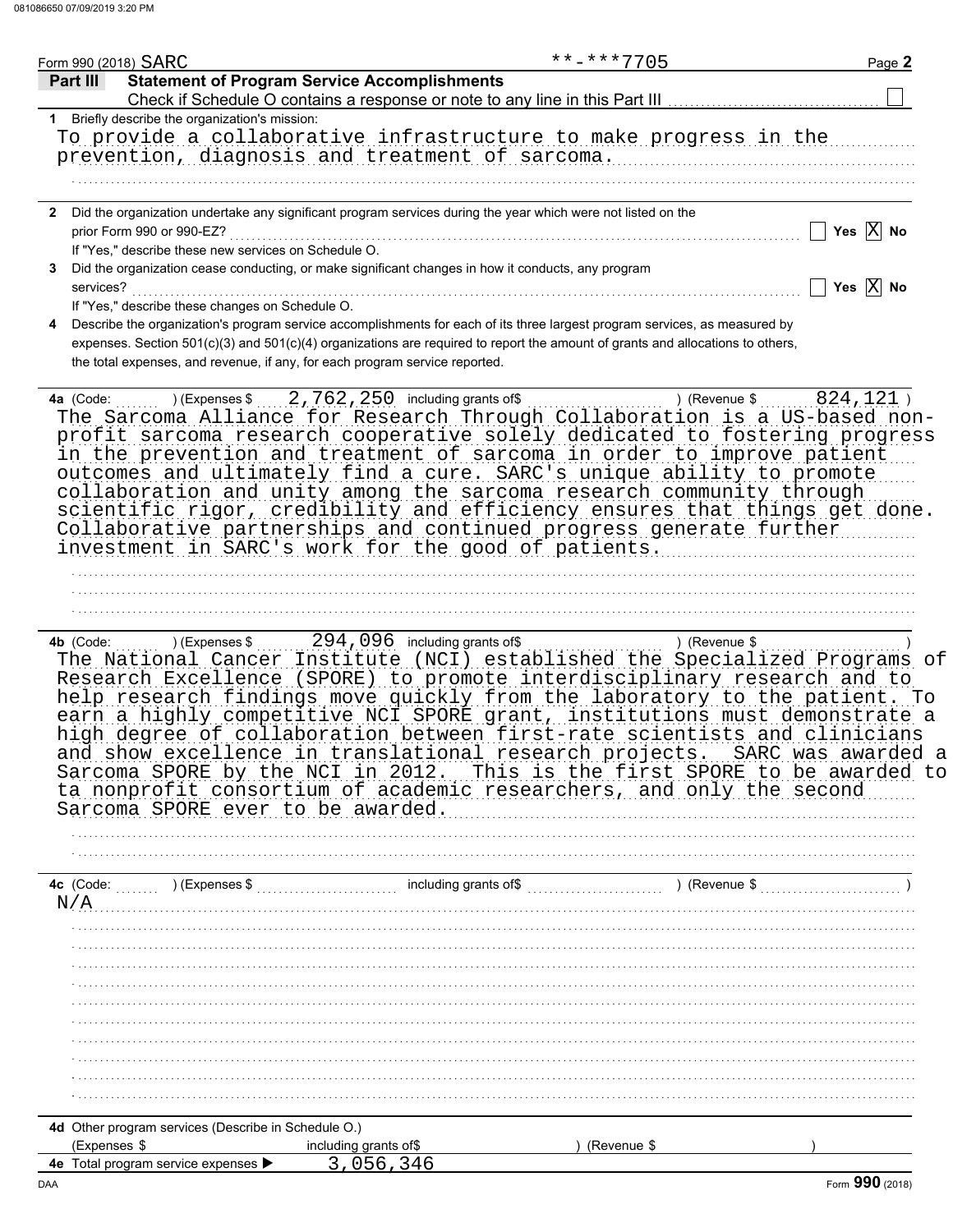|         | <b>Checklist of Required Schedules</b><br>Part IV                                                                       |                 |     |             |
|---------|-------------------------------------------------------------------------------------------------------------------------|-----------------|-----|-------------|
|         |                                                                                                                         |                 | Yes | <b>No</b>   |
| 1       | Is the organization described in section $501(c)(3)$ or $4947(a)(1)$ (other than a private foundation)? If "Yes,"       |                 |     |             |
|         | complete Schedule A                                                                                                     | $\mathbf 1$     | Χ   |             |
| 2       | Is the organization required to complete Schedule B, Schedule of Contributors (see instructions)?                       | $\mathbf{2}$    | X   |             |
| 3       | Did the organization engage in direct or indirect political campaign activities on behalf of or in opposition to        |                 |     |             |
|         | candidates for public office? If "Yes," complete Schedule C, Part I                                                     | 3               |     | X           |
| 4       | Section 501(c)(3) organizations. Did the organization engage in lobbying activities, or have a section 501(h)           |                 |     |             |
|         | election in effect during the tax year? If "Yes," complete Schedule C, Part II                                          | 4               |     | Χ           |
| 5       | Is the organization a section $501(c)(4)$ , $501(c)(5)$ , or $501(c)(6)$ organization that receives membership dues,    |                 |     |             |
|         | assessments, or similar amounts as defined in Revenue Procedure 98-19? If "Yes," complete Schedule C, Part III          | 5               |     | Χ           |
| 6       | Did the organization maintain any donor advised funds or any similar funds or accounts for which donors                 |                 |     |             |
|         | have the right to provide advice on the distribution or investment of amounts in such funds or accounts? If             |                 |     |             |
|         | "Yes," complete Schedule D, Part I                                                                                      | 6               |     | X           |
| 7       | Did the organization receive or hold a conservation easement, including easements to preserve open space,               |                 |     |             |
|         | the environment, historic land areas, or historic structures? If "Yes," complete Schedule D, Part II                    | 7               |     | Χ           |
| 8       | Did the organization maintain collections of works of art, historical treasures, or other similar assets? If "Yes,"     |                 |     |             |
|         | complete Schedule D, Part III                                                                                           | 8               |     | X           |
| 9       | Did the organization report an amount in Part X, line 21, for escrow or custodial account liability, serve as a         |                 |     |             |
|         | custodian for amounts not listed in Part X; or provide credit counseling, debt management, credit repair, or            |                 |     |             |
|         | debt negotiation services? If "Yes," complete Schedule D, Part IV                                                       | 9               |     | X           |
| 10      | Did the organization, directly or through a related organization, hold assets in temporarily restricted                 |                 |     |             |
|         | endowments, permanent endowments, or quasi-endowments? If "Yes," complete Schedule D, Part V                            | 10              |     | Χ           |
| 11      | If the organization's answer to any of the following questions is "Yes," then complete Schedule D, Parts VI,            |                 |     |             |
|         | VII, VIII, IX, or X as applicable.                                                                                      |                 |     |             |
| а       | Did the organization report an amount for land, buildings, and equipment in Part X, line 10? If "Yes,"                  |                 |     |             |
|         | complete Schedule D, Part VI                                                                                            | 11a             | Χ   |             |
| b       | Did the organization report an amount for investments—other securities in Part X, line 12 that is 5% or more            |                 |     |             |
|         | of its total assets reported in Part X, line 16? If "Yes," complete Schedule D, Part VII                                | 11b             |     | X           |
| C       | Did the organization report an amount for investments—program related in Part X, line 13 that is 5% or more             |                 |     |             |
|         |                                                                                                                         | 11c             |     | Χ           |
| d       | Did the organization report an amount for other assets in Part X, line 15 that is 5% or more of its total assets        |                 |     |             |
|         | reported in Part X, line 16? If "Yes," complete Schedule D, Part IX                                                     | 11d             |     | Χ           |
| е       | Did the organization report an amount for other liabilities in Part X, line 25? If "Yes," complete Schedule D, Part X   | 11e             |     | $\mathbf X$ |
| f       | Did the organization's separate or consolidated financial statements for the tax year include a footnote that addresses |                 |     |             |
|         | the organization's liability for uncertain tax positions under FIN 48 (ASC 740)? If "Yes," complete Schedule D, Part X  | 11f             |     | Χ           |
|         | 12a Did the organization obtain separate, independent audited financial statements for the tax year? If "Yes," complete |                 |     |             |
|         |                                                                                                                         | 12a             | Χ   |             |
| b       | Was the organization included in consolidated, independent audited financial statements for the tax year? If            |                 |     |             |
|         | "Yes," and if the organization answered "No" to line 12a, then completing Schedule D, Parts XI and XII is optional      | 12b             |     | Χ           |
| 13      | Is the organization a school described in section 170(b)(1)(A)(ii)? If "Yes," complete Schedule E                       | 13              |     | Χ           |
| 14a     |                                                                                                                         | 14a             |     | Χ           |
| b       | Did the organization have aggregate revenues or expenses of more than \$10,000 from grantmaking,                        |                 |     |             |
|         | fundraising, business, investment, and program service activities outside the United States, or aggregate               |                 |     |             |
|         | foreign investments valued at \$100,000 or more? If "Yes," complete Schedule F, Parts I and IV [[[[[[[[[[[[[[[          | 14b             |     | Χ           |
| 15      | Did the organization report on Part IX, column (A), line 3, more than \$5,000 of grants or other assistance to or       |                 |     |             |
|         | for any foreign organization? If "Yes," complete Schedule F, Parts II and IV                                            | 15              |     | Χ           |
| 16      | Did the organization report on Part IX, column (A), line 3, more than \$5,000 of aggregate grants or other              |                 |     |             |
|         | assistance to or for foreign individuals? If "Yes," complete Schedule F, Parts III and IV                               | 16              |     | Χ           |
| 17      | Did the organization report a total of more than \$15,000 of expenses for professional fundraising services on          |                 |     |             |
|         |                                                                                                                         | 17              |     | Χ           |
| 18      | Did the organization report more than \$15,000 total of fundraising event gross income and contributions on             |                 |     |             |
|         | Part VIII, lines 1c and 8a? If "Yes," complete Schedule G, Part II                                                      | 18              |     | Χ           |
| 19      | Did the organization report more than \$15,000 of gross income from gaming activities on Part VIII, line 9a?            |                 |     |             |
|         |                                                                                                                         | 19              |     | Χ           |
|         | Did the organization operate one or more hospital facilities? If "Yes," complete Schedule H                             | <b>20a</b>      |     | Χ           |
| 20a     |                                                                                                                         | 20 <sub>b</sub> |     |             |
| b<br>21 | Did the organization report more than \$5,000 of grants or other assistance to any domestic organization or             |                 |     |             |
|         |                                                                                                                         | 21              |     | X           |
|         |                                                                                                                         |                 |     |             |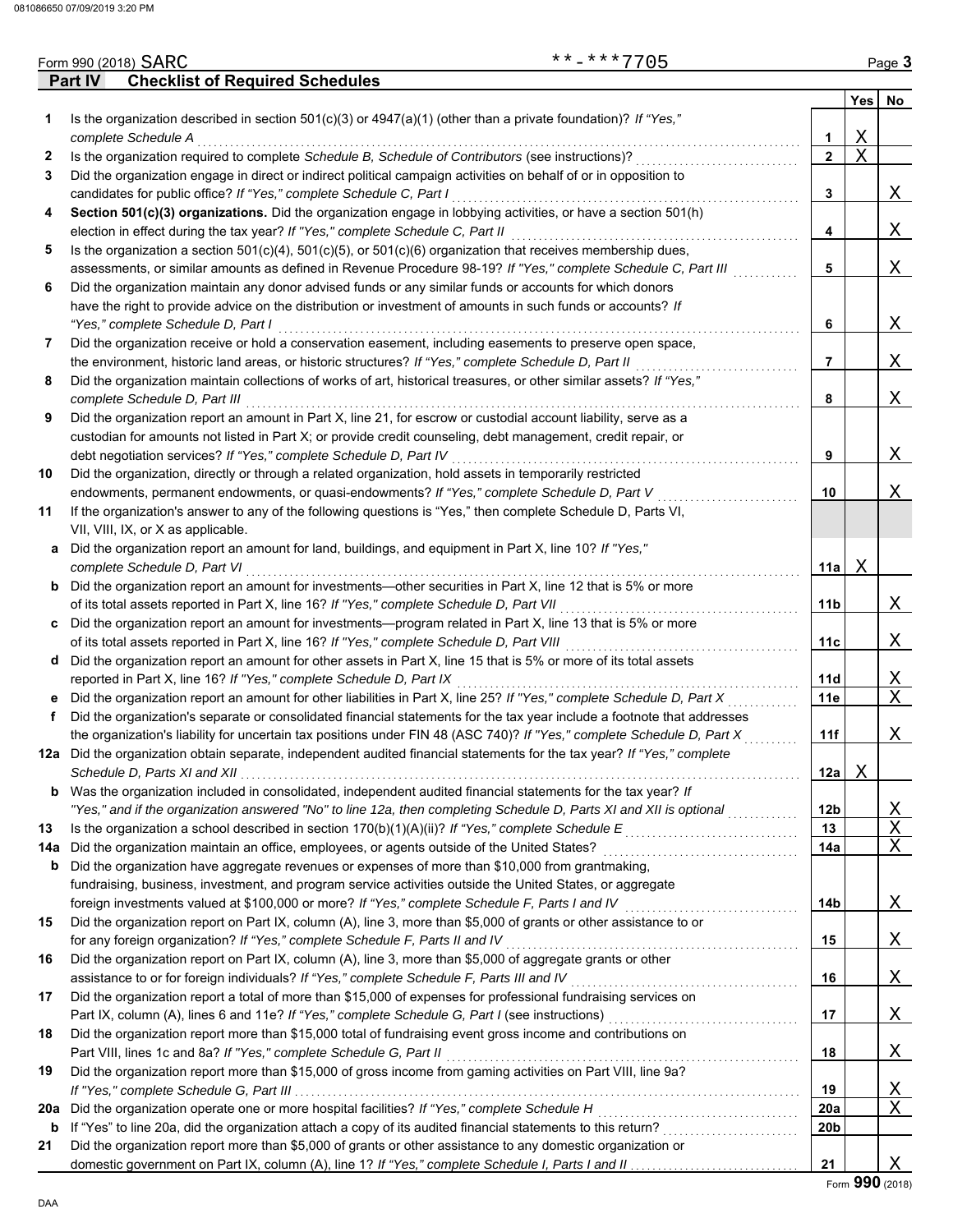| Form 990 (2018) SARC<br><b>Checklist of Required Schedules (continued)</b><br><b>Part IV</b><br>Did the organization report more than \$5,000 of grants or other assistance to or for domestic individuals on<br>22<br>Part IX, column (A), line 2? If "Yes," complete Schedule I, Parts I and III<br>22<br>Did the organization answer "Yes" to Part VII, Section A, line 3, 4, or 5 about compensation of the<br>23<br>organization's current and former officers, directors, trustees, key employees, and highest compensated<br>23<br>employees? If "Yes," complete Schedule J<br>24a Did the organization have a tax-exempt bond issue with an outstanding principal amount of more than<br>\$100,000 as of the last day of the year, that was issued after December 31, 2002? If "Yes," answer lines 24b<br>through 24d and complete Schedule K. If "No," go to line 25a<br>24a | <b>Yes</b><br>Χ | No.<br>Χ<br>X<br>X          |
|---------------------------------------------------------------------------------------------------------------------------------------------------------------------------------------------------------------------------------------------------------------------------------------------------------------------------------------------------------------------------------------------------------------------------------------------------------------------------------------------------------------------------------------------------------------------------------------------------------------------------------------------------------------------------------------------------------------------------------------------------------------------------------------------------------------------------------------------------------------------------------------|-----------------|-----------------------------|
|                                                                                                                                                                                                                                                                                                                                                                                                                                                                                                                                                                                                                                                                                                                                                                                                                                                                                       |                 |                             |
|                                                                                                                                                                                                                                                                                                                                                                                                                                                                                                                                                                                                                                                                                                                                                                                                                                                                                       |                 |                             |
|                                                                                                                                                                                                                                                                                                                                                                                                                                                                                                                                                                                                                                                                                                                                                                                                                                                                                       |                 |                             |
|                                                                                                                                                                                                                                                                                                                                                                                                                                                                                                                                                                                                                                                                                                                                                                                                                                                                                       |                 |                             |
|                                                                                                                                                                                                                                                                                                                                                                                                                                                                                                                                                                                                                                                                                                                                                                                                                                                                                       |                 |                             |
|                                                                                                                                                                                                                                                                                                                                                                                                                                                                                                                                                                                                                                                                                                                                                                                                                                                                                       |                 |                             |
|                                                                                                                                                                                                                                                                                                                                                                                                                                                                                                                                                                                                                                                                                                                                                                                                                                                                                       |                 |                             |
|                                                                                                                                                                                                                                                                                                                                                                                                                                                                                                                                                                                                                                                                                                                                                                                                                                                                                       |                 |                             |
|                                                                                                                                                                                                                                                                                                                                                                                                                                                                                                                                                                                                                                                                                                                                                                                                                                                                                       |                 |                             |
|                                                                                                                                                                                                                                                                                                                                                                                                                                                                                                                                                                                                                                                                                                                                                                                                                                                                                       |                 |                             |
| Did the organization invest any proceeds of tax-exempt bonds beyond a temporary period exception?<br>24 <sub>b</sub>                                                                                                                                                                                                                                                                                                                                                                                                                                                                                                                                                                                                                                                                                                                                                                  |                 |                             |
| Did the organization maintain an escrow account other than a refunding escrow at any time during the year<br>C                                                                                                                                                                                                                                                                                                                                                                                                                                                                                                                                                                                                                                                                                                                                                                        |                 |                             |
| 24c<br>to defease any tax-exempt bonds?<br>24d                                                                                                                                                                                                                                                                                                                                                                                                                                                                                                                                                                                                                                                                                                                                                                                                                                        |                 |                             |
| d Did the organization act as an "on behalf of" issuer for bonds outstanding at any time during the year?<br>25a Section 501(c)(3), 501(c)(4), and 501(c)(29) organizations. Did the organization engage in an excess benefit                                                                                                                                                                                                                                                                                                                                                                                                                                                                                                                                                                                                                                                         |                 |                             |
| transaction with a disqualified person during the year? If "Yes," complete Schedule L, Part I<br>25a                                                                                                                                                                                                                                                                                                                                                                                                                                                                                                                                                                                                                                                                                                                                                                                  |                 |                             |
| Is the organization aware that it engaged in an excess benefit transaction with a disqualified person in a prior<br>b                                                                                                                                                                                                                                                                                                                                                                                                                                                                                                                                                                                                                                                                                                                                                                 |                 |                             |
| year, and that the transaction has not been reported on any of the organization's prior Forms 990 or 990-EZ?                                                                                                                                                                                                                                                                                                                                                                                                                                                                                                                                                                                                                                                                                                                                                                          |                 |                             |
| If "Yes," complete Schedule L, Part I<br>25 <sub>b</sub>                                                                                                                                                                                                                                                                                                                                                                                                                                                                                                                                                                                                                                                                                                                                                                                                                              |                 | X                           |
| Did the organization report any amount on Part X, line 5, 6, or 22 for receivables from or payables to any<br>26                                                                                                                                                                                                                                                                                                                                                                                                                                                                                                                                                                                                                                                                                                                                                                      |                 |                             |
| current or former officers, directors, trustees, key employees, highest compensated employees, or                                                                                                                                                                                                                                                                                                                                                                                                                                                                                                                                                                                                                                                                                                                                                                                     |                 |                             |
| disqualified persons? If "Yes," complete Schedule L, Part II<br>26                                                                                                                                                                                                                                                                                                                                                                                                                                                                                                                                                                                                                                                                                                                                                                                                                    |                 | X                           |
| Did the organization provide a grant or other assistance to an officer, director, trustee, key employee,<br>27                                                                                                                                                                                                                                                                                                                                                                                                                                                                                                                                                                                                                                                                                                                                                                        |                 |                             |
| substantial contributor or employee thereof, a grant selection committee member, or to a 35% controlled                                                                                                                                                                                                                                                                                                                                                                                                                                                                                                                                                                                                                                                                                                                                                                               |                 |                             |
| entity or family member of any of these persons? If "Yes," complete Schedule L, Part III<br>27                                                                                                                                                                                                                                                                                                                                                                                                                                                                                                                                                                                                                                                                                                                                                                                        |                 | Χ                           |
| Was the organization a party to a business transaction with one of the following parties (see Schedule L,<br>28                                                                                                                                                                                                                                                                                                                                                                                                                                                                                                                                                                                                                                                                                                                                                                       |                 |                             |
| Part IV instructions for applicable filing thresholds, conditions, and exceptions):                                                                                                                                                                                                                                                                                                                                                                                                                                                                                                                                                                                                                                                                                                                                                                                                   |                 |                             |
| A current or former officer, director, trustee, or key employee? If "Yes," complete Schedule L, Part IV<br>28a<br>а                                                                                                                                                                                                                                                                                                                                                                                                                                                                                                                                                                                                                                                                                                                                                                   |                 | Χ                           |
| A family member of a current or former officer, director, trustee, or key employee? If "Yes," complete<br>b                                                                                                                                                                                                                                                                                                                                                                                                                                                                                                                                                                                                                                                                                                                                                                           |                 |                             |
| Schedule L, Part IV<br>28b<br>An entity of which a current or former officer, director, trustee, or key employee (or a family member thereof)                                                                                                                                                                                                                                                                                                                                                                                                                                                                                                                                                                                                                                                                                                                                         |                 | Χ                           |
| c<br>28c<br>was an officer, director, trustee, or direct or indirect owner? If "Yes," complete Schedule L, Part IV                                                                                                                                                                                                                                                                                                                                                                                                                                                                                                                                                                                                                                                                                                                                                                    |                 | Χ                           |
| 29<br>Did the organization receive more than \$25,000 in non-cash contributions? If "Yes," complete Schedule M<br>29                                                                                                                                                                                                                                                                                                                                                                                                                                                                                                                                                                                                                                                                                                                                                                  |                 | X                           |
| Did the organization receive contributions of art, historical treasures, or other similar assets, or qualified<br>30                                                                                                                                                                                                                                                                                                                                                                                                                                                                                                                                                                                                                                                                                                                                                                  |                 |                             |
| 30<br>conservation contributions? If "Yes," complete Schedule M                                                                                                                                                                                                                                                                                                                                                                                                                                                                                                                                                                                                                                                                                                                                                                                                                       |                 | Χ                           |
| Did the organization liquidate, terminate, or dissolve and cease operations? If "Yes," complete Schedule N, Part I<br>31<br>31                                                                                                                                                                                                                                                                                                                                                                                                                                                                                                                                                                                                                                                                                                                                                        |                 | $\mathbf X$                 |
| 32<br>Did the organization sell, exchange, dispose of, or transfer more than 25% of its net assets? If "Yes,"                                                                                                                                                                                                                                                                                                                                                                                                                                                                                                                                                                                                                                                                                                                                                                         |                 |                             |
| complete Schedule N, Part II<br>32                                                                                                                                                                                                                                                                                                                                                                                                                                                                                                                                                                                                                                                                                                                                                                                                                                                    |                 | Χ                           |
| Did the organization own 100% of an entity disregarded as separate from the organization under Regulations<br>33                                                                                                                                                                                                                                                                                                                                                                                                                                                                                                                                                                                                                                                                                                                                                                      |                 |                             |
| 33<br>sections 301.7701-2 and 301.7701-3? If "Yes," complete Schedule R, Part I                                                                                                                                                                                                                                                                                                                                                                                                                                                                                                                                                                                                                                                                                                                                                                                                       |                 | Χ                           |
| Was the organization related to any tax-exempt or taxable entity? If "Yes," complete Schedule R, Part II, III,<br>34                                                                                                                                                                                                                                                                                                                                                                                                                                                                                                                                                                                                                                                                                                                                                                  |                 |                             |
| or IV, and Part V, line 1<br>34                                                                                                                                                                                                                                                                                                                                                                                                                                                                                                                                                                                                                                                                                                                                                                                                                                                       |                 | <u>X</u>                    |
| Did the organization have a controlled entity within the meaning of section 512(b)(13)?<br>35a<br>35a                                                                                                                                                                                                                                                                                                                                                                                                                                                                                                                                                                                                                                                                                                                                                                                 |                 | X                           |
| If "Yes" to line 35a, did the organization receive any payment from or engage in any transaction with a<br>b                                                                                                                                                                                                                                                                                                                                                                                                                                                                                                                                                                                                                                                                                                                                                                          |                 |                             |
| 35b                                                                                                                                                                                                                                                                                                                                                                                                                                                                                                                                                                                                                                                                                                                                                                                                                                                                                   |                 |                             |
| Section 501(c)(3) organizations. Did the organization make any transfers to an exempt non-charitable<br>36                                                                                                                                                                                                                                                                                                                                                                                                                                                                                                                                                                                                                                                                                                                                                                            |                 |                             |
| related organization? If "Yes," complete Schedule R, Part V, line 2<br>36                                                                                                                                                                                                                                                                                                                                                                                                                                                                                                                                                                                                                                                                                                                                                                                                             |                 | Χ                           |
| Did the organization conduct more than 5% of its activities through an entity that is not a related organization<br>37<br>37<br>and that is treated as a partnership for federal income tax purposes? If "Yes," complete Schedule R, Part VI                                                                                                                                                                                                                                                                                                                                                                                                                                                                                                                                                                                                                                          |                 | Χ                           |
| Did the organization complete Schedule O and provide explanations in Schedule O for Part VI, lines 11b and<br>38                                                                                                                                                                                                                                                                                                                                                                                                                                                                                                                                                                                                                                                                                                                                                                      |                 |                             |
| 19? Note. All Form 990 filers are required to complete Schedule O.<br>38                                                                                                                                                                                                                                                                                                                                                                                                                                                                                                                                                                                                                                                                                                                                                                                                              | Χ               |                             |
| <b>Statements Regarding Other IRS Filings and Tax Compliance</b><br><b>Part V</b>                                                                                                                                                                                                                                                                                                                                                                                                                                                                                                                                                                                                                                                                                                                                                                                                     |                 |                             |
| Check if Schedule O contains a response or note to any line in this Part V                                                                                                                                                                                                                                                                                                                                                                                                                                                                                                                                                                                                                                                                                                                                                                                                            |                 |                             |
|                                                                                                                                                                                                                                                                                                                                                                                                                                                                                                                                                                                                                                                                                                                                                                                                                                                                                       | Yes             | No                          |
| 15<br>Enter the number reported in Box 3 of Form 1096. Enter -0- if not applicable<br>1a<br>1а                                                                                                                                                                                                                                                                                                                                                                                                                                                                                                                                                                                                                                                                                                                                                                                        |                 |                             |
| 1 <sub>b</sub><br>0<br>Enter the number of Forms W-2G included in line 1a. Enter -0- if not applicable<br>b                                                                                                                                                                                                                                                                                                                                                                                                                                                                                                                                                                                                                                                                                                                                                                           |                 |                             |
| Did the organization comply with backup withholding rules for reportable payments to vendors and<br>c                                                                                                                                                                                                                                                                                                                                                                                                                                                                                                                                                                                                                                                                                                                                                                                 |                 |                             |
| 1c                                                                                                                                                                                                                                                                                                                                                                                                                                                                                                                                                                                                                                                                                                                                                                                                                                                                                    |                 | $F_{\text{orm}}$ 990 (2018) |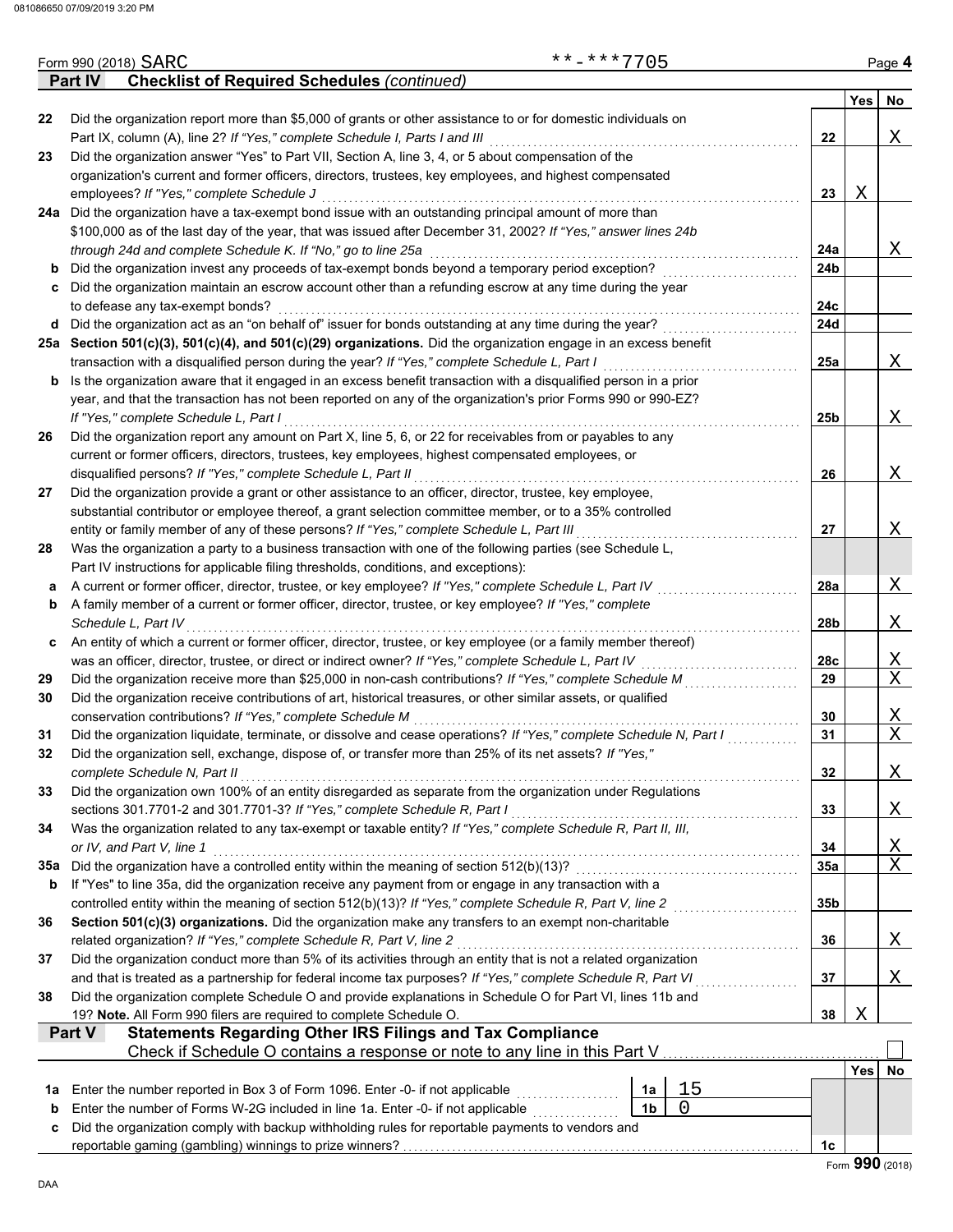|     | Form 990 (2018) SARC                                                                                                                                      |                                                                       |  | **-***7705 |                 |    |     |            | Page 5 |  |  |  |  |  |
|-----|-----------------------------------------------------------------------------------------------------------------------------------------------------------|-----------------------------------------------------------------------|--|------------|-----------------|----|-----|------------|--------|--|--|--|--|--|
|     | <b>Part V</b>                                                                                                                                             | Statements Regarding Other IRS Filings and Tax Compliance (continued) |  |            |                 |    |     |            |        |  |  |  |  |  |
|     |                                                                                                                                                           |                                                                       |  |            |                 |    |     | <b>Yes</b> | No     |  |  |  |  |  |
|     | 2a Enter the number of employees reported on Form W-3, Transmittal of Wage and Tax                                                                        |                                                                       |  |            |                 |    |     |            |        |  |  |  |  |  |
|     | Statements, filed for the calendar year ending with or within the year covered by this return                                                             |                                                                       |  |            | 2a              | 15 |     |            |        |  |  |  |  |  |
| b   | If at least one is reported on line 2a, did the organization file all required federal employment tax returns?                                            |                                                                       |  |            |                 |    | 2b  | Χ          |        |  |  |  |  |  |
|     | Note. If the sum of lines 1a and 2a is greater than 250, you may be required to e-file (see instructions)                                                 |                                                                       |  |            |                 |    |     |            |        |  |  |  |  |  |
| За  | Did the organization have unrelated business gross income of \$1,000 or more during the year?                                                             |                                                                       |  |            |                 |    | За  |            | Χ      |  |  |  |  |  |
| b   | If "Yes," has it filed a Form 990-T for this year? If "No" to line 3b, provide an explanation in Schedule O                                               |                                                                       |  |            |                 |    | 3b  |            |        |  |  |  |  |  |
| 4a  | At any time during the calendar year, did the organization have an interest in, or a signature or other authority over,                                   |                                                                       |  |            |                 |    |     |            |        |  |  |  |  |  |
|     | a financial account in a foreign country (such as a bank account, securities account, or other financial account)?                                        |                                                                       |  |            |                 |    | 4a  |            | Χ      |  |  |  |  |  |
| b   | If "Yes," enter the name of the foreign country: ▶                                                                                                        |                                                                       |  |            |                 |    |     |            |        |  |  |  |  |  |
|     | See instructions for filing requirements for FinCEN Form 114, Report of Foreign Bank and Financial Accounts (FBAR).                                       |                                                                       |  |            |                 |    |     |            |        |  |  |  |  |  |
| 5a  | Was the organization a party to a prohibited tax shelter transaction at any time during the tax year?                                                     |                                                                       |  |            |                 |    | 5a  |            | X      |  |  |  |  |  |
| b   |                                                                                                                                                           |                                                                       |  |            |                 |    | 5b  |            | X      |  |  |  |  |  |
| c   | If "Yes" to line 5a or 5b, did the organization file Form 8886-T?                                                                                         |                                                                       |  |            |                 |    | 5c  |            |        |  |  |  |  |  |
| 6a  | Does the organization have annual gross receipts that are normally greater than \$100,000, and did the                                                    |                                                                       |  |            |                 |    |     |            |        |  |  |  |  |  |
|     | organization solicit any contributions that were not tax deductible as charitable contributions?                                                          |                                                                       |  |            |                 |    | 6a  |            | Χ      |  |  |  |  |  |
| b   | If "Yes," did the organization include with every solicitation an express statement that such contributions or                                            |                                                                       |  |            |                 |    |     |            |        |  |  |  |  |  |
|     | gifts were not tax deductible?                                                                                                                            |                                                                       |  |            |                 |    | 6b  |            |        |  |  |  |  |  |
| 7   | Organizations that may receive deductible contributions under section 170(c).                                                                             |                                                                       |  |            |                 |    |     |            |        |  |  |  |  |  |
| а   | Did the organization receive a payment in excess of \$75 made partly as a contribution and partly for goods                                               |                                                                       |  |            |                 |    |     |            |        |  |  |  |  |  |
|     | and services provided to the payor?                                                                                                                       |                                                                       |  |            |                 |    | 7a  |            | Χ      |  |  |  |  |  |
| b   |                                                                                                                                                           |                                                                       |  |            |                 |    | 7b  |            |        |  |  |  |  |  |
| c   | Did the organization sell, exchange, or otherwise dispose of tangible personal property for which it was                                                  |                                                                       |  |            |                 |    |     |            |        |  |  |  |  |  |
|     | required to file Form 8282?                                                                                                                               |                                                                       |  |            |                 |    | 7c  |            | Χ      |  |  |  |  |  |
| d   | If "Yes," indicate the number of Forms 8282 filed during the year<br>[[[[[[[[[[[[[[]]]]]<br>7d                                                            |                                                                       |  |            |                 |    |     |            |        |  |  |  |  |  |
| е   | Did the organization receive any funds, directly or indirectly, to pay premiums on a personal benefit contract?                                           |                                                                       |  |            |                 |    |     |            |        |  |  |  |  |  |
| f   | Did the organization, during the year, pay premiums, directly or indirectly, on a personal benefit contract?                                              |                                                                       |  |            |                 |    |     |            |        |  |  |  |  |  |
| g   | If the organization received a contribution of qualified intellectual property, did the organization file Form 8899 as required?                          |                                                                       |  |            |                 |    |     |            |        |  |  |  |  |  |
| h.  | If the organization received a contribution of cars, boats, airplanes, or other vehicles, did the organization file a Form 1098-C?                        |                                                                       |  |            |                 |    |     |            |        |  |  |  |  |  |
| 8   | Sponsoring organizations maintaining donor advised funds. Did a donor advised fund maintained by the                                                      |                                                                       |  |            |                 |    |     |            |        |  |  |  |  |  |
|     |                                                                                                                                                           |                                                                       |  |            |                 |    | 8   |            |        |  |  |  |  |  |
| 9   | Sponsoring organizations maintaining donor advised funds.                                                                                                 |                                                                       |  |            |                 |    |     |            |        |  |  |  |  |  |
| а   | Did the sponsoring organization make any taxable distributions under section 4966?                                                                        |                                                                       |  |            |                 |    | 9a  |            |        |  |  |  |  |  |
| b   | Did the sponsoring organization make a distribution to a donor, donor advisor, or related person?                                                         |                                                                       |  |            |                 |    | 9b  |            |        |  |  |  |  |  |
| 10  | Section 501(c)(7) organizations. Enter:                                                                                                                   |                                                                       |  |            |                 |    |     |            |        |  |  |  |  |  |
| a   | Initiation fees and capital contributions included on Part VIII, line 12                                                                                  |                                                                       |  |            | 10a             |    |     |            |        |  |  |  |  |  |
| b   | Gross receipts, included on Form 990, Part VIII, line 12, for public use of club facilities                                                               |                                                                       |  |            | 10b             |    |     |            |        |  |  |  |  |  |
| 11  | Section 501(c)(12) organizations. Enter:                                                                                                                  |                                                                       |  |            |                 |    |     |            |        |  |  |  |  |  |
| a   | Gross income from members or shareholders                                                                                                                 |                                                                       |  |            | 11a             |    |     |            |        |  |  |  |  |  |
| b   | Gross income from other sources (Do not net amounts due or paid to other sources                                                                          |                                                                       |  |            |                 |    |     |            |        |  |  |  |  |  |
|     | against amounts due or received from them.)<br>Section 4947(a)(1) non-exempt charitable trusts. Is the organization filing Form 990 in lieu of Form 1041? |                                                                       |  |            | 11 <sub>b</sub> |    |     |            |        |  |  |  |  |  |
| 12a |                                                                                                                                                           |                                                                       |  |            |                 |    | 12a |            |        |  |  |  |  |  |
| b   | If "Yes," enter the amount of tax-exempt interest received or accrued during the year                                                                     |                                                                       |  |            | 12 <sub>b</sub> |    |     |            |        |  |  |  |  |  |
| 13  | Section 501(c)(29) qualified nonprofit health insurance issuers.                                                                                          |                                                                       |  |            |                 |    |     |            |        |  |  |  |  |  |
| а   | Is the organization licensed to issue qualified health plans in more than one state?                                                                      |                                                                       |  |            |                 |    | 13а |            |        |  |  |  |  |  |
|     | Note. See the instructions for additional information the organization must report on Schedule O.                                                         |                                                                       |  |            |                 |    |     |            |        |  |  |  |  |  |
| b   | Enter the amount of reserves the organization is required to maintain by the states in which                                                              |                                                                       |  |            |                 |    |     |            |        |  |  |  |  |  |
|     |                                                                                                                                                           |                                                                       |  |            | 13 <sub>b</sub> |    |     |            |        |  |  |  |  |  |
| c   | Enter the amount of reserves on hand                                                                                                                      |                                                                       |  |            | 13 <sub>c</sub> |    |     |            |        |  |  |  |  |  |
| 14a | Did the organization receive any payments for indoor tanning services during the tax year?                                                                |                                                                       |  |            |                 |    | 14a |            | Χ      |  |  |  |  |  |
| b   |                                                                                                                                                           |                                                                       |  |            |                 |    | 14b |            |        |  |  |  |  |  |
| 15  | Is the organization subject to the section 4960 tax on payment(s) of more than \$1,000,000 in remuneration or                                             |                                                                       |  |            |                 |    |     |            |        |  |  |  |  |  |
|     | excess parachute payment(s) during the year?                                                                                                              |                                                                       |  |            |                 |    | 15  |            | Χ      |  |  |  |  |  |
|     | If "Yes," see instructions and file Form 4720, Schedule N.                                                                                                |                                                                       |  |            |                 |    | 16  |            | Χ      |  |  |  |  |  |
| 16  | Is the organization an educational institution subject to the section 4968 excise tax on net investment income?                                           |                                                                       |  |            |                 |    |     |            |        |  |  |  |  |  |
|     | If "Yes," complete Form 4720, Schedule O.                                                                                                                 |                                                                       |  |            |                 |    |     |            |        |  |  |  |  |  |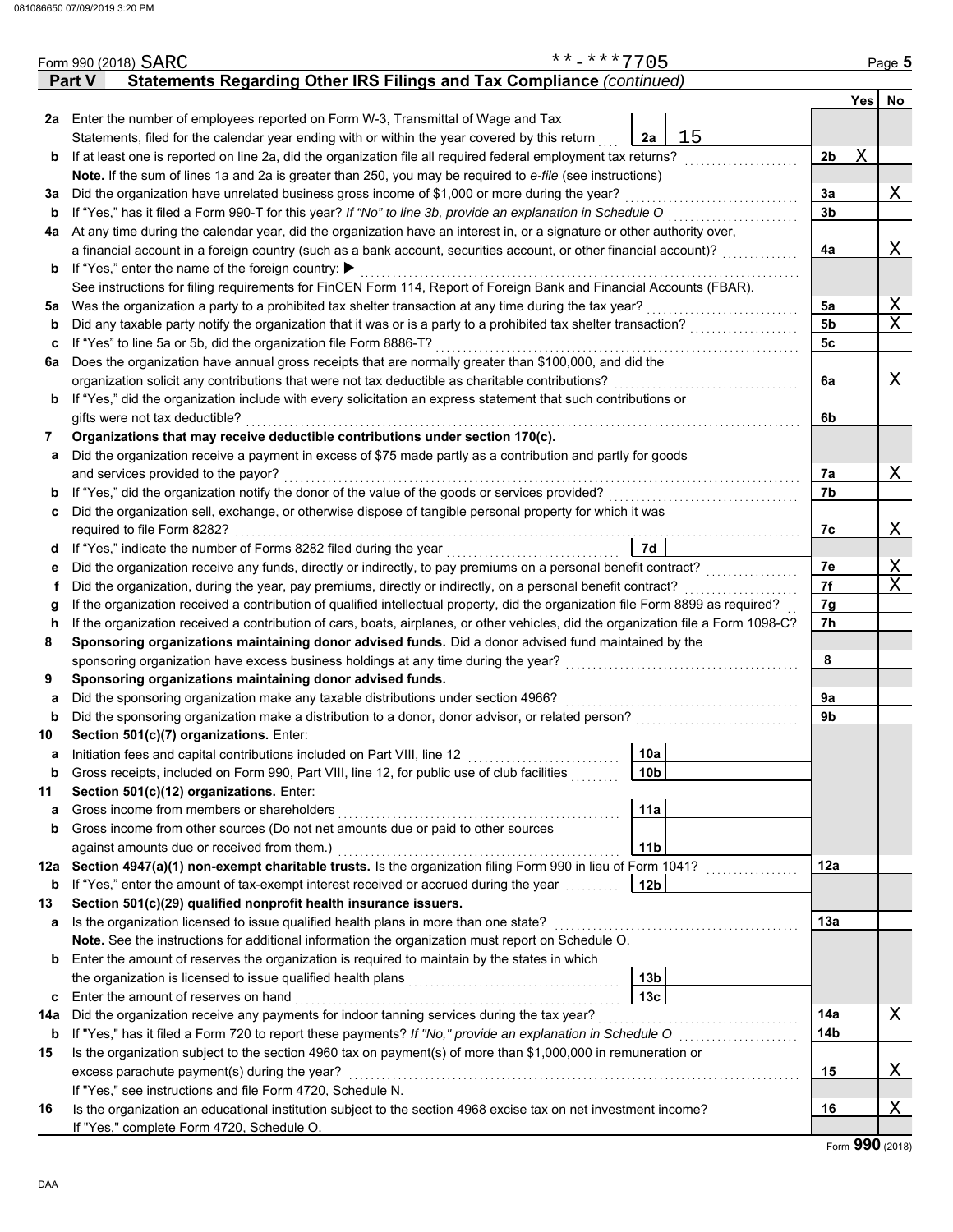|             |                | **-***7705<br>Form 990 (2018) SARC                                                                                                   |    |    |                 |             | Page 6                  |
|-------------|----------------|--------------------------------------------------------------------------------------------------------------------------------------|----|----|-----------------|-------------|-------------------------|
|             | <b>Part VI</b> | Governance, Management, and Disclosure For each "Yes" response to lines 2 through 7b below, and for a "No"                           |    |    |                 |             |                         |
|             |                | response to line 8a, 8b, or 10b below, describe the circumstances, processes, or changes in Schedule O. See instructions.            |    |    |                 |             |                         |
|             |                |                                                                                                                                      |    |    |                 |             | X                       |
|             |                | <b>Section A. Governing Body and Management</b>                                                                                      |    |    |                 |             |                         |
|             |                |                                                                                                                                      |    |    |                 | Yes         | No                      |
| 1а          |                | Enter the number of voting members of the governing body at the end of the tax year                                                  | 1a | 10 |                 |             |                         |
|             |                | If there are material differences in voting rights among members of the governing body, or                                           |    |    |                 |             |                         |
|             |                | if the governing body delegated broad authority to an executive committee or similar                                                 |    |    |                 |             |                         |
|             |                | committee, explain in Schedule O.                                                                                                    |    |    |                 |             |                         |
| b           |                | Enter the number of voting members included in line 1a, above, who are independent                                                   | 1b | 9  |                 |             |                         |
| 2           |                | Did any officer, director, trustee, or key employee have a family relationship or a business relationship with                       |    |    |                 |             |                         |
|             |                | any other officer, director, trustee, or key employee?                                                                               |    |    | 2               |             | Χ                       |
| 3           |                | Did the organization delegate control over management duties customarily performed by or under the direct                            |    |    |                 |             |                         |
|             |                | supervision of officers, directors, or trustees, or key employees to a management company or other person?                           |    |    | 3               |             | <u>X</u>                |
| 4           |                | Did the organization make any significant changes to its governing documents since the prior Form 990 was filed?                     |    |    | 4               |             | $\overline{\mathrm{X}}$ |
| 5           |                | Did the organization become aware during the year of a significant diversion of the organization's assets?                           |    |    | 5               |             | $\overline{\text{X}}$   |
| 6           |                | Did the organization have members or stockholders?                                                                                   |    |    | 6               |             | $\overline{X}$          |
| 7a          |                | Did the organization have members, stockholders, or other persons who had the power to elect or appoint                              |    |    |                 |             |                         |
|             |                | one or more members of the governing body?                                                                                           |    |    | 7a              |             | X                       |
|             |                | Are any governance decisions of the organization reserved to (or subject to approval by) members,                                    |    |    |                 |             |                         |
| b           |                |                                                                                                                                      |    |    |                 |             |                         |
|             |                | stockholders, or persons other than the governing body?                                                                              |    |    | 7b              |             | Χ                       |
| 8           |                | Did the organization contemporaneously document the meetings held or written actions undertaken during the year by the following:    |    |    |                 |             |                         |
| a           |                | The governing body?                                                                                                                  |    |    | 8а              | Χ<br>X      |                         |
| $\mathbf b$ |                | Each committee with authority to act on behalf of the governing body?                                                                |    |    | 8b              |             |                         |
| 9           |                | Is there any officer, director, trustee, or key employee listed in Part VII, Section A, who cannot be reached at                     |    |    |                 |             |                         |
|             |                | the organization's mailing address? If "Yes," provide the names and addresses in Schedule O                                          |    |    | 9               |             | Χ                       |
|             |                | Section B. Policies (This Section B requests information about policies not required by the Internal Revenue Code.                   |    |    |                 |             |                         |
|             |                |                                                                                                                                      |    |    |                 | Yes         | No                      |
| 10a         |                | Did the organization have local chapters, branches, or affiliates?                                                                   |    |    | 10a             |             | Χ                       |
| b           |                | If "Yes," did the organization have written policies and procedures governing the activities of such chapters,                       |    |    |                 |             |                         |
|             |                | affiliates, and branches to ensure their operations are consistent with the organization's exempt purposes?                          |    |    | 10 <sub>b</sub> |             |                         |
|             |                | 11a Has the organization provided a complete copy of this Form 990 to all members of its governing body before filing the form?      |    |    | 11a             |             | Χ                       |
| b           |                | Describe in Schedule O the process, if any, used by the organization to review this Form 990.                                        |    |    |                 |             |                         |
| 12a         |                | Did the organization have a written conflict of interest policy? If "No," go to line 13                                              |    |    | 12a             | Χ           |                         |
| b           |                | Were officers, directors, or trustees, and key employees required to disclose annually interests that could give rise to conflicts?  |    |    | 12 <sub>b</sub> | $\mathbf X$ |                         |
| с           |                | Did the organization regularly and consistently monitor and enforce compliance with the policy? If "Yes,"                            |    |    |                 |             |                         |
|             |                | describe in Schedule O how this was done                                                                                             |    |    | 12c             | <u>X</u>    |                         |
| 13          |                | Did the organization have a written whistleblower policy?                                                                            |    |    | 13              | Χ           |                         |
| 14          |                | Did the organization have a written document retention and destruction policy?                                                       |    |    | 14              | X           |                         |
| 15          |                | Did the process for determining compensation of the following persons include a review and approval by                               |    |    |                 |             |                         |
|             |                | independent persons, comparability data, and contemporaneous substantiation of the deliberation and decision?                        |    |    |                 |             |                         |
| a           |                | The organization's CEO, Executive Director, or top management official                                                               |    |    | 15a             | Χ           |                         |
| b           |                | Other officers or key employees of the organization                                                                                  |    |    | 15 <sub>b</sub> | Χ           |                         |
|             |                | If "Yes" to line 15a or 15b, describe the process in Schedule O (see instructions).                                                  |    |    |                 |             |                         |
| 16a         |                | Did the organization invest in, contribute assets to, or participate in a joint venture or similar arrangement                       |    |    |                 |             |                         |
|             |                | with a taxable entity during the year?                                                                                               |    |    | 16a             |             | Χ                       |
|             |                | <b>b</b> If "Yes," did the organization follow a written policy or procedure requiring the organization to evaluate its              |    |    |                 |             |                         |
|             |                | participation in joint venture arrangements under applicable federal tax law, and take steps to safeguard the                        |    |    |                 |             |                         |
|             |                |                                                                                                                                      |    |    | 16 <sub>b</sub> |             |                         |
|             |                | <b>Section C. Disclosure</b>                                                                                                         |    |    |                 |             |                         |
| 17          |                | List the states with which a copy of this Form 990 is required to be filed $\blacktriangleright$ MI                                  |    |    |                 |             |                         |
| 18          |                | Section 6104 requires an organization to make its Forms 1023 (1024 or 1024-A if applicable), 990, and 990-T (Section 501(c)          |    |    |                 |             |                         |
|             |                | (3)s only) available for public inspection. Indicate how you made these available. Check all that apply.                             |    |    |                 |             |                         |
|             |                | Another's website $ X $ Upon request<br>Other (explain in Schedule O)<br>Own website                                                 |    |    |                 |             |                         |
| 19          |                | Describe in Schedule O whether (and if so, how) the organization made its governing documents, conflict of interest policy, and      |    |    |                 |             |                         |
|             |                | financial statements available to the public during the tax year.                                                                    |    |    |                 |             |                         |
| 20          |                | State the name, address, and telephone number of the person who possesses the organization's books and records $\blacktriangleright$ |    |    |                 |             |                         |
|             | Denise Reinke  | 24 Frank Lloyd Wright Dr.                                                                                                            |    |    |                 |             |                         |
|             | Ann Arbor      | MI 48106                                                                                                                             |    |    | 734-930-7600    |             |                         |
| DAA         |                |                                                                                                                                      |    |    |                 |             | Form 990 (2018)         |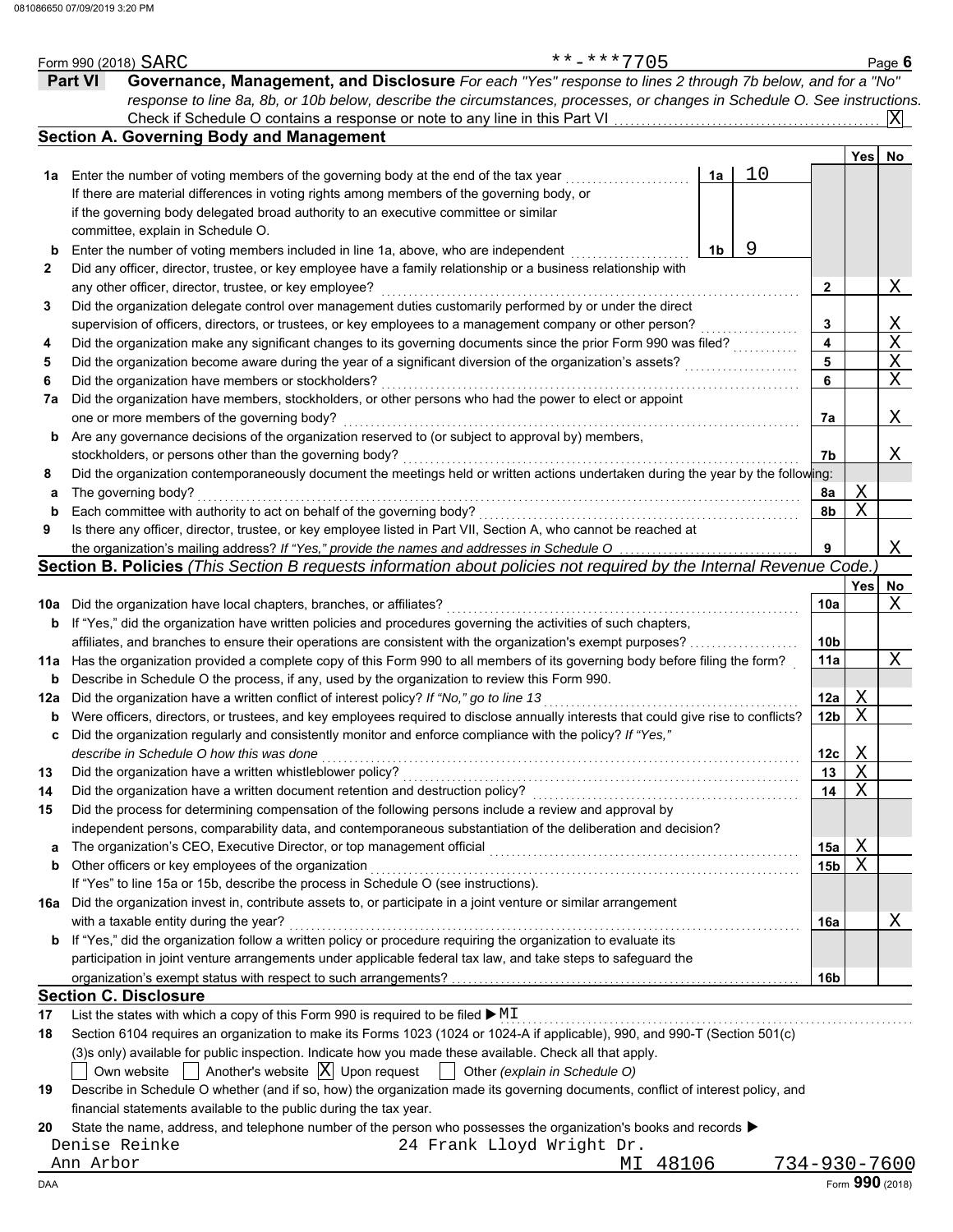|                          | **_***7705<br>Form 990 (2018) SARC<br>Page 7                                                                                          |  |
|--------------------------|---------------------------------------------------------------------------------------------------------------------------------------|--|
|                          | Part VII Compensation of Officers, Directors, Trustees, Key Employees, Highest Compensated Employees, and                             |  |
|                          | <b>Independent Contractors</b>                                                                                                        |  |
|                          | Check if Schedule O contains a response or note to any line in this Part VII                                                          |  |
| <b>Section A.</b>        | Officers, Directors, Trustees, Key Employees, and Highest Compensated Employees                                                       |  |
| organization's tax year. | 1a Complete this table for all persons required to be listed. Report compensation for the calendar year ending with or within the     |  |
|                          | J ist all of the organization's current officers, directors, trustees (whether individuals or organizations), regardless of amount of |  |

■ List all of the organization's **current** officers, directors, trustees (whether individuals or organizations), regardless of amount of compensation. Enter -0- in columns (D), (E), and (F) if no compensation was paid.

List all of the organization's **current** key employees, if any. See instructions for definition of "key employee."

who received reportable compensation (Box 5 of Form W-2 and/or Box 7 of Form 1099-MISC) of more than \$100,000 from the organization and any related organizations. ■ List all of the organization's **current** key employees, if any. See instructions for definition of "key employee."<br>■ List the organization's five **current** highest compensated employees (other than an officer, director,

List all of the organization's **former** officers, key employees, and highest compensated employees who received more than • List all of the organization's **former** officers, key employees, and highest compensate \$100,000 of reportable compensation from the organization and any related organizations.

• List all of the organization's **former directors or trustees** that received, in the capacity as a former director or trustee of the precision more than \$10,000 of reportable compensation from the organization and any rel organization, more than \$10,000 of reportable compensation from the organization and any related organizations. List persons in the following order: individual trustees or directors; institutional trustees; officers; key employees; highest compensated employees; and former such persons.

Check this box if neither the organization nor any related organization compensated any current officer, director, or trustee.

| (A)<br>Name and Title  | (B)<br>Average<br>hours per<br>week<br>(list any               |                                   |                      | (C)         | Position     | (do not check more than one<br>box, unless person is both an<br>officer and a director/trustee) |        | (D)<br>Reportable<br>compensation<br>from<br>the | (E)<br>Reportable<br>compensation from<br>related<br>organizations | (F)<br>Estimated<br>amount of<br>other<br>compensation   |
|------------------------|----------------------------------------------------------------|-----------------------------------|----------------------|-------------|--------------|-------------------------------------------------------------------------------------------------|--------|--------------------------------------------------|--------------------------------------------------------------------|----------------------------------------------------------|
|                        | hours for<br>related<br>organizations<br>below dotted<br>line) | Individual trustee<br>or director | nstitutional trustee | Officer     | Key employee | Highest compensated<br>employee                                                                 | Former | organization<br>(W-2/1099-MISC)                  | (W-2/1099-MISC)                                                    | from the<br>organization<br>and related<br>organizations |
| (1) Denise Reinke      |                                                                |                                   |                      |             |              |                                                                                                 |        |                                                  |                                                                    |                                                          |
| President/CEO          | 40.00<br>0.00                                                  | $\mathbf X$                       |                      | $\mathbf X$ |              |                                                                                                 |        | 250,083                                          | 0                                                                  | 25,082                                                   |
| (2) Doug Ulman         |                                                                |                                   |                      |             |              |                                                                                                 |        |                                                  |                                                                    |                                                          |
| Director               | 1.00<br>0.00                                                   | X                                 |                      |             |              |                                                                                                 |        | 0                                                | 0                                                                  | 0                                                        |
| (3) Suso Platero       |                                                                |                                   |                      |             |              |                                                                                                 |        |                                                  |                                                                    |                                                          |
| Director               | 1.00<br>0.00                                                   | X                                 |                      |             |              |                                                                                                 |        | 0                                                | 0                                                                  | 0                                                        |
| (4) Susan Braun        |                                                                |                                   |                      |             |              |                                                                                                 |        |                                                  |                                                                    |                                                          |
| Director               | 1.00<br>0.00                                                   | X                                 |                      |             |              |                                                                                                 |        | 0                                                | 0                                                                  | 0                                                        |
| (5) Timothy Timmerman  |                                                                |                                   |                      |             |              |                                                                                                 |        |                                                  |                                                                    |                                                          |
| Director               | 1.00<br>0.00                                                   | X                                 |                      |             |              |                                                                                                 |        | 0                                                | 0                                                                  | 0                                                        |
| (6) Ernest Conrad      |                                                                |                                   |                      |             |              |                                                                                                 |        |                                                  |                                                                    |                                                          |
| Director               | 1.00<br>0.00                                                   | $\mathbf X$                       |                      |             |              |                                                                                                 |        | 0                                                | $\overline{0}$                                                     | 0                                                        |
| (7) Johnathon Fletcher |                                                                |                                   |                      |             |              |                                                                                                 |        |                                                  |                                                                    |                                                          |
| Director               | 1.00<br>0.00                                                   | X                                 |                      |             |              |                                                                                                 |        | 0                                                | 0                                                                  | 0                                                        |
| (8) Eva Gallagher      |                                                                |                                   |                      |             |              |                                                                                                 |        |                                                  |                                                                    |                                                          |
| Director               | 1.00<br>0.00                                                   | $\mathbf X$                       |                      |             |              |                                                                                                 |        | 0                                                | $\overline{0}$                                                     | 0                                                        |
| (9) Andrew Wagner      |                                                                |                                   |                      |             |              |                                                                                                 |        |                                                  |                                                                    |                                                          |
| Director               | 1.00<br>0.00                                                   | $\mathbf X$                       |                      |             |              |                                                                                                 |        | 0                                                | 0                                                                  | 0                                                        |
| (10) Brigitte Widemann |                                                                |                                   |                      |             |              |                                                                                                 |        |                                                  |                                                                    |                                                          |
| Director               | 1.00<br>0.00                                                   | X                                 |                      |             |              |                                                                                                 |        | 0                                                | 0                                                                  | 0                                                        |
| (11) McHenry Tichenor  |                                                                |                                   |                      |             |              |                                                                                                 |        |                                                  |                                                                    |                                                          |
|                        | 1.00<br>0.00                                                   | X                                 |                      |             |              |                                                                                                 |        |                                                  |                                                                    |                                                          |
| Director<br><b>DAA</b> |                                                                |                                   |                      |             |              |                                                                                                 |        | 0                                                | 0                                                                  | Form 990 (2018)                                          |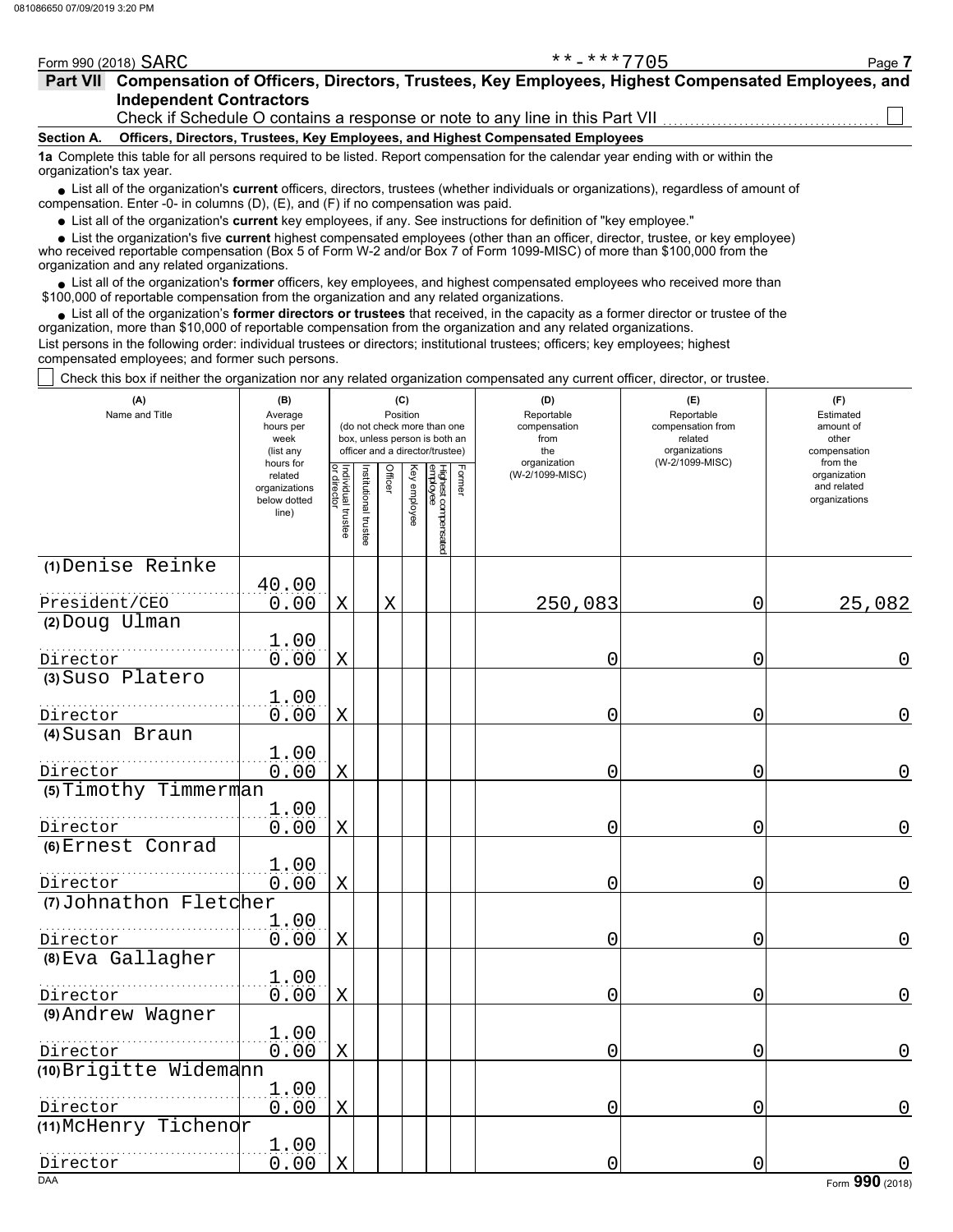| Form 990 (2018) SARC |                                                                                                        |                                                                |                                   |                       |                 |              |                                                                                                 |        | **-***7705                                                                                                                                                                                                                                             |                                                                    | Page 8                                                   |
|----------------------|--------------------------------------------------------------------------------------------------------|----------------------------------------------------------------|-----------------------------------|-----------------------|-----------------|--------------|-------------------------------------------------------------------------------------------------|--------|--------------------------------------------------------------------------------------------------------------------------------------------------------------------------------------------------------------------------------------------------------|--------------------------------------------------------------------|----------------------------------------------------------|
| Part VII             |                                                                                                        |                                                                |                                   |                       |                 |              |                                                                                                 |        | Section A. Officers, Directors, Trustees, Key Employees, and Highest Compensated Employees (continued)                                                                                                                                                 |                                                                    |                                                          |
|                      | (A)<br>Name and title                                                                                  | (B)<br>Average<br>hours per<br>week<br>(list any               |                                   |                       | (C)<br>Position |              | (do not check more than one<br>box, unless person is both an<br>officer and a director/trustee) |        | (D)<br>Reportable<br>compensation<br>from<br>the                                                                                                                                                                                                       | (E)<br>Reportable<br>compensation from<br>related<br>organizations | (F)<br>Estimated<br>amount of<br>other<br>compensation   |
|                      |                                                                                                        | hours for<br>related<br>organizations<br>below dotted<br>line) | Individual trustee<br>or director | Institutional trustee | Officer         | Key employee | Highest compensatec<br>employee                                                                 | Former | organization<br>(W-2/1099-MISC)                                                                                                                                                                                                                        | (W-2/1099-MISC)                                                    | from the<br>organization<br>and related<br>organizations |
| (12)                 | Deborah Buks                                                                                           |                                                                |                                   |                       |                 |              |                                                                                                 |        |                                                                                                                                                                                                                                                        |                                                                    |                                                          |
| Director             |                                                                                                        | 1.00<br>0.00                                                   | X                                 |                       |                 |              |                                                                                                 |        | 0                                                                                                                                                                                                                                                      | 0                                                                  |                                                          |
| (13)                 | Mark Thorton                                                                                           | 1.00                                                           |                                   |                       |                 |              |                                                                                                 |        |                                                                                                                                                                                                                                                        |                                                                    |                                                          |
| Director             |                                                                                                        | 0.00                                                           | X                                 |                       |                 |              |                                                                                                 |        | 0                                                                                                                                                                                                                                                      | 0                                                                  | 0                                                        |
| (14)                 | Charlene Calcagno                                                                                      | 40.00                                                          |                                   |                       |                 |              |                                                                                                 |        |                                                                                                                                                                                                                                                        |                                                                    |                                                          |
|                      | Sr Mgr of Admin Serv                                                                                   | 0.00                                                           |                                   |                       | X               |              |                                                                                                 |        | 85,700                                                                                                                                                                                                                                                 | 0                                                                  | 9,770                                                    |
|                      |                                                                                                        |                                                                |                                   |                       |                 |              |                                                                                                 |        |                                                                                                                                                                                                                                                        |                                                                    |                                                          |
|                      |                                                                                                        |                                                                |                                   |                       |                 |              |                                                                                                 |        |                                                                                                                                                                                                                                                        |                                                                    |                                                          |
|                      |                                                                                                        |                                                                |                                   |                       |                 |              |                                                                                                 |        |                                                                                                                                                                                                                                                        |                                                                    |                                                          |
|                      |                                                                                                        |                                                                |                                   |                       |                 |              |                                                                                                 |        |                                                                                                                                                                                                                                                        |                                                                    |                                                          |
|                      |                                                                                                        |                                                                |                                   |                       |                 |              |                                                                                                 |        |                                                                                                                                                                                                                                                        |                                                                    |                                                          |
| 1b Sub-total         |                                                                                                        |                                                                |                                   |                       |                 |              |                                                                                                 |        | 335,783                                                                                                                                                                                                                                                |                                                                    | 34,852                                                   |
|                      | c Total from continuation sheets to Part VII, Section A                                                |                                                                |                                   |                       |                 |              |                                                                                                 |        |                                                                                                                                                                                                                                                        |                                                                    |                                                          |
| $\mathbf{2}$         | d Total (add lines 1b and 1c)<br>reportable compensation from the organization $\blacktriangleright$ 1 |                                                                |                                   |                       |                 |              |                                                                                                 |        | 335,783<br>Total number of individuals (including but not limited to those listed above) who received more than \$100,000 of                                                                                                                           |                                                                    | 34,852                                                   |
| 3                    |                                                                                                        |                                                                |                                   |                       |                 |              |                                                                                                 |        | Did the organization list any former officer, director, or trustee, key employee, or highest compensated                                                                                                                                               |                                                                    | No<br>Yes<br>$\mathbf{3}$<br>Χ                           |
| 4<br>individual      |                                                                                                        |                                                                |                                   |                       |                 |              |                                                                                                 |        | For any individual listed on line 1a, is the sum of reportable compensation and other compensation from the<br>organization and related organizations greater than \$150,000? If "Yes," complete Schedule J for such                                   |                                                                    | X<br>4                                                   |
| 5                    |                                                                                                        |                                                                |                                   |                       |                 |              |                                                                                                 |        | Did any person listed on line 1a receive or accrue compensation from any unrelated organization or individual                                                                                                                                          |                                                                    | Χ<br>5                                                   |
|                      | <b>Section B. Independent Contractors</b>                                                              |                                                                |                                   |                       |                 |              |                                                                                                 |        |                                                                                                                                                                                                                                                        |                                                                    |                                                          |
| $\mathbf{1}$         |                                                                                                        |                                                                |                                   |                       |                 |              |                                                                                                 |        | Complete this table for your five highest compensated independent contractors that received more than \$100,000 of<br>compensation from the organization. Report compensation for the calendar year ending with or within the organization's tax year. |                                                                    |                                                          |
|                      |                                                                                                        | (A)<br>Name and business address                               |                                   |                       |                 |              |                                                                                                 |        |                                                                                                                                                                                                                                                        | (B)<br>Description of services                                     | (C)<br>Compensation                                      |
|                      |                                                                                                        |                                                                |                                   |                       |                 |              |                                                                                                 |        |                                                                                                                                                                                                                                                        |                                                                    |                                                          |

| 2 Total number of individuals (including but not limited to those listed above) who received more than \$100,000 of<br>reportable compensation from the organization $\blacktriangleright$ 1 |  |  |  |  |  |  |  |  |
|----------------------------------------------------------------------------------------------------------------------------------------------------------------------------------------------|--|--|--|--|--|--|--|--|
| $\sim$ $\sim$ $\sim$ $\sim$                                                                                                                                                                  |  |  |  |  |  |  |  |  |

| 3 | Did the organization list any former officer, director, or trustee, key employee, or highest compensated      |  |  |
|---|---------------------------------------------------------------------------------------------------------------|--|--|
|   | employee on line 1a? If "Yes," complete Schedule J for such individual                                        |  |  |
| 4 | For any individual listed on line 1a, is the sum of reportable compensation and other compensation from the   |  |  |
|   | organization and related organizations greater than \$150,000? If "Yes," complete Schedule J for such         |  |  |
|   | individual                                                                                                    |  |  |
| 5 | Did any person listed on line 1a receive or accrue compensation from any unrelated organization or individual |  |  |
|   | for services rendered to the organization? If "Yes," complete Schedule J for such person                      |  |  |

### **Section B. Independent Contractors**

|                                                                                                                                                                                    | (A)<br>Name and business address | (B)<br>Description of services |  | (C)<br>Compensation |  |  |
|------------------------------------------------------------------------------------------------------------------------------------------------------------------------------------|----------------------------------|--------------------------------|--|---------------------|--|--|
|                                                                                                                                                                                    |                                  |                                |  |                     |  |  |
|                                                                                                                                                                                    |                                  |                                |  |                     |  |  |
|                                                                                                                                                                                    |                                  |                                |  |                     |  |  |
|                                                                                                                                                                                    |                                  |                                |  |                     |  |  |
|                                                                                                                                                                                    |                                  |                                |  |                     |  |  |
| Total number of independent contractors (including but not limited to those listed above) who received more than \$100,000 of compensation from the organization ▶<br>$\mathbf{2}$ |                                  |                                |  |                     |  |  |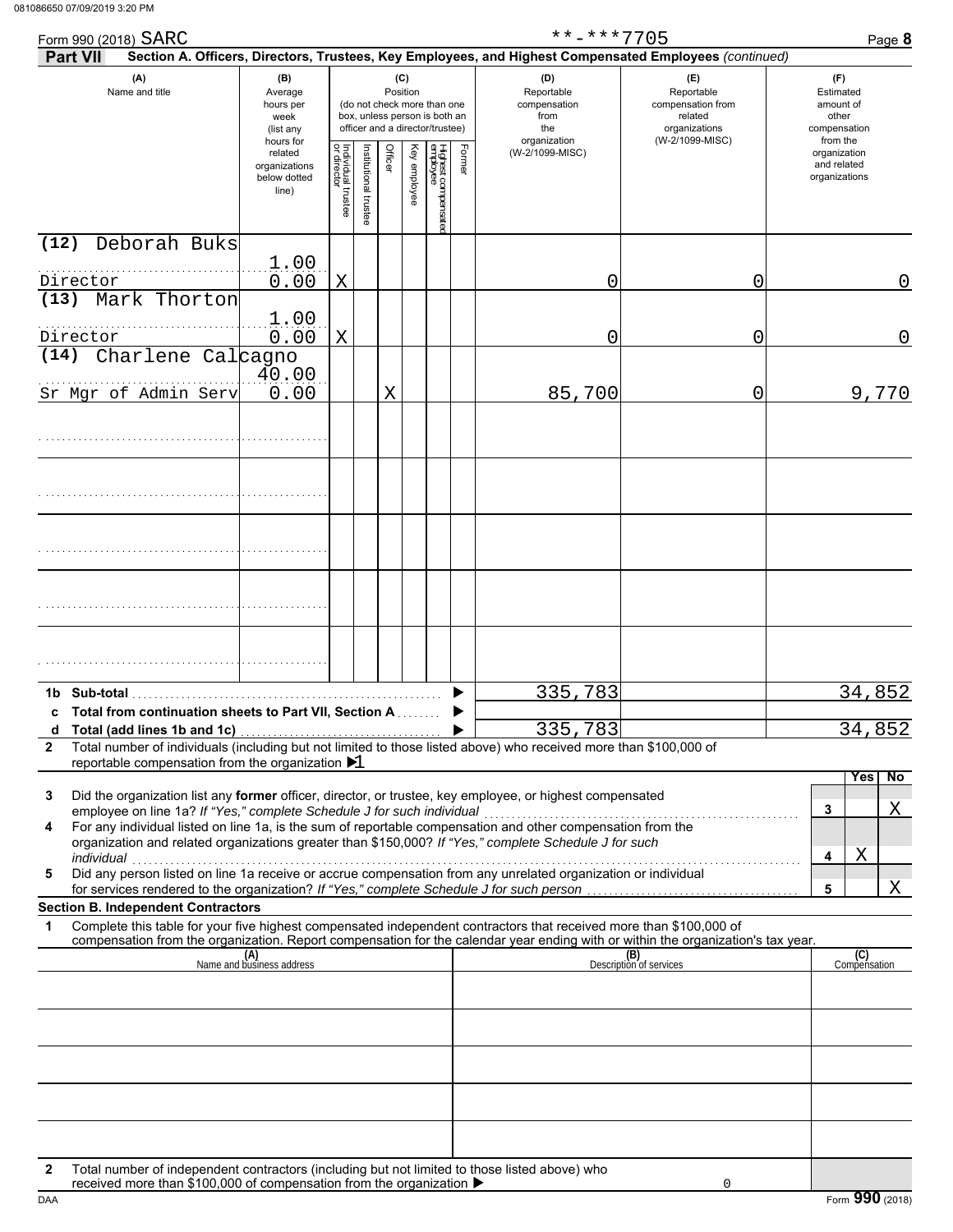| Form 990 (2018) SARC |                                                                                                              |                      | **_***7705                  |                              | Page <b>9</b>                       |
|----------------------|--------------------------------------------------------------------------------------------------------------|----------------------|-----------------------------|------------------------------|-------------------------------------|
| <b>Part VIII</b>     | <b>Statement of Revenue</b><br>Check if Schedule O contains a response or note to any line in this Part VIII |                      |                             |                              |                                     |
|                      |                                                                                                              | (A)<br>Total revenue | (B)<br>Related or<br>exempt | (C)<br>Unrelated<br>business | (D)<br>Revenue<br>excluded from tax |

|                                                                                                                      |                                                                                     |                                  |                       | Total revenue | Related or<br>exempt<br>function | Unrelated<br>business<br>revenue | Revenue<br>excluded from tax<br>under sections |
|----------------------------------------------------------------------------------------------------------------------|-------------------------------------------------------------------------------------|----------------------------------|-----------------------|---------------|----------------------------------|----------------------------------|------------------------------------------------|
|                                                                                                                      |                                                                                     |                                  |                       |               | revenue                          |                                  | 512-514                                        |
|                                                                                                                      | 1a Federated campaigns                                                              | 1a                               |                       |               |                                  |                                  |                                                |
|                                                                                                                      | <b>b</b> Membership dues <i></i> .                                                  | 1 <sub>b</sub>                   |                       |               |                                  |                                  |                                                |
|                                                                                                                      | c Fundraising events                                                                | 1 <sub>c</sub><br>1 <sub>d</sub> |                       |               |                                  |                                  |                                                |
|                                                                                                                      | d Related organizations                                                             |                                  | 366,436               |               |                                  |                                  |                                                |
|                                                                                                                      | <b>e</b> Government grants (contributions)                                          | 1e                               |                       |               |                                  |                                  |                                                |
| Program Service Revenu <mark>¢Contributions, Gifts, Grant</mark><br>Program Service Revenu∲and Other Similar Amounts | f All other contributions, gifts, grants,<br>and similar amounts not included above | 1f                               | 2,769,644             |               |                                  |                                  |                                                |
|                                                                                                                      |                                                                                     |                                  |                       |               |                                  |                                  |                                                |
|                                                                                                                      |                                                                                     |                                  |                       | 3,136,080     |                                  |                                  |                                                |
|                                                                                                                      |                                                                                     |                                  | <b>Busn. Code</b>     |               |                                  |                                  |                                                |
|                                                                                                                      | Medical Research & Education<br>2a                                                  |                                  | 621500                | 824,121       | 824,121                          |                                  |                                                |
|                                                                                                                      | b                                                                                   |                                  |                       |               |                                  |                                  |                                                |
|                                                                                                                      | c                                                                                   |                                  |                       |               |                                  |                                  |                                                |
|                                                                                                                      | d                                                                                   |                                  |                       |               |                                  |                                  |                                                |
|                                                                                                                      | е                                                                                   |                                  |                       |               |                                  |                                  |                                                |
|                                                                                                                      | f All other program service revenue                                                 |                                  |                       |               |                                  |                                  |                                                |
|                                                                                                                      |                                                                                     |                                  | $\blacktriangleright$ | 824,121       |                                  |                                  |                                                |
| 3                                                                                                                    | Investment income (including dividends, interest,                                   |                                  |                       |               |                                  |                                  |                                                |
|                                                                                                                      | and other similar amounts)                                                          |                                  | ▶                     | 22,751        |                                  |                                  | 22,751                                         |
| 4                                                                                                                    | Income from investment of tax-exempt bond proceed                                   |                                  |                       |               |                                  |                                  |                                                |
| 5                                                                                                                    |                                                                                     |                                  | ▶                     |               |                                  |                                  |                                                |
|                                                                                                                      | (i) Real                                                                            |                                  | (ii) Personal         |               |                                  |                                  |                                                |
|                                                                                                                      | 6a Gross rents                                                                      |                                  |                       |               |                                  |                                  |                                                |
|                                                                                                                      | <b>b</b> Less: rental exps.                                                         |                                  |                       |               |                                  |                                  |                                                |
|                                                                                                                      | C Rental inc. or (loss)                                                             |                                  |                       |               |                                  |                                  |                                                |
|                                                                                                                      | d Net rental income or (loss)                                                       |                                  |                       |               |                                  |                                  |                                                |
|                                                                                                                      | 7a Gross amount from<br>(i) Securities                                              |                                  | (ii) Other            |               |                                  |                                  |                                                |
|                                                                                                                      | sales of assets<br>1,214,290                                                        |                                  |                       |               |                                  |                                  |                                                |
|                                                                                                                      | other than inventory<br><b>b</b> Less: cost or other                                |                                  |                       |               |                                  |                                  |                                                |
|                                                                                                                      | 1,187,195<br>basis & sales exps.                                                    |                                  |                       |               |                                  |                                  |                                                |
|                                                                                                                      | c Gain or (loss)                                                                    | 27,095                           |                       |               |                                  |                                  |                                                |
|                                                                                                                      |                                                                                     |                                  | $\blacktriangleright$ | 27,095        |                                  |                                  | 27,095                                         |
|                                                                                                                      | 8a Gross income from fundraising events                                             |                                  |                       |               |                                  |                                  |                                                |
| Revenue                                                                                                              | (not including \$<br>.                                                              |                                  |                       |               |                                  |                                  |                                                |
|                                                                                                                      | of contributions reported on line 1c).                                              |                                  |                       |               |                                  |                                  |                                                |
|                                                                                                                      | See Part IV, line $18$                                                              |                                  |                       |               |                                  |                                  |                                                |
| <b>Other</b>                                                                                                         | <b>b</b> Less: direct expenses                                                      |                                  |                       |               |                                  |                                  |                                                |
|                                                                                                                      | c Net income or (loss) from fundraising events                                      |                                  | ▶                     |               |                                  |                                  |                                                |
|                                                                                                                      | 9a Gross income from gaming activities.                                             |                                  |                       |               |                                  |                                  |                                                |
|                                                                                                                      | See Part IV, line 19                                                                | a                                |                       |               |                                  |                                  |                                                |
|                                                                                                                      | <b>b</b> Less: direct expenses                                                      | $\mathbf b$                      |                       |               |                                  |                                  |                                                |
|                                                                                                                      | c Net income or (loss) from gaming activities                                       |                                  | ▶                     |               |                                  |                                  |                                                |
|                                                                                                                      | 10a Gross sales of inventory, less                                                  |                                  |                       |               |                                  |                                  |                                                |
|                                                                                                                      | returns and allowances                                                              | a                                |                       |               |                                  |                                  |                                                |
|                                                                                                                      | <b>b</b> Less: cost of goods sold                                                   | b                                |                       |               |                                  |                                  |                                                |
|                                                                                                                      | c Net income or (loss) from sales of inventory                                      |                                  | ▶                     |               |                                  |                                  |                                                |
|                                                                                                                      | Miscellaneous Revenue                                                               |                                  | <b>Busn. Code</b>     |               |                                  |                                  |                                                |
|                                                                                                                      | 11a Misc Income                                                                     |                                  | 900099                | 16,438        |                                  |                                  | 16,438                                         |
|                                                                                                                      | b                                                                                   |                                  |                       |               |                                  |                                  |                                                |
|                                                                                                                      | c                                                                                   |                                  |                       |               |                                  |                                  |                                                |
|                                                                                                                      |                                                                                     |                                  |                       |               |                                  |                                  |                                                |
|                                                                                                                      |                                                                                     |                                  | ▶                     | 16,438        |                                  |                                  |                                                |
|                                                                                                                      |                                                                                     |                                  |                       | 4,026,485     | 824,121                          |                                  | 0<br>66,284                                    |
|                                                                                                                      |                                                                                     |                                  |                       |               |                                  |                                  | $F_{\text{c}}$ 990 (2019)                      |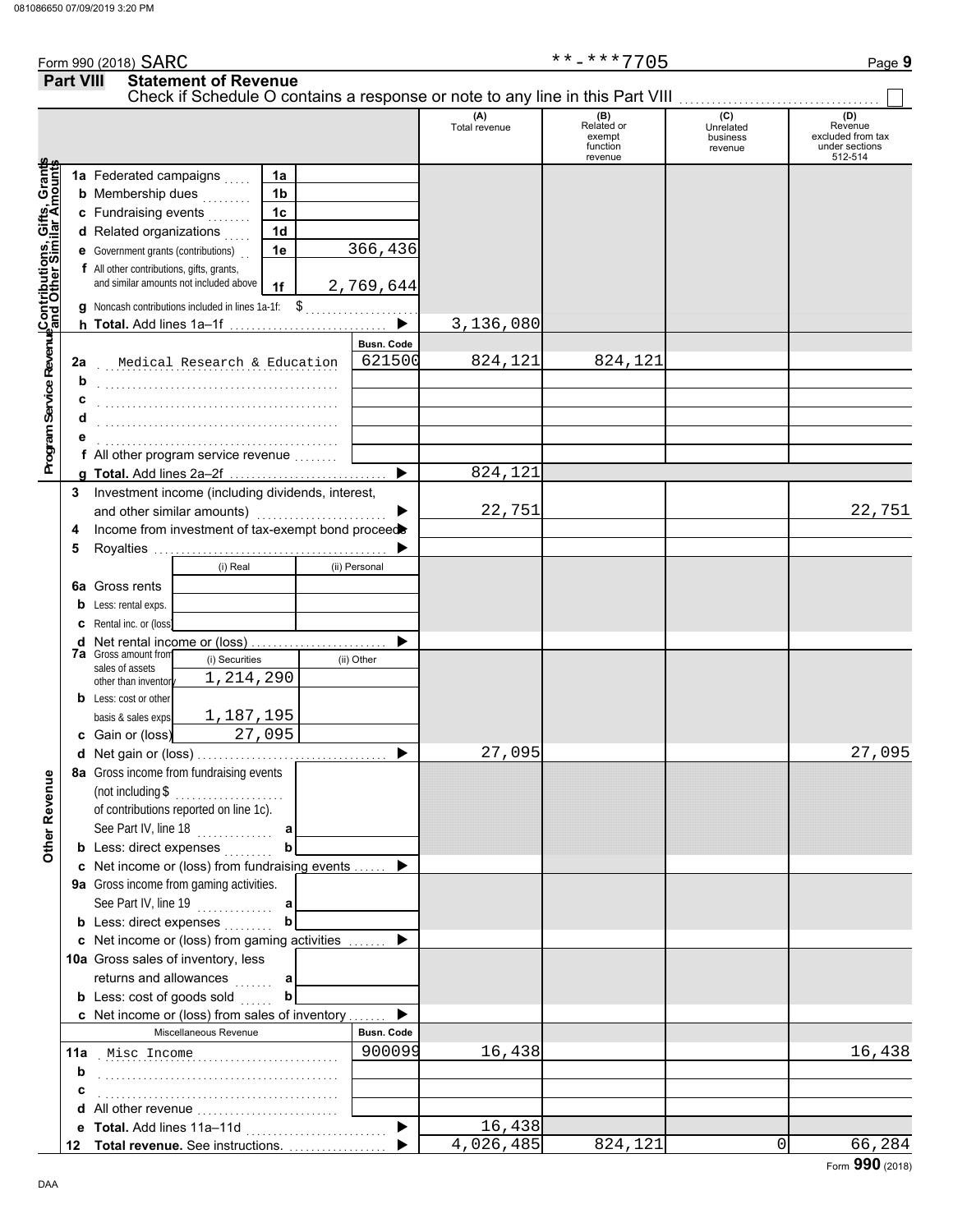| Form 990 (2018) SARC                                                                                                                                                           | **-***7705<br>Page 10                       |  |  |  |  |  |  |  |  |  |  |
|--------------------------------------------------------------------------------------------------------------------------------------------------------------------------------|---------------------------------------------|--|--|--|--|--|--|--|--|--|--|
| <b>Statement of Functional Expenses</b><br>Part IX                                                                                                                             |                                             |  |  |  |  |  |  |  |  |  |  |
| Section 501(c)(3) and 501(c)(4) organizations must complete all columns. All other organizations must complete column (A).                                                     |                                             |  |  |  |  |  |  |  |  |  |  |
| Check if Schedule O contains a response or note to any line in this Part IX                                                                                                    |                                             |  |  |  |  |  |  |  |  |  |  |
| (A)<br>(B)<br>Do not include amounts reported on lines 6b,<br>Total expenses<br>Program service                                                                                | (D)<br>(C)<br>Management and<br>Fundraising |  |  |  |  |  |  |  |  |  |  |
| 7b, 8b, 9b, and 10b of Part VIII.<br>expenses                                                                                                                                  | general expenses<br>expenses                |  |  |  |  |  |  |  |  |  |  |
| Grants and other assistance to domestic organizations<br>1                                                                                                                     |                                             |  |  |  |  |  |  |  |  |  |  |
| and domestic governments. See Part IV, line 21                                                                                                                                 |                                             |  |  |  |  |  |  |  |  |  |  |
| Grants and other assistance to domestic<br>$\mathbf{2}$                                                                                                                        |                                             |  |  |  |  |  |  |  |  |  |  |
| individuals. See Part IV, line 22                                                                                                                                              |                                             |  |  |  |  |  |  |  |  |  |  |
| Grants and other assistance to foreign<br>3                                                                                                                                    |                                             |  |  |  |  |  |  |  |  |  |  |
| organizations, foreign governments, and foreign                                                                                                                                |                                             |  |  |  |  |  |  |  |  |  |  |
| individuals. See Part IV, lines 15 and 16                                                                                                                                      |                                             |  |  |  |  |  |  |  |  |  |  |
| Benefits paid to or for members<br>4                                                                                                                                           |                                             |  |  |  |  |  |  |  |  |  |  |
| Compensation of current officers, directors,<br>5                                                                                                                              |                                             |  |  |  |  |  |  |  |  |  |  |
| 370,635<br>trustees, and key employees<br>Compensation not included above, to disqualified                                                                                     | 88,053<br>282,582                           |  |  |  |  |  |  |  |  |  |  |
| 6<br>persons (as defined under section 4958(f)(1)) and                                                                                                                         |                                             |  |  |  |  |  |  |  |  |  |  |
| persons described in section 4958(c)(3)(B)                                                                                                                                     |                                             |  |  |  |  |  |  |  |  |  |  |
| 496,795<br>Other salaries and wages<br>7                                                                                                                                       | 183,164<br>313,631                          |  |  |  |  |  |  |  |  |  |  |
| <u> 1999 - Johann Stoff, Amerikaansk kanton om de beskriuwer om de beskriuwer om de beskriuwer om de beskriuwer o</u><br>Pension plan accruals and contributions (include<br>8 |                                             |  |  |  |  |  |  |  |  |  |  |
| section 401(k) and 403(b) employer contributions)<br>61,159                                                                                                                    | 61,159                                      |  |  |  |  |  |  |  |  |  |  |
| 83,683<br>9                                                                                                                                                                    | 83,683                                      |  |  |  |  |  |  |  |  |  |  |
| 55,910<br>Payroll taxes<br>10                                                                                                                                                  | 33,546<br>22,364                            |  |  |  |  |  |  |  |  |  |  |
| Fees for services (non-employees):<br>11                                                                                                                                       |                                             |  |  |  |  |  |  |  |  |  |  |
| Management<br>a                                                                                                                                                                |                                             |  |  |  |  |  |  |  |  |  |  |
| 190,581<br>b                                                                                                                                                                   | 47,841<br>142,740                           |  |  |  |  |  |  |  |  |  |  |
| 18,900<br>c                                                                                                                                                                    | 18,900                                      |  |  |  |  |  |  |  |  |  |  |
| d Lobbying                                                                                                                                                                     |                                             |  |  |  |  |  |  |  |  |  |  |
| Professional fundraising services. See Part IV, line 1<br>е                                                                                                                    |                                             |  |  |  |  |  |  |  |  |  |  |
| Investment management fees<br>f<br><u>.</u><br>.                                                                                                                               |                                             |  |  |  |  |  |  |  |  |  |  |
| Other. (If line 11g amount exceeds 10% of line 25, column<br>g                                                                                                                 |                                             |  |  |  |  |  |  |  |  |  |  |
| (A) amount, list line 11g expenses on Schedule O.)                                                                                                                             |                                             |  |  |  |  |  |  |  |  |  |  |
| $\overline{2}$ , 080<br>Advertising and promotion<br><br>12                                                                                                                    | 2,080                                       |  |  |  |  |  |  |  |  |  |  |
| 58,420<br>13                                                                                                                                                                   | 26,935<br>31,485                            |  |  |  |  |  |  |  |  |  |  |
| 48,034<br>Information technology<br><br>14                                                                                                                                     | 16,058<br>31,976                            |  |  |  |  |  |  |  |  |  |  |
| Royalties<br>15                                                                                                                                                                |                                             |  |  |  |  |  |  |  |  |  |  |
| 67,472<br>16                                                                                                                                                                   | 67,472                                      |  |  |  |  |  |  |  |  |  |  |
| 62,468<br>17<br>Travel                                                                                                                                                         | 23,259<br>39,209                            |  |  |  |  |  |  |  |  |  |  |
| Payments of travel or entertainment expenses<br>18                                                                                                                             |                                             |  |  |  |  |  |  |  |  |  |  |
| for any federal, state, or local public officials<br>68,220<br>Conferences, conventions, and meetings                                                                          | 54,286<br>13,934                            |  |  |  |  |  |  |  |  |  |  |
| 19<br>Interest<br>20                                                                                                                                                           |                                             |  |  |  |  |  |  |  |  |  |  |
| Payments to affiliates<br>21                                                                                                                                                   |                                             |  |  |  |  |  |  |  |  |  |  |
| .<br>6,677<br>Depreciation, depletion, and amortization<br>22                                                                                                                  | 6,677                                       |  |  |  |  |  |  |  |  |  |  |
| 70,086<br>23<br>Insurance                                                                                                                                                      | 70,086                                      |  |  |  |  |  |  |  |  |  |  |
| Other expenses. Itemize expenses not covered<br>24                                                                                                                             |                                             |  |  |  |  |  |  |  |  |  |  |
| above (List miscellaneous expenses in line 24e. If                                                                                                                             |                                             |  |  |  |  |  |  |  |  |  |  |
| line 24e amount exceeds 10% of line 25, column                                                                                                                                 |                                             |  |  |  |  |  |  |  |  |  |  |
| (A) amount, list line 24e expenses on Schedule O.)                                                                                                                             |                                             |  |  |  |  |  |  |  |  |  |  |
| 2,516,550<br>Trial Expense<br>a                                                                                                                                                | 2, 414, 536<br>102,014                      |  |  |  |  |  |  |  |  |  |  |
| 145,917<br>Patient Expense<br>b                                                                                                                                                | 145,917                                     |  |  |  |  |  |  |  |  |  |  |
| 3,000<br>Honorariums<br>C                                                                                                                                                      | 3,000                                       |  |  |  |  |  |  |  |  |  |  |
| 1,721<br>SPORE Institutional Funds<br>d                                                                                                                                        | 1,721                                       |  |  |  |  |  |  |  |  |  |  |
| All other expenses<br>е                                                                                                                                                        |                                             |  |  |  |  |  |  |  |  |  |  |
| 4,328,308<br>Total functional expenses. Add lines 1 through 24e.<br>25                                                                                                         | 3,056,346<br>1,271,962<br>$\mathbf 0$       |  |  |  |  |  |  |  |  |  |  |
| Joint costs. Complete this line only if the<br>26<br>organization reported in column (B) joint costs                                                                           |                                             |  |  |  |  |  |  |  |  |  |  |
| from a combined educational campaign and                                                                                                                                       |                                             |  |  |  |  |  |  |  |  |  |  |
| fundraising solicitation. Check here ▶<br>following SOP 98-2 (ASC 958-720)                                                                                                     |                                             |  |  |  |  |  |  |  |  |  |  |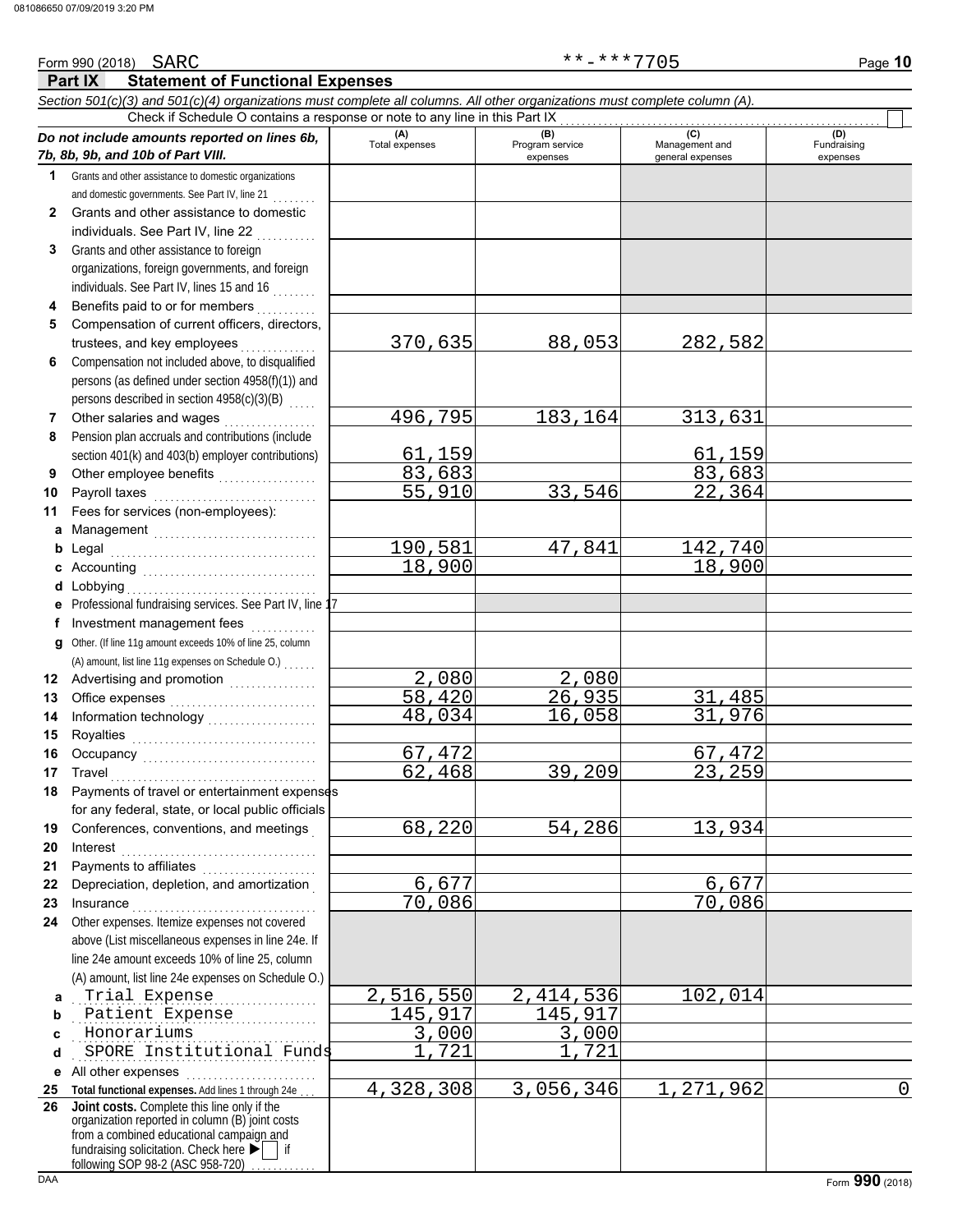|                             | Part X | <b>Balance Sheet</b>                                                                                |                 |             |                           |                 |                    |
|-----------------------------|--------|-----------------------------------------------------------------------------------------------------|-----------------|-------------|---------------------------|-----------------|--------------------|
|                             |        | Check if Schedule O contains a response or note to any line in this Part X                          |                 |             |                           |                 |                    |
|                             |        |                                                                                                     |                 |             | (A)<br>Beginning of year  |                 | (B)<br>End of year |
|                             | 1.     | Cash-non-interest bearing                                                                           |                 |             | 3,347                     | 1               | 402                |
|                             | 2      |                                                                                                     |                 | 6, 396, 936 | $\overline{2}$            | 5,121,<br>627   |                    |
|                             | 3      |                                                                                                     |                 |             |                           | 3               |                    |
|                             | 4      | Accounts receivable, net                                                                            |                 |             | 491,331                   | 4               | 1,547,014          |
|                             | 5      | Loans and other receivables from current and former officers, directors,                            |                 |             |                           |                 |                    |
|                             |        | trustees, key employees, and highest compensated employees.                                         |                 |             |                           |                 |                    |
|                             |        | Complete Part II of Schedule L                                                                      |                 |             |                           | 5               |                    |
|                             | 6      | Loans and other receivables from other disqualified persons (as defined under section               |                 |             |                           |                 |                    |
|                             |        | 4958(f)(1)), persons described in section 4958(c)(3)(B), and contributing employers and             |                 |             |                           |                 |                    |
|                             |        | sponsoring organizations of section 501(c)(9) voluntary employees' beneficiary                      |                 |             |                           |                 |                    |
|                             |        | organizations (see instructions). Complete Part II of Schedule L                                    |                 |             |                           | 6               |                    |
| Assets                      | 7      |                                                                                                     |                 |             |                           | $\overline{7}$  |                    |
|                             | 8      | Inventories for sale or use                                                                         |                 |             |                           | 8               |                    |
|                             | 9      | Prepaid expenses and deferred charges                                                               |                 |             | 34,554                    | 9               | 14,917             |
|                             |        | 10a Land, buildings, and equipment: cost or                                                         |                 |             |                           |                 |                    |
|                             |        | other basis. Complete Part VI of Schedule D  10a                                                    |                 | 449,420     |                           |                 |                    |
|                             |        | <b>b</b> Less: accumulated depreciation<br>.                                                        | 10 <sub>b</sub> | 313,972     | 132,903                   | 10 <sub>c</sub> | 135, 448           |
|                             | 11     | Investments-publicly traded securities                                                              |                 |             |                           | 11              |                    |
|                             | 12     |                                                                                                     |                 |             |                           | 12              |                    |
|                             | 13     |                                                                                                     |                 |             |                           | 13              |                    |
|                             | 14     | Intangible assets                                                                                   |                 |             | 14                        |                 |                    |
|                             | 15     | Other assets. See Part IV, line 11                                                                  |                 |             |                           | 15              |                    |
|                             | 16     |                                                                                                     |                 |             | $\overline{7}$ , 059, 071 | 16              | 6,819,408          |
|                             | 17     |                                                                                                     |                 |             | 103,823                   | 17              | 231,910            |
|                             | 18     | Grants payable                                                                                      |                 |             | 18                        |                 |                    |
|                             | 19     | Deferred revenue                                                                                    | 104,354         | 19          | 38,427                    |                 |                    |
|                             | 20     | Tax-exempt bond liabilities                                                                         |                 | 20          |                           |                 |                    |
|                             | 21     | Escrow or custodial account liability. Complete Part IV of Schedule D                               |                 |             |                           | 21              |                    |
|                             | 22     | Loans and other payables to current and former officers, directors,                                 |                 |             |                           |                 |                    |
| Liabilities                 |        | trustees, key employees, highest compensated employees, and                                         |                 |             |                           |                 |                    |
|                             |        | disqualified persons. Complete Part II of Schedule L                                                |                 |             |                           | 22              |                    |
|                             | 23     | Secured mortgages and notes payable to unrelated third parties                                      |                 |             |                           | 23              |                    |
|                             | 24     | Unsecured notes and loans payable to unrelated third parties                                        |                 |             |                           | 24              |                    |
|                             | 25     | Other liabilities (including federal income tax, payables to related third                          |                 |             |                           |                 |                    |
|                             |        | parties, and other liabilities not included on lines 17-24). Complete Part X                        |                 |             |                           |                 |                    |
|                             |        | of Schedule D                                                                                       |                 |             |                           | 25              |                    |
|                             | 26     |                                                                                                     |                 |             | 208, 177                  | 26              | 270,337            |
|                             |        | Organizations that follow SFAS 117 (ASC 958), check here $\blacktriangleright \boxed{\text{X}}$ and |                 |             |                           |                 |                    |
|                             |        | complete lines 27 through 29, and lines 33 and 34.                                                  |                 |             |                           |                 |                    |
|                             | 27     | Unrestricted net assets                                                                             |                 |             | 4,409,435                 | 27              | 3, 145, 880        |
|                             | 28     | Temporarily restricted net assets                                                                   |                 |             | 2,441,459                 | 28              | 3,403,191          |
|                             | 29     | Permanently restricted net assets                                                                   |                 |             |                           | 29              |                    |
|                             |        | Organizations that do not follow SFAS 117 (ASC 958), check here $\blacktriangleright$ and           |                 |             |                           |                 |                    |
|                             |        | complete lines 30 through 34.                                                                       |                 |             |                           |                 |                    |
|                             | 30     | Capital stock or trust principal, or current funds                                                  |                 |             |                           | 30              |                    |
|                             | 31     | Paid-in or capital surplus, or land, building, or equipment fund                                    |                 |             |                           | 31              |                    |
| Net Assets or Fund Balances | 32     |                                                                                                     |                 |             |                           | 32              |                    |
|                             | 33     | Total net assets or fund balances                                                                   |                 |             | $\overline{6}$ , 850, 894 | 33              | 6,549,071          |
|                             | 34     |                                                                                                     |                 |             | 7,059,071                 | 34              | 6,819,408          |

Form **990** (2018)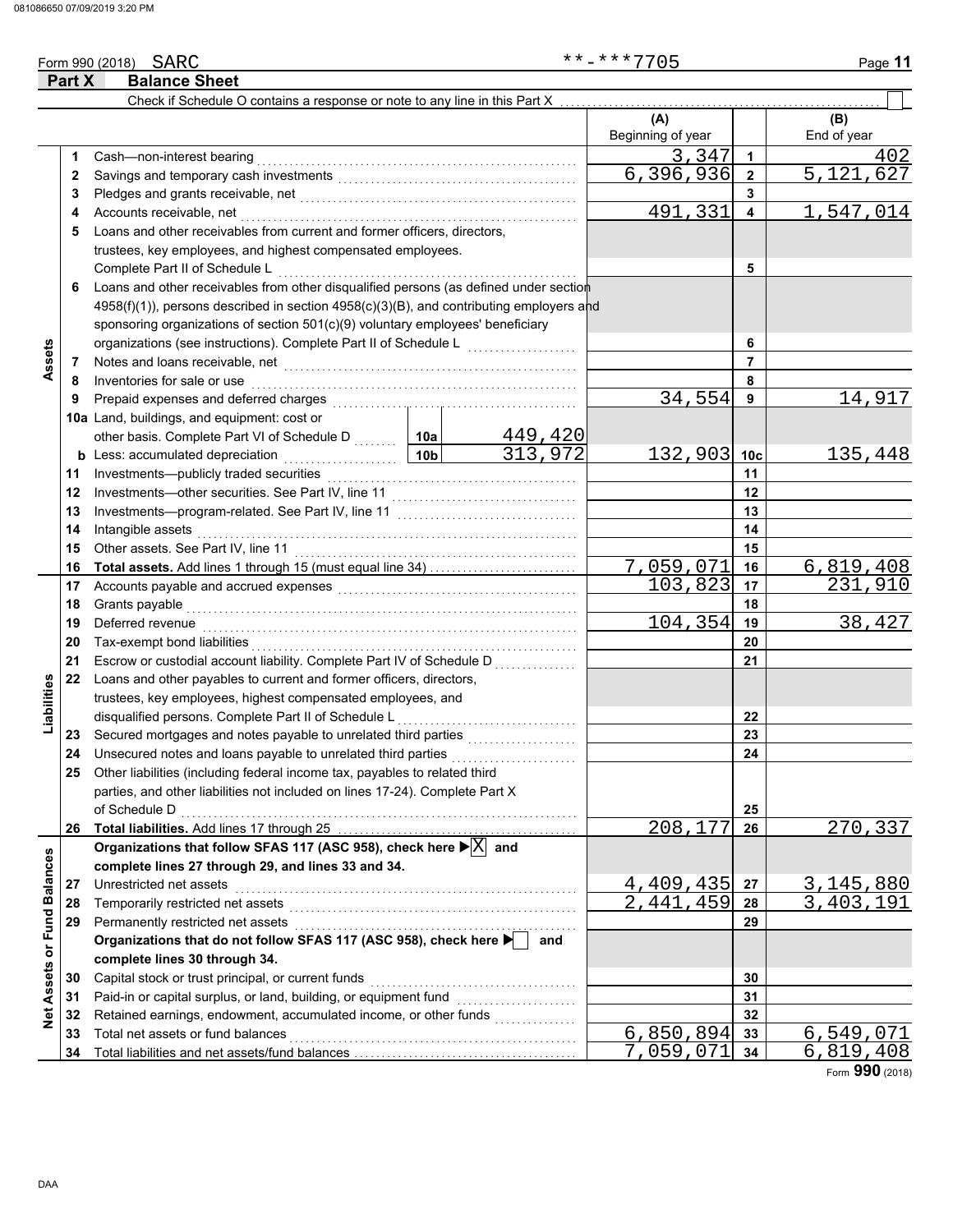|    | **-***7705<br>Form 990 (2018) SARC                                                                                                                                                                                             |                         |                |                  | Page 12    |
|----|--------------------------------------------------------------------------------------------------------------------------------------------------------------------------------------------------------------------------------|-------------------------|----------------|------------------|------------|
|    | <b>Reconciliation of Net Assets</b><br>Part XI                                                                                                                                                                                 |                         |                |                  |            |
|    |                                                                                                                                                                                                                                |                         |                |                  |            |
| 1  |                                                                                                                                                                                                                                | $\mathbf{1}$            |                |                  | 4,026,485  |
| 2  |                                                                                                                                                                                                                                | $\mathbf{2}$            |                |                  | 4,328,308  |
| 3  | Revenue less expenses. Subtract line 2 from line 1                                                                                                                                                                             | $\overline{3}$          |                |                  | $-301,823$ |
| 4  | Net assets or fund balances at beginning of year (must equal Part X, line 33, column (A)) [[[[[[[[[[[[[[[[[[[                                                                                                                  | $\overline{\mathbf{4}}$ |                |                  | 6,850,894  |
| 5  | Net unrealized gains (losses) on investments [11] with an intervention of the state of the state of the state of the state of the state of the state of the state of the state of the state of the state of the state of the s | 5                       |                |                  |            |
| 6  | Donated services and use of facilities <b>constructs</b> and a service of the service of the services and use of facilities                                                                                                    | 6                       |                |                  |            |
| 7  | Investment expenses                                                                                                                                                                                                            | $\overline{7}$          |                |                  |            |
| 8  | Prior period adjustments entertainment and the control of the control of the control of the control of the control of the control of the control of the control of the control of the control of the control of the control of | 8                       |                |                  |            |
| 9  |                                                                                                                                                                                                                                | 9                       |                |                  |            |
| 10 | Net assets or fund balances at end of year. Combine lines 3 through 9 (must equal Part X, line                                                                                                                                 |                         |                |                  |            |
|    | $33$ , column $(B)$ )                                                                                                                                                                                                          | 10                      |                |                  | 6,549,071  |
|    | <b>Financial Statements and Reporting</b><br><b>Part XII</b>                                                                                                                                                                   |                         |                |                  |            |
|    |                                                                                                                                                                                                                                |                         |                |                  |            |
|    |                                                                                                                                                                                                                                |                         |                | Yes <sup> </sup> | <b>No</b>  |
| 1  | $ X $ Accrual<br>Accounting method used to prepare the Form 990:<br>Cash<br>Other<br>$\mathcal{L}$                                                                                                                             |                         |                |                  |            |
|    | If the organization changed its method of accounting from a prior year or checked "Other," explain in                                                                                                                          |                         |                |                  |            |
|    | Schedule O.                                                                                                                                                                                                                    |                         |                |                  |            |
|    | 2a Were the organization's financial statements compiled or reviewed by an independent accountant?                                                                                                                             |                         | 2a             |                  | Χ          |
|    | If "Yes," check a box below to indicate whether the financial statements for the year were compiled or                                                                                                                         |                         |                |                  |            |
|    | reviewed on a separate basis, consolidated basis, or both:                                                                                                                                                                     |                         |                |                  |            |
|    | Separate basis<br><b>Consolidated basis</b><br>Both consolidated and separate basis                                                                                                                                            |                         |                |                  |            |
|    | b Were the organization's financial statements audited by an independent accountant?                                                                                                                                           |                         | 2 <sub>b</sub> | Χ                |            |
|    | If "Yes," check a box below to indicate whether the financial statements for the year were audited on a                                                                                                                        |                         |                |                  |            |
|    | separate basis, consolidated basis, or both:                                                                                                                                                                                   |                         |                |                  |            |
|    | $ X $ Separate basis<br><b>Consolidated basis</b><br>Both consolidated and separate basis                                                                                                                                      |                         |                |                  |            |
|    | c If "Yes" to line 2a or 2b, does the organization have a committee that assumes responsibility for oversight                                                                                                                  |                         |                |                  |            |
|    | of the audit, review, or compilation of its financial statements and selection of an independent accountant?                                                                                                                   |                         | 2c             | X                |            |
|    | If the organization changed either its oversight process or selection process during the tax year, explain in                                                                                                                  |                         |                |                  |            |
|    | Schedule O.                                                                                                                                                                                                                    |                         |                |                  |            |
|    | 3a As a result of a federal award, was the organization required to undergo an audit or audits as set forth in                                                                                                                 |                         |                |                  |            |
|    | the Single Audit Act and OMB Circular A-133?                                                                                                                                                                                   |                         | 3a             |                  | Χ          |
|    | <b>b</b> If "Yes," did the organization undergo the required audit or audits? If the organization did not undergo the                                                                                                          |                         |                |                  |            |
|    | required audit or audits, explain why in Schedule O and describe any steps taken to undergo such audits.                                                                                                                       |                         | 3b             |                  |            |
|    |                                                                                                                                                                                                                                |                         |                |                  | 000        |

Form **990** (2018)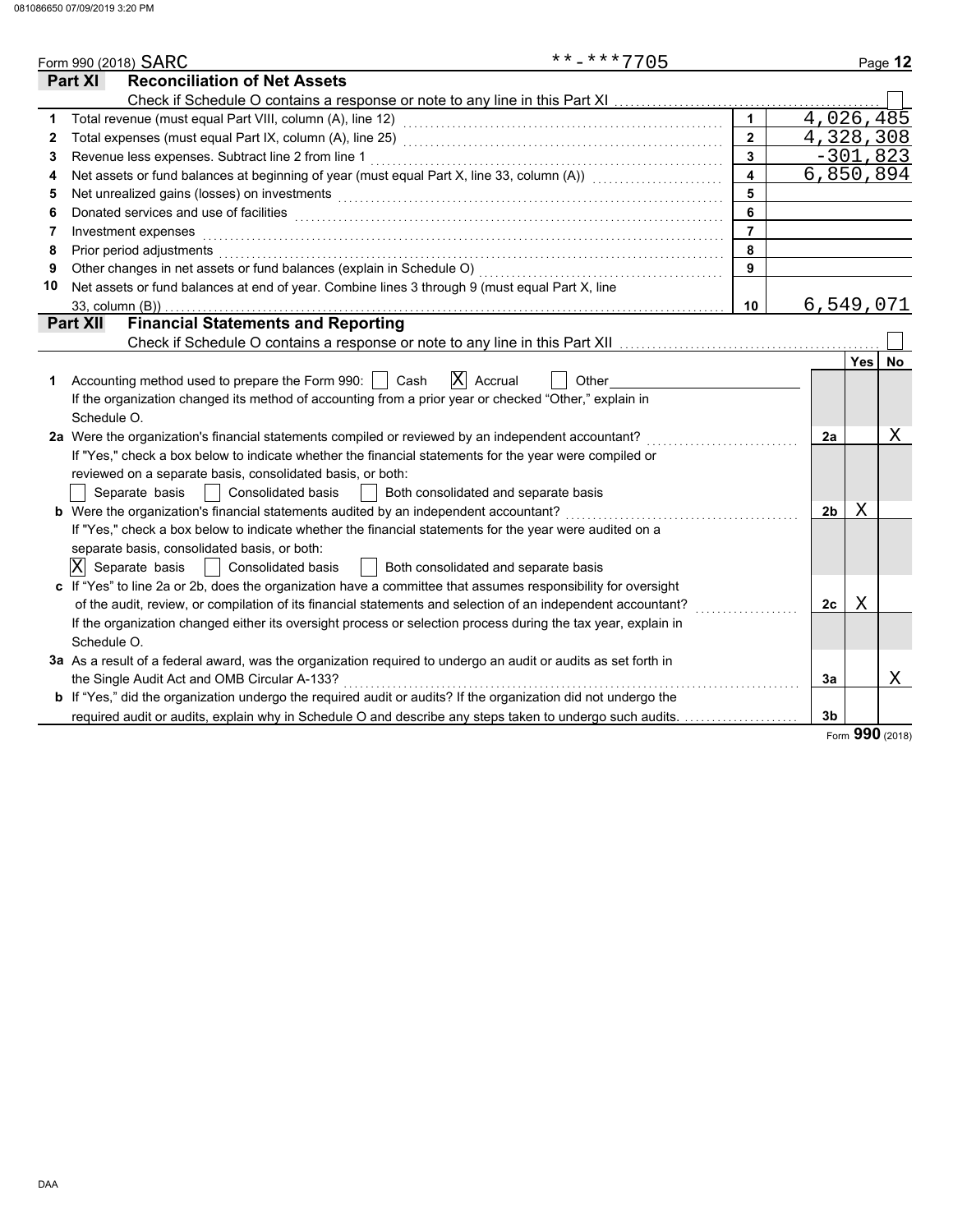| <b>SCHEDULE A</b>                                                                                  | <b>Public Charity Status and Public Support</b>                                                                                                   | OMB No. 1545-0047                                                                                                    |                       |  |  |  |  |
|----------------------------------------------------------------------------------------------------|---------------------------------------------------------------------------------------------------------------------------------------------------|----------------------------------------------------------------------------------------------------------------------|-----------------------|--|--|--|--|
| (Form 990 or 990-EZ)                                                                               |                                                                                                                                                   | Complete if the organization is a section 501(c)(3) organization or a section 4947(a)(1) nonexempt charitable trust. |                       |  |  |  |  |
| Department of the Treasury                                                                         | Attach to Form 990 or Form 990-EZ.                                                                                                                |                                                                                                                      | <b>Open to Public</b> |  |  |  |  |
| Internal Revenue Service                                                                           | ► Go to www.irs.gov/Form990 for instructions and the latest information.                                                                          |                                                                                                                      | <b>Inspection</b>     |  |  |  |  |
| Name of the organization                                                                           |                                                                                                                                                   | <b>Employer identification number</b>                                                                                |                       |  |  |  |  |
|                                                                                                    | <b>SARC</b>                                                                                                                                       | $***$ $***$ 7705                                                                                                     |                       |  |  |  |  |
| Part I                                                                                             | Reason for Public Charity Status (All organizations must complete this part.) See instructions.                                                   |                                                                                                                      |                       |  |  |  |  |
|                                                                                                    | The organization is not a private foundation because it is: (For lines 1 through 12, check only one box.)                                         |                                                                                                                      |                       |  |  |  |  |
| A church, convention of churches, or association of churches described in section 170(b)(1)(A)(i). |                                                                                                                                                   |                                                                                                                      |                       |  |  |  |  |
|                                                                                                    | A school described in section 170(b)(1)(A)(ii). (Attach Schedule E (Form 990 or 990-EZ).)                                                         |                                                                                                                      |                       |  |  |  |  |
|                                                                                                    | A hospital or a cooperative hospital service organization described in <b>section 170(b)(1)(A)(iii).</b>                                          |                                                                                                                      |                       |  |  |  |  |
| 4                                                                                                  | A medical research organization operated in conjunction with a hospital described in <b>section 170(b)(1)(A)(iii).</b> Enter the hospital's name, |                                                                                                                      |                       |  |  |  |  |

|  | city, and state:                                                                                                          |
|--|---------------------------------------------------------------------------------------------------------------------------|
|  | An organization operated for the benefit of a college or university owned or operated by a governmental unit described in |
|  | section 170(b)(1)(A)(iv). (Complete Part II.)                                                                             |

- **6** A federal, state, or local government or governmental unit described in **section 170(b)(1)(A)(v).**
- **7** An organization that normally receives a substantial part of its support from a governmental unit or from the general public described in **section 170(b)(1)(A)(vi).** (Complete Part II.)  $|\mathrm{X}|$
- **8** A community trust described in **section 170(b)(1)(A)(vi).** (Complete Part II.)

|  | An agricultural research organization described in section 170(b)(1)(A)(ix) operated in conjunction with a land-grant college  |
|--|--------------------------------------------------------------------------------------------------------------------------------|
|  | or university or a non-land-grant college of agriculture (see instructions). Enter the name, city, and state of the college or |
|  | university:                                                                                                                    |

- **10** | An organization that normally receives: (1) more than 33 1/3% of its support from contributions, membership fees, and gross receipts from activities related to its exempt functions—subject to certain exceptions, and (2) no more than 33 1/3% of its support from gross investment income and unrelated business taxable income (less section 511 tax) from businesses acquired by the organization after June 30, 1975. See **section 509(a)(2).** (Complete Part III.)
- **11** An organization organized and operated exclusively to test for public safety. See **section 509(a)(4).**

**12** An organization organized and operated exclusively for the benefit of, to perform the functions of, or to carry out the purposes of one or more publicly supported organizations described in **section 509(a)(1)** or **section 509(a)(2).** See **section 509(a)(3).**  Check the box in lines 12a through 12d that describes the type of supporting organization and complete lines 12e, 12f, and 12g.

**a** the supported organization(s) the power to regularly appoint or elect a majority of the directors or trustees of the **Type I.** A supporting organization operated, supervised, or controlled by its supported organization(s), typically by giving supporting organization. **You must complete Part IV, Sections A and B.**

**b** organization(s). **You must complete Part IV, Sections A and C. Type II.** A supporting organization supervised or controlled in connection with its supported organization(s), by having control or management of the supporting organization vested in the same persons that control or manage the supported

**c** its supported organization(s) (see instructions). **You must complete Part IV, Sections A, D, and E. Type III functionally integrated.** A supporting organization operated in connection with, and functionally integrated with,

that is not functionally integrated. The organization generally must satisfy a distribution requirement and an attentiveness **Type III non-functionally integrated.** A supporting organization operated in connection with its supported organization(s) requirement (see instructions). **You must complete Part IV, Sections A and D, and Part V.**

Check this box if the organization received a written determination from the IRS that it is a Type I, Type II, Type III functionally integrated, or Type III non-functionally integrated supporting organization.

**f** Enter the number of supported organizations **q** Provide the following information about the sum

Provide the following information about the supported organization(s).

| (i) Name of supported<br>organization | (ii) EIN<br>(iii) Type of organization<br>(described on lines 1-10<br>above (see instructions)) |  | (iv) Is the organization<br>listed in your governing<br>document? |    | (v) Amount of monetary<br>support (see<br>instructions) | (vi) Amount of<br>other support (see<br>instructions) |
|---------------------------------------|-------------------------------------------------------------------------------------------------|--|-------------------------------------------------------------------|----|---------------------------------------------------------|-------------------------------------------------------|
|                                       |                                                                                                 |  | Yes                                                               | No |                                                         |                                                       |
| (A)                                   |                                                                                                 |  |                                                                   |    |                                                         |                                                       |
| (B)                                   |                                                                                                 |  |                                                                   |    |                                                         |                                                       |
| (C)                                   |                                                                                                 |  |                                                                   |    |                                                         |                                                       |
| (D)                                   |                                                                                                 |  |                                                                   |    |                                                         |                                                       |
| (E)                                   |                                                                                                 |  |                                                                   |    |                                                         |                                                       |
| <b>Total</b>                          |                                                                                                 |  |                                                                   |    |                                                         |                                                       |

**For Paperwork Reduction Act Notice, see the Instructions for Form 990 or 990-EZ.**

**Schedule A (Form 990 or 990-EZ) 2018**

**d**

**e**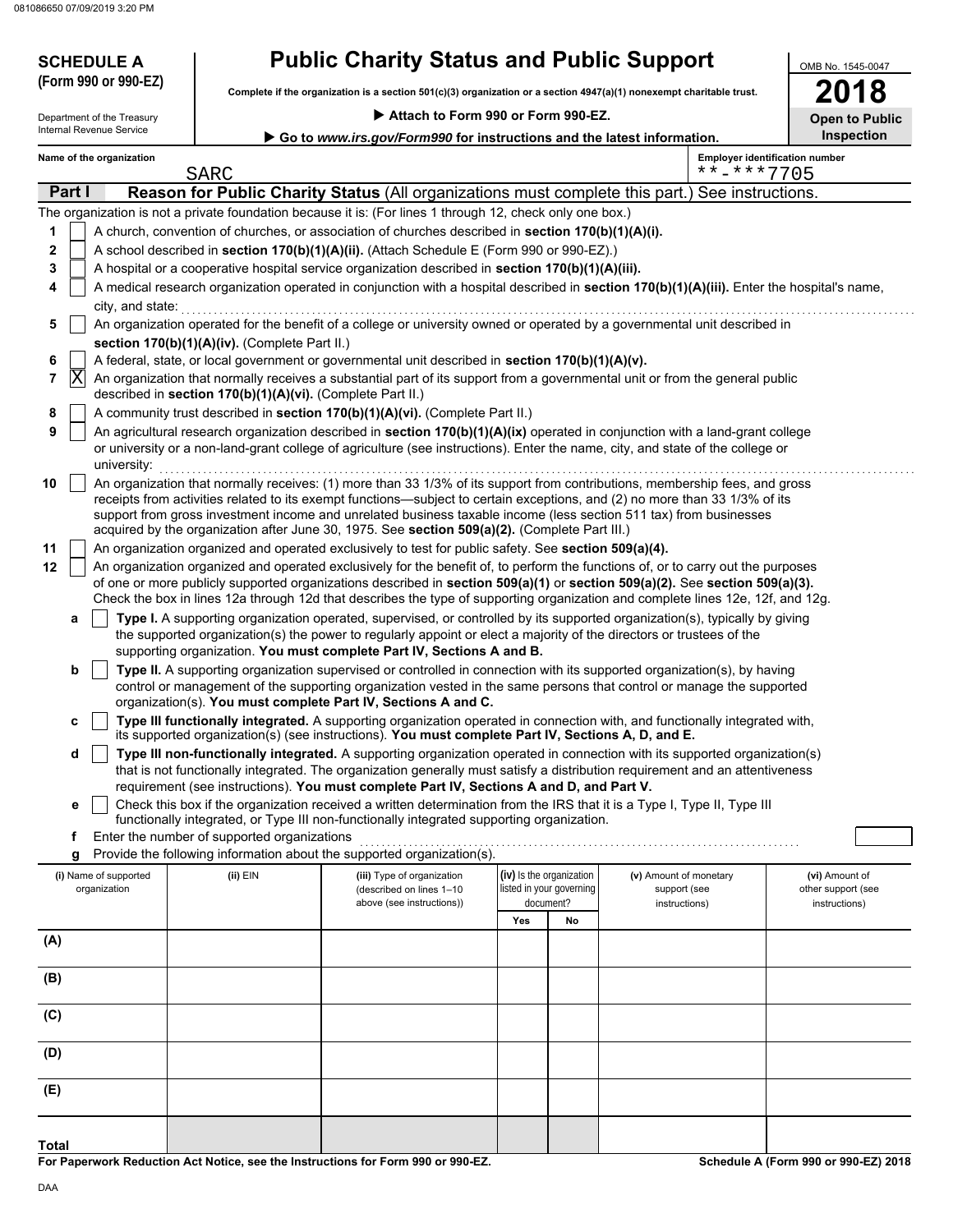|     | SARC<br>Schedule A (Form 990 or 990-EZ) 2018                                                                                                                                                                                                      |           |           |            |            | **-***7705 | Page 2                          |  |  |  |
|-----|---------------------------------------------------------------------------------------------------------------------------------------------------------------------------------------------------------------------------------------------------|-----------|-----------|------------|------------|------------|---------------------------------|--|--|--|
|     | Support Schedule for Organizations Described in Sections 170(b)(1)(A)(iv) and 170(b)(1)(A)(vi)<br>Part II                                                                                                                                         |           |           |            |            |            |                                 |  |  |  |
|     | (Complete only if you checked the box on line 5, 7, or 8 of Part I or if the organization failed to qualify under                                                                                                                                 |           |           |            |            |            |                                 |  |  |  |
|     | Part III. If the organization fails to qualify under the tests listed below, please complete Part III.)                                                                                                                                           |           |           |            |            |            |                                 |  |  |  |
|     | <b>Section A. Public Support</b>                                                                                                                                                                                                                  |           |           |            |            |            |                                 |  |  |  |
|     | Calendar year (or fiscal year beginning in) $\blacktriangleright$                                                                                                                                                                                 | (a) 2014  | (b) 2015  | $(c)$ 2016 | $(d)$ 2017 | (e) 2018   | (f) Total                       |  |  |  |
| 1   | Gifts, grants, contributions, and<br>membership fees received. (Do not<br>include any "unusual grants.")                                                                                                                                          | 3,300,686 | 2,001,742 | 1,881,392  | 1,401,787  | 3,136,080  | 11,721,687                      |  |  |  |
| 2   | Tax revenues levied for the<br>organization's benefit and either paid<br>to or expended on its behalf<br>an Barbara                                                                                                                               |           |           |            |            |            |                                 |  |  |  |
| 3   | The value of services or facilities<br>furnished by a governmental unit to the<br>organization without charge<br>.                                                                                                                                |           |           |            |            |            |                                 |  |  |  |
| 4   | Total. Add lines 1 through 3                                                                                                                                                                                                                      | 3,300,686 | 2,001,742 | 1,881,392  | 1,401,787  | 3,136,080  | 11,721,687                      |  |  |  |
| 5   | The portion of total contributions by<br>each person (other than a<br>governmental unit or publicly<br>supported organization) included on<br>line 1 that exceeds 2% of the amount<br>shown on line 11, column (f)                                |           |           |            |            |            | 2,363,338                       |  |  |  |
| 6   | Public support. Subtract line 5 from line 4                                                                                                                                                                                                       |           |           |            |            |            | 9, 358, 349                     |  |  |  |
|     | <b>Section B. Total Support</b>                                                                                                                                                                                                                   |           |           |            |            |            |                                 |  |  |  |
|     | Calendar year (or fiscal year beginning in) ▶                                                                                                                                                                                                     | (a) 2014  | (b) 2015  | $(c)$ 2016 | $(d)$ 2017 | $(e)$ 2018 | (f) Total                       |  |  |  |
| 7   | Amounts from line 4                                                                                                                                                                                                                               | 3,300,686 | 2,001,742 | 1,881,392  | 1,401,787  | 3,136,080  | 11,721,687                      |  |  |  |
| 8   | Gross income from interest, dividends,<br>payments received on securities loans,<br>rents, royalties, and income from<br>similar sources                                                                                                          | 23,365    | 20,324    | 16,126     | 13,385     | 22,751     | 95,951                          |  |  |  |
| 9   | Net income from unrelated business<br>activities, whether or not the business<br>is regularly carried on                                                                                                                                          |           |           |            |            | 15,438     | 15,438                          |  |  |  |
| 10  | Other income. Do not include gain or<br>loss from the sale of capital assets<br>(Explain in Part VI.)                                                                                                                                             |           |           |            |            |            |                                 |  |  |  |
| 11  | Total support. Add lines 7 through 10                                                                                                                                                                                                             |           |           |            |            |            | 11,833,076                      |  |  |  |
| 12  | Gross receipts from related activities, etc. (see instructions)                                                                                                                                                                                   |           |           |            |            | 12         | 2,980,980                       |  |  |  |
| 13  | First five vears. If the Form 990 is for the organization's first, second, third, fourth, or fifth tax vear as a section 501(c)(3)                                                                                                                |           |           |            |            |            |                                 |  |  |  |
|     | organization, check this box and stop here with the content of the content of the content of the content of the content of the content of the content of the content of the content of the content of the content of the conte                    |           |           |            |            |            |                                 |  |  |  |
|     | <b>Section C. Computation of Public Support Percentage</b>                                                                                                                                                                                        |           |           |            |            |            |                                 |  |  |  |
| 14  |                                                                                                                                                                                                                                                   |           |           |            |            | 14         | 79.09%                          |  |  |  |
| 15  |                                                                                                                                                                                                                                                   |           |           |            |            | 15         | 99.21%                          |  |  |  |
| 16a | 33 1/3% support test-2018. If the organization did not check the box on line 13, and line 14 is 33 1/3% or more, check this                                                                                                                       |           |           |            |            |            |                                 |  |  |  |
|     | box and stop here. The organization qualifies as a publicly supported organization                                                                                                                                                                |           |           |            |            |            | $\blacktriangleright$ $\vert$ X |  |  |  |
| b   | 33 1/3% support test-2017. If the organization did not check a box on line 13 or 16a, and line 15 is 33 1/3% or more, check                                                                                                                       |           |           |            |            |            |                                 |  |  |  |
|     |                                                                                                                                                                                                                                                   |           |           |            |            |            |                                 |  |  |  |
| 17a | 10%-facts-and-circumstances test-2018. If the organization did not check a box on line 13, 16a, or 16b, and line 14 is<br>10% or more, and if the organization meets the "facts-and-circumstances" test, check this box and stop here. Explain in |           |           |            |            |            |                                 |  |  |  |
|     | Part VI how the organization meets the "facts-and-circumstances" test. The organization qualifies as a publicly supported                                                                                                                         |           |           |            |            |            |                                 |  |  |  |
|     |                                                                                                                                                                                                                                                   |           |           |            |            |            |                                 |  |  |  |
|     | organization                                                                                                                                                                                                                                      |           |           |            |            |            |                                 |  |  |  |
| b   | 10%-facts-and-circumstances test-2017. If the organization did not check a box on line 13, 16a, 16b, or 17a, and line                                                                                                                             |           |           |            |            |            |                                 |  |  |  |
|     | 15 is 10% or more, and if the organization meets the "facts-and-circumstances" test, check this box and stop here.                                                                                                                                |           |           |            |            |            |                                 |  |  |  |
|     | Explain in Part VI how the organization meets the "facts-and-circumstances" test. The organization qualifies as a publicly                                                                                                                        |           |           |            |            |            |                                 |  |  |  |
|     | supported organization<br>Private foundation. If the organization did not check a box on line 13, 16a, 16b, 17a, or 17b, check this box and see                                                                                                   |           |           |            |            |            |                                 |  |  |  |
| 18  | <b>instructions</b>                                                                                                                                                                                                                               |           |           |            |            |            |                                 |  |  |  |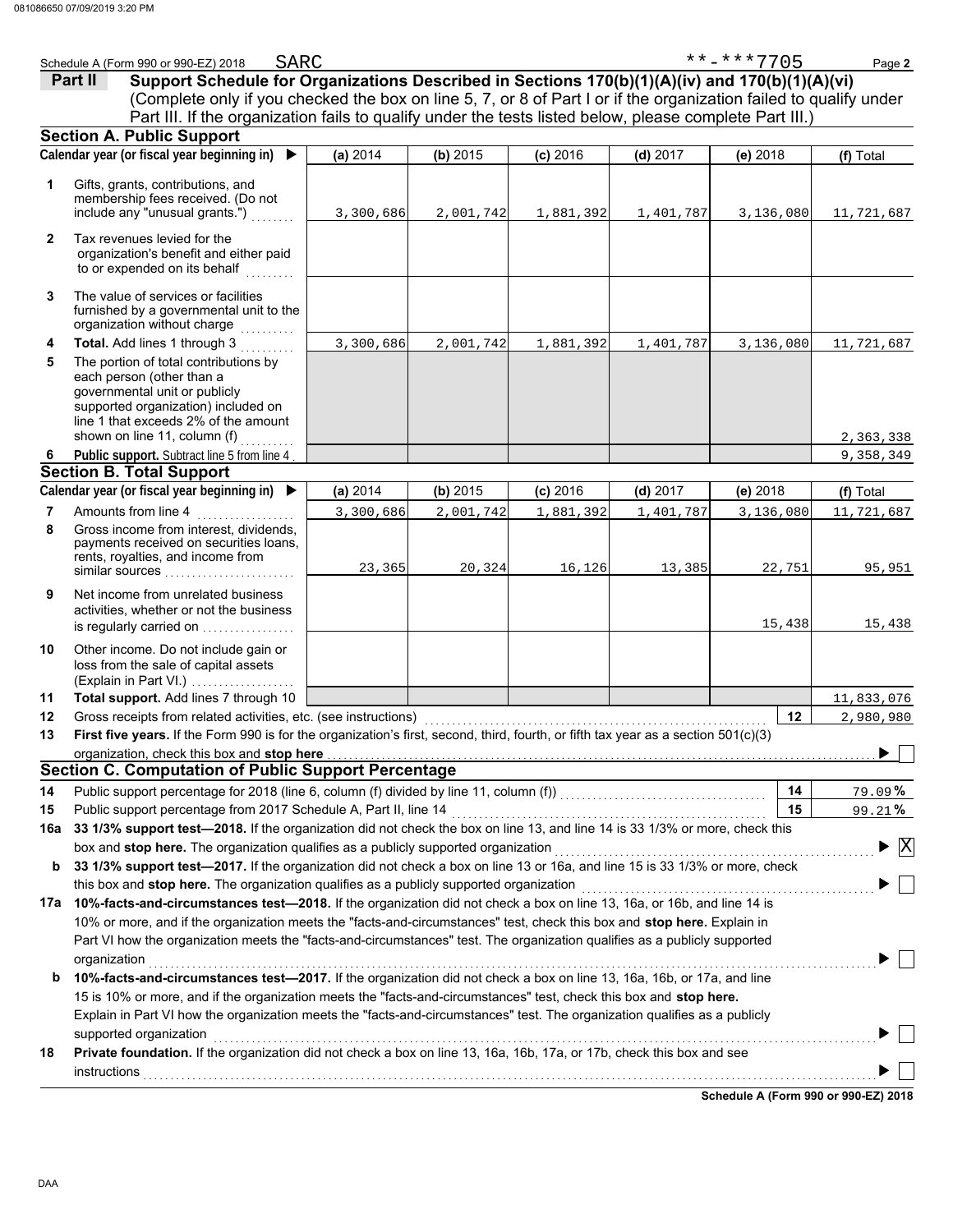|              | SARC<br>Schedule A (Form 990 or 990-EZ) 2018                                                                                                                                                                                                                |          |          |            |            | **-***7705 | Page 3    |  |  |
|--------------|-------------------------------------------------------------------------------------------------------------------------------------------------------------------------------------------------------------------------------------------------------------|----------|----------|------------|------------|------------|-----------|--|--|
|              | Support Schedule for Organizations Described in Section 509(a)(2)<br>Part III                                                                                                                                                                               |          |          |            |            |            |           |  |  |
|              | (Complete only if you checked the box on line 10 of Part I or if the organization failed to qualify under Part II.                                                                                                                                          |          |          |            |            |            |           |  |  |
|              | If the organization fails to qualify under the tests listed below, please complete Part II.)<br><b>Section A. Public Support</b>                                                                                                                            |          |          |            |            |            |           |  |  |
|              | Calendar year (or fiscal year beginning in) $\blacktriangleright$                                                                                                                                                                                           | (a) 2014 | (b) 2015 | $(c)$ 2016 | $(d)$ 2017 | (e) 2018   | (f) Total |  |  |
| 1            | Gifts, grants, contributions, and membership<br>fees received. (Do not include any "unusual grants.")                                                                                                                                                       |          |          |            |            |            |           |  |  |
| $\mathbf{2}$ | Gross receipts from admissions, merchandise<br>sold or services performed, or facilities<br>furnished in any activity that is related to the<br>organization's tax-exempt purpose                                                                           |          |          |            |            |            |           |  |  |
| 3            | Gross receipts from activities that are not an<br>unrelated trade or business under section 513                                                                                                                                                             |          |          |            |            |            |           |  |  |
| 4            | Tax revenues levied for the<br>organization's benefit and either paid<br>to or expended on its behalf                                                                                                                                                       |          |          |            |            |            |           |  |  |
| 5            | The value of services or facilities<br>furnished by a governmental unit to the<br>organization without charge                                                                                                                                               |          |          |            |            |            |           |  |  |
| 6            | Total. Add lines 1 through 5                                                                                                                                                                                                                                |          |          |            |            |            |           |  |  |
|              | <b>7a</b> Amounts included on lines 1, 2, and 3<br>received from disqualified persons                                                                                                                                                                       |          |          |            |            |            |           |  |  |
| b            | Amounts included on lines 2 and 3<br>received from other than disqualified<br>persons that exceed the greater of \$5,000<br>or 1% of the amount on line 13 for the year                                                                                     |          |          |            |            |            |           |  |  |
|              | c Add lines 7a and 7b<br>.                                                                                                                                                                                                                                  |          |          |            |            |            |           |  |  |
| 8            | Public support. (Subtract line 7c from<br>line $6.$ )                                                                                                                                                                                                       |          |          |            |            |            |           |  |  |
|              | <b>Section B. Total Support</b>                                                                                                                                                                                                                             |          |          |            |            |            |           |  |  |
|              | Calendar year (or fiscal year beginning in)                                                                                                                                                                                                                 | (a) 2014 | (b) 2015 | $(c)$ 2016 | $(d)$ 2017 | (e) 2018   | (f) Total |  |  |
| 9            | Amounts from line 6                                                                                                                                                                                                                                         |          |          |            |            |            |           |  |  |
|              | <b>10a</b> Gross income from interest, dividends,<br>payments received on securities loans, rents,<br>royalties, and income from similar sources                                                                                                            |          |          |            |            |            |           |  |  |
| b            | Unrelated business taxable income (less<br>section 511 taxes) from businesses<br>acquired after June 30, 1975                                                                                                                                               |          |          |            |            |            |           |  |  |
| c            | Add lines 10a and 10b                                                                                                                                                                                                                                       |          |          |            |            |            |           |  |  |
| 11           | Net income from unrelated business<br>activities not included in line 10b, whether<br>or not the business is regularly carried on                                                                                                                           |          |          |            |            |            |           |  |  |
| 12           | Other income. Do not include gain or<br>loss from the sale of capital assets<br>(Explain in Part VI.)                                                                                                                                                       |          |          |            |            |            |           |  |  |
| 13           | Total support. (Add lines 9, 10c, 11,<br>and 12.) $\qquad \qquad$                                                                                                                                                                                           |          |          |            |            |            |           |  |  |
| 14           | First five years. If the Form 990 is for the organization's first, second, third, fourth, or fifth tax year as a section 501(c)(3)<br>organization, check this box and stop here <b>contained and all and all and all and all and all and all and all a</b> |          |          |            |            |            |           |  |  |
|              | <b>Section C. Computation of Public Support Percentage</b>                                                                                                                                                                                                  |          |          |            |            |            |           |  |  |
| 15           |                                                                                                                                                                                                                                                             |          |          |            |            | 15         | $\%$      |  |  |
| 16           |                                                                                                                                                                                                                                                             |          |          |            |            | 16         | $\%$      |  |  |
|              | Section D. Computation of Investment Income Percentage                                                                                                                                                                                                      |          |          |            |            |            |           |  |  |
| 17           |                                                                                                                                                                                                                                                             |          |          |            |            | 17         | %         |  |  |
| 18           | Investment income percentage from 2017 Schedule A, Part III, line 17                                                                                                                                                                                        |          |          |            |            | 18         | $\%$      |  |  |
| 19a          | 33 1/3% support tests-2018. If the organization did not check the box on line 14, and line 15 is more than 33 1/3%, and line                                                                                                                                |          |          |            |            |            |           |  |  |
|              | 17 is not more than 33 1/3%, check this box and stop here. The organization qualifies as a publicly supported organization                                                                                                                                  |          |          |            |            |            |           |  |  |
| b            | 33 1/3% support tests-2017. If the organization did not check a box on line 14 or line 19a, and line 16 is more than 33 1/3%, and                                                                                                                           |          |          |            |            |            |           |  |  |
| 20           | line 18 is not more than 33 1/3%, check this box and stop here. The organization qualifies as a publicly supported organization                                                                                                                             |          |          |            |            |            |           |  |  |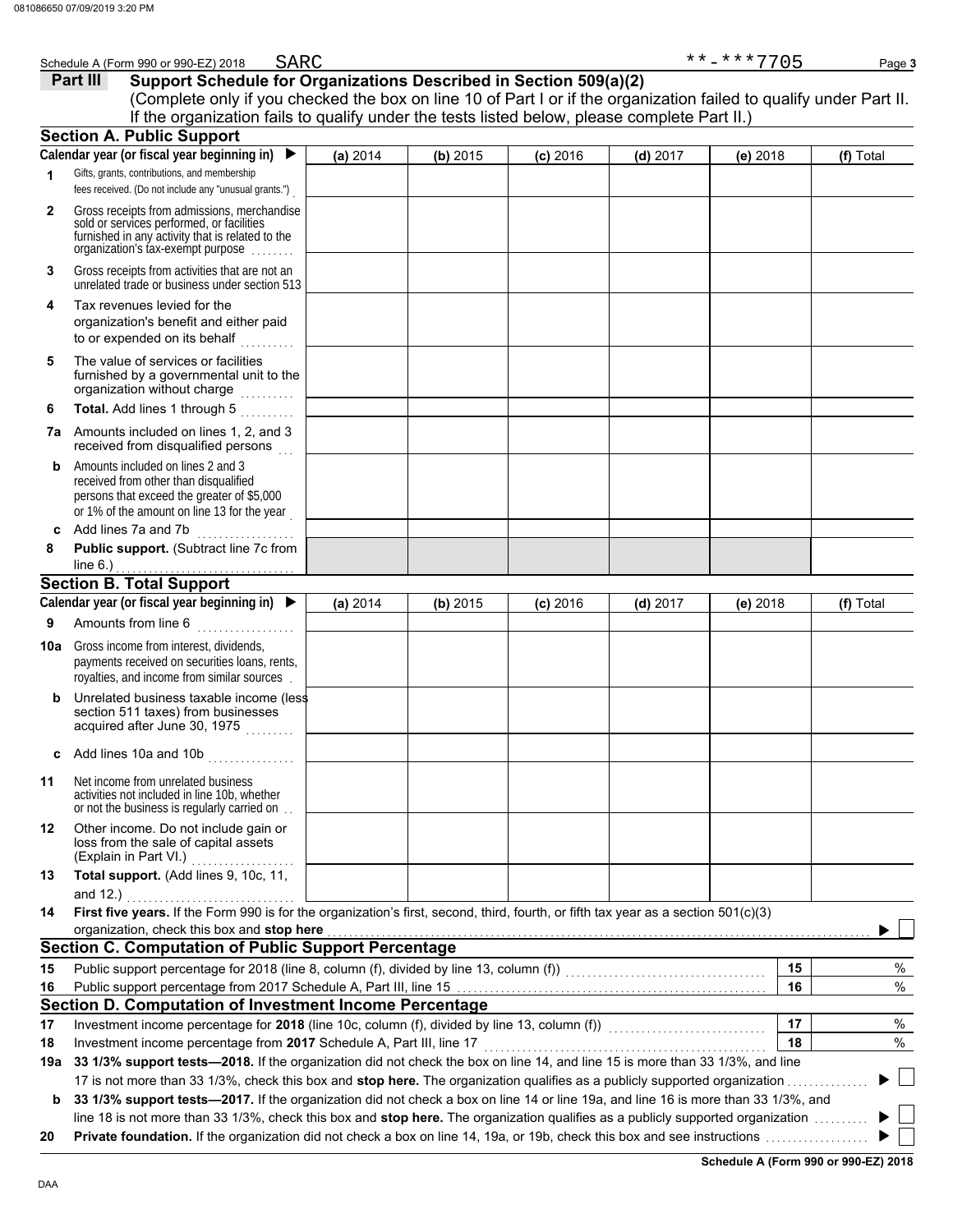### **Part IV Supporting Organizations** Sections A, D, and E. If you checked 12d of Part I, complete Sections A and D, and complete Part V.) Schedule A (Form 990 or 990-EZ) 2018 Page **4 Section A. All Supporting Organizations** (Complete only if you checked a box in line 12 on Part I. If you checked 12a of Part I, complete Sections A and B. If you checked 12b of Part I, complete Sections A and C. If you checked 12c of Part I, complete Are all of the organization's supported organizations listed by name in the organization's governing documents? *If "No," describe in Part VI how the supported organizations are designated. If designated by class or purpose, describe the designation. If historic and continuing relationship, explain.* Did the organization have any supported organization that does not have an IRS determination of status under section 509(a)(1) or (2)? *If "Yes," explain in Part VI how the organization determined that the supported organization was described in section 509(a)(1) or (2).* **1 2 3a** Did the organization have a supported organization described in section 501(c)(4), (5), or (6)? *If "Yes," answer* **b c 4a** Was any supported organization not organized in the United States ("foreign supported organization")? *If* **b c** Did the organization support any foreign supported organization that does not have an IRS determination **5a** Did the organization add, substitute, or remove any supported organizations during the tax year? *If "Yes,"* **b c 6 7 8 9a b c 10a b** *(b) and (c) below.* Did the organization confirm that each supported organization qualified under section 501(c)(4), (5), or (6) and satisfied the public support tests under section 509(a)(2)? *If "Yes," describe in Part VI when and how the organization made the determination.* Did the organization ensure that all support to such organizations was used exclusively for section  $170(c)(2)(B)$ purposes? *If "Yes," explain in Part VI what controls the organization put in place to ensure such use. "Yes," and if you checked 12a or 12b in Part I, answer (b) and (c) below.* Did the organization have ultimate control and discretion in deciding whether to make grants to the foreign supported organization? *If "Yes," describe in Part VI how the organization had such control and discretion despite being controlled or supervised by or in connection with its supported organizations.* under sections 501(c)(3) and 509(a)(1) or (2)? *If "Yes," explain in Part VI what controls the organization used to ensure that all support to the foreign supported organization was used exclusively for section 170(c)(2)(B) purposes.* answer (b) and (c) below (if applicable). Also, provide detail in **Part VI**, *including (i)* the names and EIN *numbers of the supported organizations added, substituted, or removed; (ii) the reasons for each such action; (iii) the authority under the organization's organizing document authorizing such action; and (iv) how the action was accomplished (such as by amendment to the organizing document).* **Type I or Type II only.** Was any added or substituted supported organization part of a class already designated in the organization's organizing document? **Substitutions only.** Was the substitution the result of an event beyond the organization's control? Did the organization provide support (whether in the form of grants or the provision of services or facilities) to anyone other than (i) its supported organizations, (ii) individuals that are part of the charitable class benefited by one or more of its supported organizations, or (iii) other supporting organizations that also support or benefit one or more of the filing organization's supported organizations? *If "Yes," provide detail in Part VI.* Did the organization provide a grant, loan, compensation, or other similar payment to a substantial contributor (as defined in section 4958(c)(3)(C)), a family member of a substantial contributor, or a 35% controlled entity with regard to a substantial contributor? *If "Yes," complete Part I of Schedule L (Form 990 or 990-EZ).* Did the organization make a loan to a disqualified person (as defined in section 4958) not described in line 7? *If "Yes," complete Part I of Schedule L (Form 990 or 990-EZ).* Was the organization controlled directly or indirectly at any time during the tax year by one or more disqualified persons as defined in section 4946 (other than foundation managers and organizations described in section 509(a)(1) or (2))? *If "Yes," provide detail in Part VI.* Did one or more disqualified persons (as defined in line 9a) hold a controlling interest in any entity in which the supporting organization had an interest? *If "Yes," provide detail in Part VI.* Did a disqualified person (as defined in line 9a) have an ownership interest in, or derive any personal benefit from, assets in which the supporting organization also had an interest? *If "Yes," provide detail in Part VI.* Was the organization subject to the excess business holdings rules of section 4943 because of section 4943(f) (regarding certain Type II supporting organizations, and all Type III non-functionally integrated supporting organizations)? *If "Yes," answer 10b below.* Did the organization have any excess business holdings in the tax year? *(Use Schedule C, Form 4720, to determine whether the organization had excess business holdings.)* **Yes No 1 2 3a 3b 3c 4a 4b 4c 5a 5b 5c 6 7 8 9a 9b 9c 10a 10b**  $***-***7705$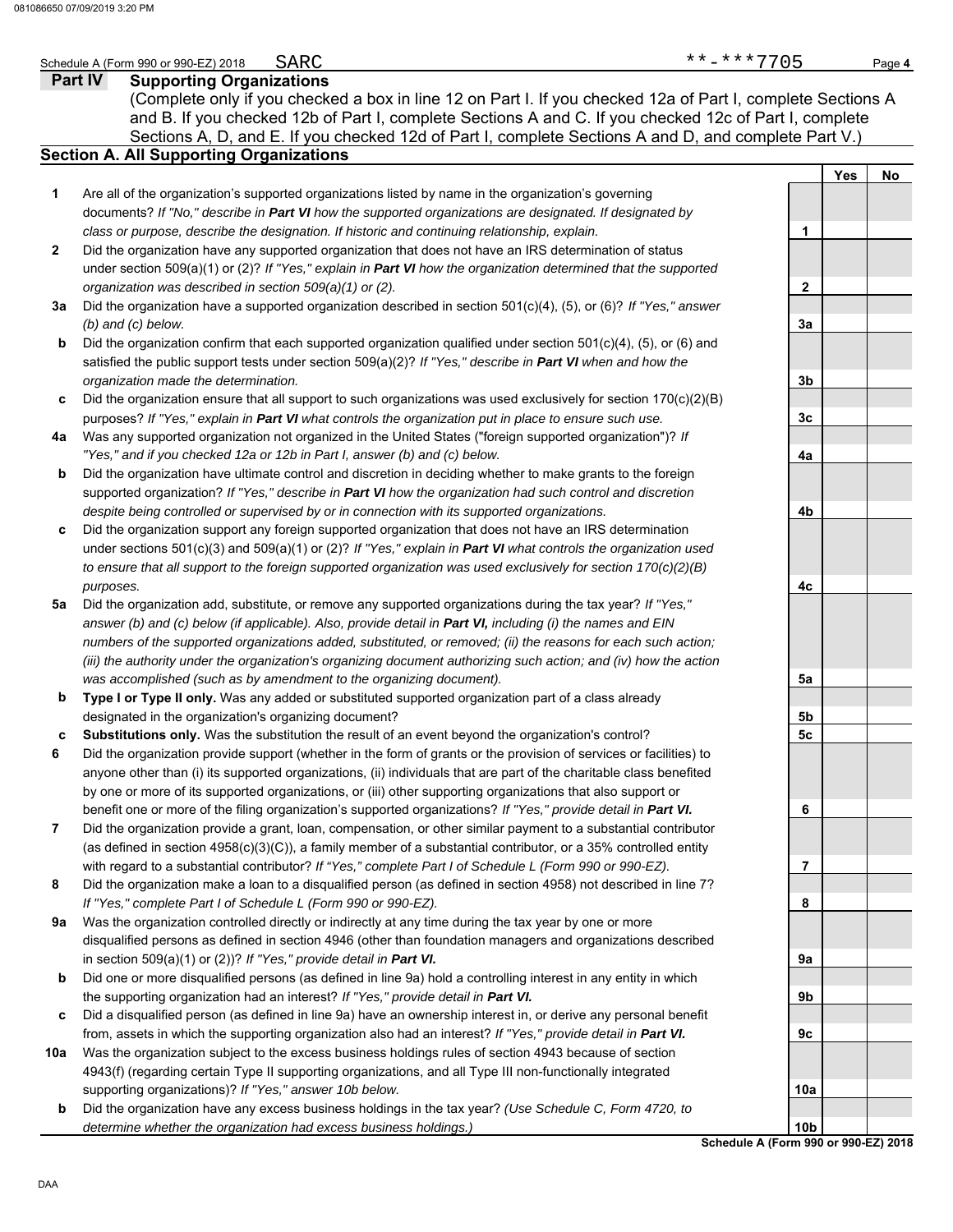|              | SARC<br>Schedule A (Form 990 or 990-EZ) 2018                                                                                      | **-***7705      |     | Page 5 |
|--------------|-----------------------------------------------------------------------------------------------------------------------------------|-----------------|-----|--------|
|              | <b>Part IV</b><br><b>Supporting Organizations (continued)</b>                                                                     |                 |     |        |
|              |                                                                                                                                   |                 | Yes | No     |
| 11           | Has the organization accepted a gift or contribution from any of the following persons?                                           |                 |     |        |
| а            | A person who directly or indirectly controls, either alone or together with persons described in (b) and (c)                      |                 |     |        |
|              | below, the governing body of a supported organization?                                                                            | 11a             |     |        |
|              | <b>b</b> A family member of a person described in (a) above?                                                                      | 11 <sub>b</sub> |     |        |
| c            | A 35% controlled entity of a person described in (a) or (b) above? If "Yes" to a, b, or c, provide detail in Part VI.             | 11c             |     |        |
|              | <b>Section B. Type I Supporting Organizations</b>                                                                                 |                 |     |        |
|              |                                                                                                                                   |                 | Yes | No     |
| 1            | Did the directors, trustees, or membership of one or more supported organizations have the power to                               |                 |     |        |
|              | regularly appoint or elect at least a majority of the organization's directors or trustees at all times during the                |                 |     |        |
|              | tax year? If "No," describe in Part VI how the supported organization(s) effectively operated, supervised, or                     |                 |     |        |
|              | controlled the organization's activities. If the organization had more than one supported organization,                           |                 |     |        |
|              | describe how the powers to appoint and/or remove directors or trustees were allocated among the supported                         |                 |     |        |
|              | organizations and what conditions or restrictions, if any, applied to such powers during the tax year.                            | 1               |     |        |
| $\mathbf{2}$ | Did the organization operate for the benefit of any supported organization other than the supported                               |                 |     |        |
|              | organization(s) that operated, supervised, or controlled the supporting organization? If "Yes," explain in Part                   |                 |     |        |
|              | VI how providing such benefit carried out the purposes of the supported organization(s) that operated,                            |                 |     |        |
|              | supervised, or controlled the supporting organization.                                                                            | $\mathbf{2}$    |     |        |
|              | <b>Section C. Type II Supporting Organizations</b>                                                                                |                 |     |        |
|              |                                                                                                                                   |                 | Yes | No     |
| 1            | Were a majority of the organization's directors or trustees during the tax year also a majority of the directors                  |                 |     |        |
|              | or trustees of each of the organization's supported organization(s)? If "No," describe in Part VI how control                     |                 |     |        |
|              | or management of the supporting organization was vested in the same persons that controlled or managed                            |                 |     |        |
|              | the supported organization(s).                                                                                                    | 1               |     |        |
|              | <b>Section D. All Type III Supporting Organizations</b>                                                                           |                 |     |        |
|              |                                                                                                                                   |                 | Yes | No     |
| 1            | Did the organization provide to each of its supported organizations, by the last day of the fifth month of the                    |                 |     |        |
|              | organization's tax year, (i) a written notice describing the type and amount of support provided during the prior tax             |                 |     |        |
|              | year, (ii) a copy of the Form 990 that was most recently filed as of the date of notification, and (iii) copies of the            |                 |     |        |
|              | organization's governing documents in effect on the date of notification, to the extent not previously provided?                  | 1               |     |        |
| $\mathbf{2}$ | Were any of the organization's officers, directors, or trustees either (i) appointed or elected by the supported                  |                 |     |        |
|              | organization(s) or (ii) serving on the governing body of a supported organization? If "No," explain in Part VI how                |                 |     |        |
|              | the organization maintained a close and continuous working relationship with the supported organization(s).                       | $\mathbf{2}$    |     |        |
| 3            | By reason of the relationship described in (2), did the organization's supported organizations have a                             |                 |     |        |
|              | significant voice in the organization's investment policies and in directing the use of the organization's                        |                 |     |        |
|              | income or assets at all times during the tax year? If "Yes," describe in Part VI the role the organization's                      |                 |     |        |
|              | supported organizations played in this regard.                                                                                    | 3               |     |        |
|              | Section E. Type III Functionally-Integrated Supporting Organizations                                                              |                 |     |        |
| 1            | Check the box next to the method that the organization used to satisfy the Integral Part Test during the year (see instructions). |                 |     |        |
| а            | The organization satisfied the Activities Test. Complete line 2 below.                                                            |                 |     |        |
| b            | The organization is the parent of each of its supported organizations. Complete line 3 below.                                     |                 |     |        |
| C            | The organization supported a governmental entity. Describe in Part VI how you supported a government entity (see instructions).   |                 |     |        |
|              |                                                                                                                                   |                 |     |        |
| 2            | Activities Test. Answer (a) and (b) below.                                                                                        |                 | Yes | No     |
| а            | Did substantially all of the organization's activities during the tax year directly further the exempt purposes of                |                 |     |        |
|              | the supported organization(s) to which the organization was responsive? If "Yes," then in Part VI identify                        |                 |     |        |
|              | those supported organizations and explain how these activities directly furthered their exempt purposes,                          |                 |     |        |
|              | how the organization was responsive to those supported organizations, and how the organization determined                         |                 |     |        |
|              | that these activities constituted substantially all of its activities.                                                            | 2a              |     |        |
| b            | Did the activities described in (a) constitute activities that, but for the organization's involvement, one or more               |                 |     |        |
|              | of the organization's supported organization(s) would have been engaged in? If "Yes," explain in Part VI the                      |                 |     |        |

- **3** *activities but for the organization's involvement.* Parent of Supported Organizations. *Answer (a) and (b) below.*
- **a** Did the organization have the power to regularly appoint or elect a majority of the officers, directors, or trustees of each of the supported organizations? *Provide details in Part VI.*

*reasons for the organization's position that its supported organization(s) would have engaged in these* 

**b** Did the organization exercise a substantial degree of direction over the policies, programs, and activities of each of its supported organizations? *If "Yes," describe in Part VI the role played by the organization in this regard.*

DAA **Schedule A (Form 990 or 990-EZ) 2018 3b**

**3a**

**2b**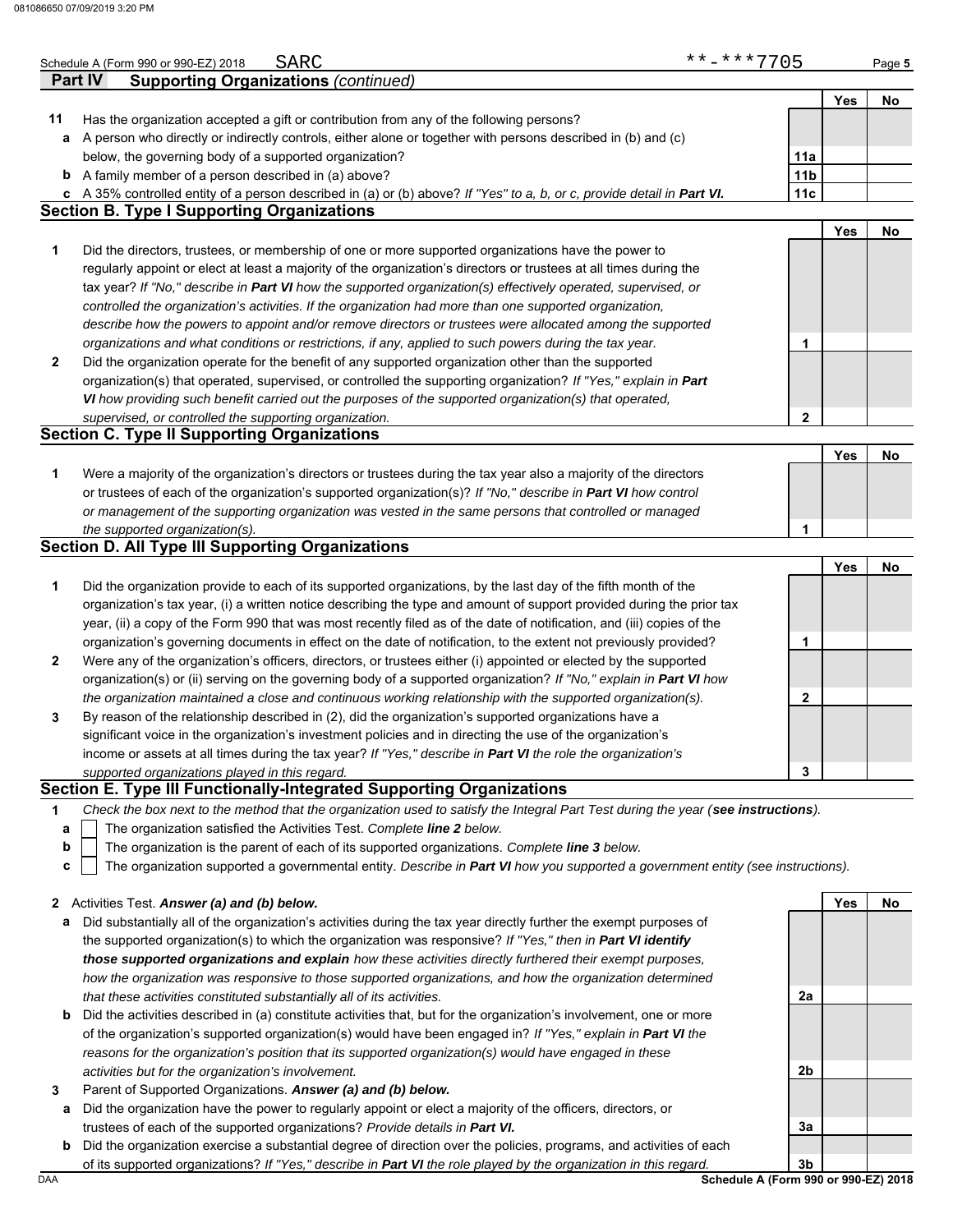| SARC<br>Schedule A (Form 990 or 990-EZ) 2018                                                                                          |                  | **-***7705     | Page 6                         |
|---------------------------------------------------------------------------------------------------------------------------------------|------------------|----------------|--------------------------------|
| Type III Non-Functionally Integrated 509(a)(3) Supporting Organizations<br><b>Part V</b>                                              |                  |                |                                |
| Check here if the organization satisfied the Integral Part Test as a qualifying trust on Nov. 20, 1970 (explain in Part VI). See<br>1 |                  |                |                                |
| instructions. All other Type III non-functionally integrated supporting organizations must complete Sections A through E.             |                  |                |                                |
| <b>Section A - Adjusted Net Income</b>                                                                                                | (B) Current Year |                |                                |
|                                                                                                                                       |                  | (A) Prior Year | (optional)                     |
| Net short-term capital gain<br>1.                                                                                                     | 1                |                |                                |
| $\mathbf{2}$<br>Recoveries of prior-year distributions                                                                                | $\mathbf 2$      |                |                                |
| 3<br>Other gross income (see instructions)                                                                                            | 3                |                |                                |
| 4<br>Add lines 1 through 3.                                                                                                           | 4                |                |                                |
| 5<br>Depreciation and depletion                                                                                                       | 5                |                |                                |
| Portion of operating expenses paid or incurred for production or<br>6                                                                 |                  |                |                                |
| collection of gross income or for management, conservation, or                                                                        |                  |                |                                |
| maintenance of property held for production of income (see instructions)                                                              | 6                |                |                                |
| 7<br>Other expenses (see instructions)                                                                                                | $\overline{7}$   |                |                                |
| Adjusted Net Income (subtract lines 5, 6, and 7 from line 4)<br>8                                                                     | 8                |                |                                |
| <b>Section B - Minimum Asset Amount</b>                                                                                               |                  | (A) Prior Year | (B) Current Year<br>(optional) |
| Aggregate fair market value of all non-exempt-use assets (see<br>1.                                                                   |                  |                |                                |
| instructions for short tax year or assets held for part of year):                                                                     |                  |                |                                |
| <b>a</b> Average monthly value of securities                                                                                          | 1a               |                |                                |
| Average monthly cash balances<br>b                                                                                                    | 1 <sub>b</sub>   |                |                                |
| c Fair market value of other non-exempt-use assets                                                                                    | 1c               |                |                                |
| Total (add lines 1a, 1b, and 1c)<br>d                                                                                                 | 1d               |                |                                |
| <b>Discount</b> claimed for blockage or other<br>e                                                                                    |                  |                |                                |
| factors (explain in detail in <b>Part VI)</b> :                                                                                       |                  |                |                                |
| Acquisition indebtedness applicable to non-exempt-use assets<br>$\mathbf{2}$                                                          | $\mathbf{2}$     |                |                                |
| Subtract line 2 from line 1d.<br>3                                                                                                    | 3                |                |                                |
| Cash deemed held for exempt use. Enter 1-1/2% of line 3 (for greater amount,<br>4                                                     |                  |                |                                |
| see instructions).                                                                                                                    | 4                |                |                                |
| 5<br>Net value of non-exempt-use assets (subtract line 4 from line 3)                                                                 | 5                |                |                                |
| 6<br>Multiply line 5 by 035.                                                                                                          | 6                |                |                                |
| 7<br>Recoveries of prior-year distributions                                                                                           | $\overline{7}$   |                |                                |
| 8<br><b>Minimum Asset Amount</b> (add line 7 to line 6)                                                                               | 8                |                |                                |
| <b>Section C - Distributable Amount</b>                                                                                               |                  |                | <b>Current Year</b>            |
| Adjusted net income for prior year (from Section A, line 8, Column A)<br>1                                                            | 1                |                |                                |
| Enter 85% of line 1.<br>$\mathbf{2}$                                                                                                  | $\overline{2}$   |                |                                |
| 3<br>Minimum asset amount for prior year (from Section B, line 8, Column A)                                                           | 3                |                |                                |
| 4<br>Enter greater of line 2 or line 3.                                                                                               | 4                |                |                                |
| 5<br>Income tax imposed in prior year                                                                                                 | 5                |                |                                |
| 6<br><b>Distributable Amount.</b> Subtract line 5 from line 4, unless subject to                                                      |                  |                |                                |
| emergency temporary reduction (see instructions)                                                                                      | 6                |                |                                |

**7**  $\mid$  Check here if the current year is the organization's first as a non-functionally integrated Type III supporting organization (see instructions).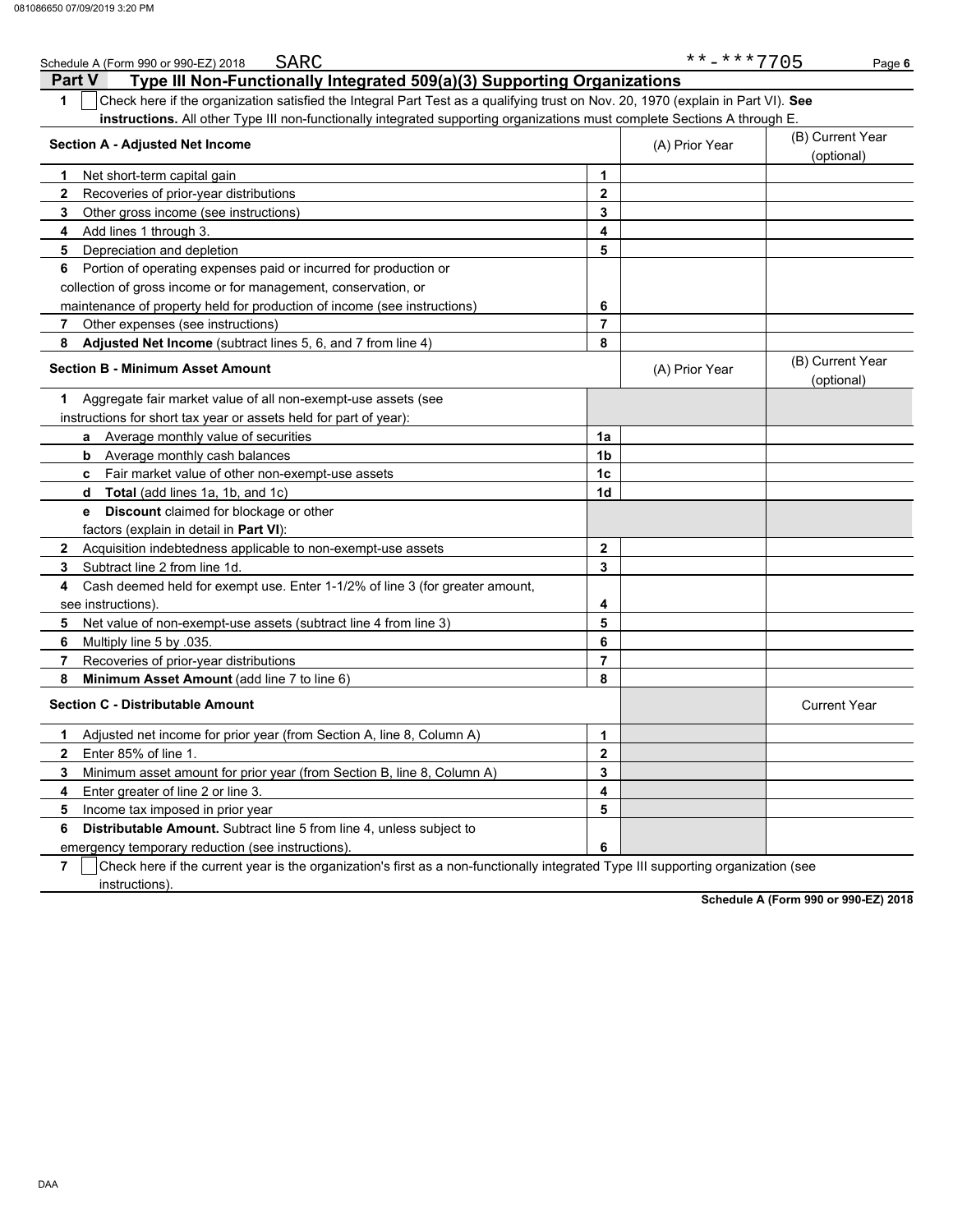|               | SARC<br>Schedule A (Form 990 or 990-EZ) 2018                                                                                |                                    | **-***7705                                    | Page 7                                                  |
|---------------|-----------------------------------------------------------------------------------------------------------------------------|------------------------------------|-----------------------------------------------|---------------------------------------------------------|
| <b>Part V</b> | Type III Non-Functionally Integrated 509(a)(3) Supporting Organizations (continued)                                         |                                    |                                               |                                                         |
|               | <b>Section D - Distributions</b>                                                                                            |                                    |                                               | <b>Current Year</b>                                     |
| 1             | Amounts paid to supported organizations to accomplish exempt purposes                                                       |                                    |                                               |                                                         |
| $\mathbf{2}$  | Amounts paid to perform activity that directly furthers exempt purposes of supported                                        |                                    |                                               |                                                         |
|               | organizations, in excess of income from activity                                                                            |                                    |                                               |                                                         |
| 3             | Administrative expenses paid to accomplish exempt purposes of supported organizations                                       |                                    |                                               |                                                         |
| 4             | Amounts paid to acquire exempt-use assets                                                                                   |                                    |                                               |                                                         |
| 5             | Qualified set-aside amounts (prior IRS approval required)                                                                   |                                    |                                               |                                                         |
| 6             | Other distributions (describe in Part VI). See instructions.                                                                |                                    |                                               |                                                         |
| 7             | Total annual distributions. Add lines 1 through 6.                                                                          |                                    |                                               |                                                         |
| 8             | Distributions to attentive supported organizations to which the organization is responsive                                  |                                    |                                               |                                                         |
|               | (provide details in Part VI). See instructions.                                                                             |                                    |                                               |                                                         |
| 9             | Distributable amount for 2018 from Section C, line 6                                                                        |                                    |                                               |                                                         |
| 10            | Line 8 amount divided by line 9 amount                                                                                      |                                    |                                               |                                                         |
|               | <b>Section E - Distribution Allocations (see instructions)</b>                                                              | (i)<br><b>Excess Distributions</b> | (ii)<br><b>Underdistributions</b><br>Pre-2018 | (iii)<br><b>Distributable</b><br><b>Amount for 2018</b> |
| 1             | Distributable amount for 2018 from Section C, line 6                                                                        |                                    |                                               |                                                         |
| $\mathbf{2}$  | Underdistributions, if any, for years prior to 2018<br>(reasonable cause required-explain in Part VI). See<br>instructions. |                                    |                                               |                                                         |
| 3             | Excess distributions carryover, if any, to 2018                                                                             |                                    |                                               |                                                         |
|               | <b>a</b> From 2013                                                                                                          |                                    |                                               |                                                         |
|               | $b$ From 2014                                                                                                               |                                    |                                               |                                                         |
|               | <b>c</b> From 2015                                                                                                          |                                    |                                               |                                                         |
|               | <b>d</b> From 2016                                                                                                          |                                    |                                               |                                                         |
|               | e From 2017                                                                                                                 |                                    |                                               |                                                         |
|               | f Total of lines 3a through e                                                                                               |                                    |                                               |                                                         |
|               | g Applied to underdistributions of prior years                                                                              |                                    |                                               |                                                         |
|               | h Applied to 2018 distributable amount                                                                                      |                                    |                                               |                                                         |
|               | Carryover from 2013 not applied (see instructions)                                                                          |                                    |                                               |                                                         |
|               | Remainder. Subtract lines 3g, 3h, and 3i from 3f.                                                                           |                                    |                                               |                                                         |
| 4             | Distributions for 2018 from                                                                                                 |                                    |                                               |                                                         |
|               | \$<br>Section D. line 7:                                                                                                    |                                    |                                               |                                                         |
|               | a Applied to underdistributions of prior years                                                                              |                                    |                                               |                                                         |
|               | <b>b</b> Applied to 2018 distributable amount                                                                               |                                    |                                               |                                                         |
|               | c Remainder. Subtract lines 4a and 4b from 4.                                                                               |                                    |                                               |                                                         |
| 5             | Remaining underdistributions for years prior to 2018, if                                                                    |                                    |                                               |                                                         |
|               | any. Subtract lines 3g and 4a from line 2. For result                                                                       |                                    |                                               |                                                         |
|               | greater than zero, explain in Part VI. See instructions.                                                                    |                                    |                                               |                                                         |
| 6             | Remaining underdistributions for 2018. Subtract lines 3h                                                                    |                                    |                                               |                                                         |
|               | and 4b from line 1. For result greater than zero, explain in                                                                |                                    |                                               |                                                         |
|               | Part VI. See instructions.                                                                                                  |                                    |                                               |                                                         |
| 7             | Excess distributions carryover to 2019. Add lines 3j                                                                        |                                    |                                               |                                                         |
|               | and 4c.                                                                                                                     |                                    |                                               |                                                         |
| 8             | Breakdown of line 7:                                                                                                        |                                    |                                               |                                                         |
|               | a Excess from 2014                                                                                                          |                                    |                                               |                                                         |
|               |                                                                                                                             |                                    |                                               |                                                         |
|               | c Excess from 2016                                                                                                          |                                    |                                               |                                                         |
|               | d Excess from 2017                                                                                                          |                                    |                                               |                                                         |
|               | e Excess from 2018                                                                                                          |                                    |                                               |                                                         |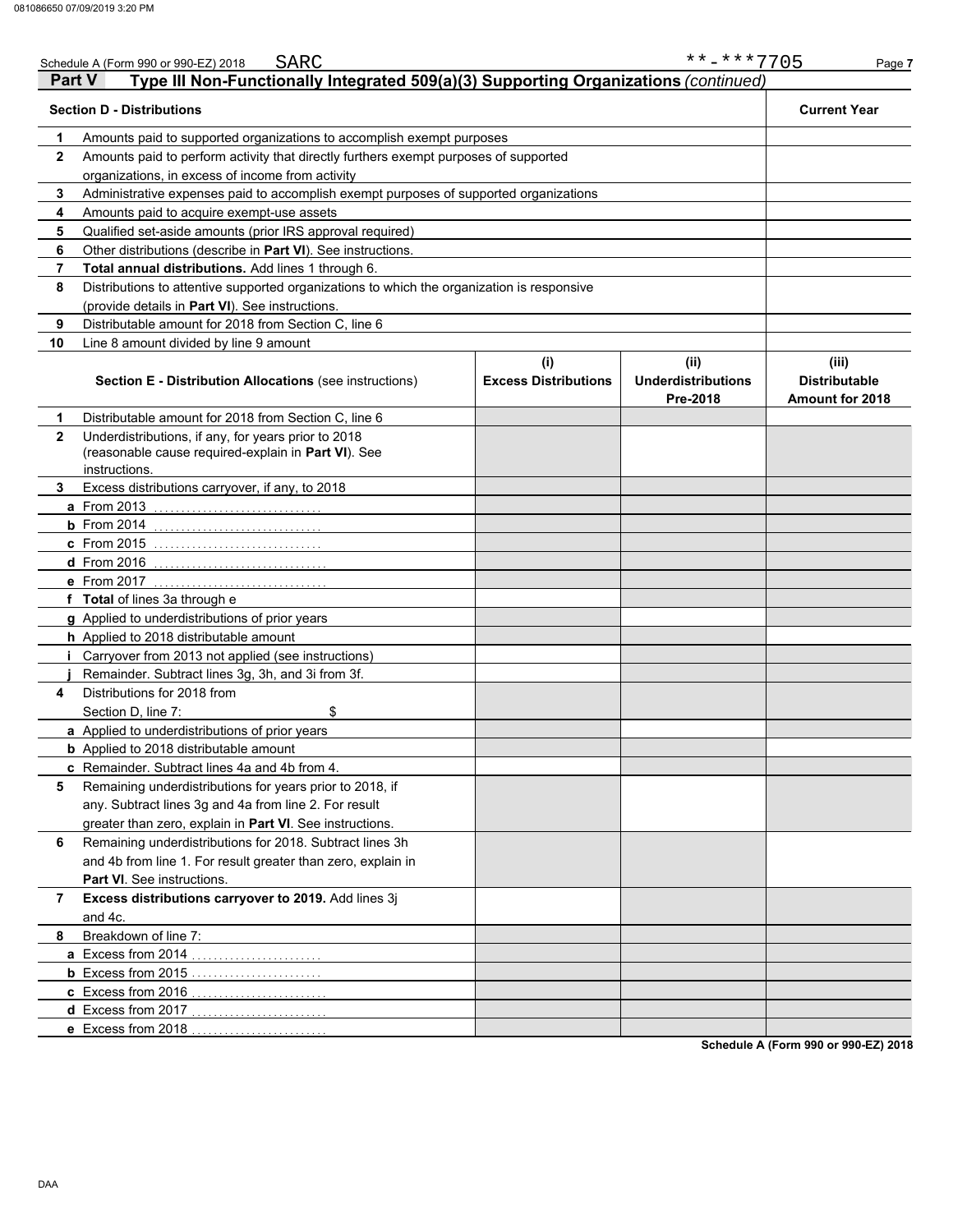|                | Schedule A (Form 990 or 990-EZ) 2018 | <b>SARC</b> |                                                                                                                                                                                                                                                                                                                                                                                                                                                                                                                                                                                             | **-***7705 | Page 8 |
|----------------|--------------------------------------|-------------|---------------------------------------------------------------------------------------------------------------------------------------------------------------------------------------------------------------------------------------------------------------------------------------------------------------------------------------------------------------------------------------------------------------------------------------------------------------------------------------------------------------------------------------------------------------------------------------------|------------|--------|
| <b>Part VI</b> |                                      |             | Supplemental Information. Provide the explanations required by Part II, line 10; Part II, line 17a or 17b; Part<br>III, line 12; Part IV, Section A, lines 1, 2, 3b, 3c, 4b, 4c, 5a, 6, 9a, 9b, 9c, 11a, 11b, and 11c; Part IV, Section<br>B, lines 1 and 2; Part IV, Section C, line 1; Part IV, Section D, lines 2 and 3; Part IV, Section E, lines 1c, 2a, 2b,<br>3a, and 3b; Part V, line 1; Part V, Section B, line 1e; Part V, Section D, lines 5, 6, and 8; and Part V, Section E,<br>lines 2, 5, and 6. Also complete this part for any additional information. (See instructions.) |            |        |
|                |                                      |             |                                                                                                                                                                                                                                                                                                                                                                                                                                                                                                                                                                                             |            |        |
|                |                                      |             |                                                                                                                                                                                                                                                                                                                                                                                                                                                                                                                                                                                             |            |        |
|                |                                      |             |                                                                                                                                                                                                                                                                                                                                                                                                                                                                                                                                                                                             |            |        |
|                |                                      |             |                                                                                                                                                                                                                                                                                                                                                                                                                                                                                                                                                                                             |            |        |
|                |                                      |             |                                                                                                                                                                                                                                                                                                                                                                                                                                                                                                                                                                                             |            |        |
|                |                                      |             |                                                                                                                                                                                                                                                                                                                                                                                                                                                                                                                                                                                             |            |        |
|                |                                      |             |                                                                                                                                                                                                                                                                                                                                                                                                                                                                                                                                                                                             |            |        |
|                |                                      |             |                                                                                                                                                                                                                                                                                                                                                                                                                                                                                                                                                                                             |            |        |
|                |                                      |             |                                                                                                                                                                                                                                                                                                                                                                                                                                                                                                                                                                                             |            |        |
|                |                                      |             |                                                                                                                                                                                                                                                                                                                                                                                                                                                                                                                                                                                             |            |        |
|                |                                      |             |                                                                                                                                                                                                                                                                                                                                                                                                                                                                                                                                                                                             |            |        |
|                |                                      |             |                                                                                                                                                                                                                                                                                                                                                                                                                                                                                                                                                                                             |            |        |
|                |                                      |             |                                                                                                                                                                                                                                                                                                                                                                                                                                                                                                                                                                                             |            |        |
|                |                                      |             |                                                                                                                                                                                                                                                                                                                                                                                                                                                                                                                                                                                             |            |        |
|                |                                      |             |                                                                                                                                                                                                                                                                                                                                                                                                                                                                                                                                                                                             |            |        |
|                |                                      |             |                                                                                                                                                                                                                                                                                                                                                                                                                                                                                                                                                                                             |            |        |
|                |                                      |             |                                                                                                                                                                                                                                                                                                                                                                                                                                                                                                                                                                                             |            |        |
|                |                                      |             |                                                                                                                                                                                                                                                                                                                                                                                                                                                                                                                                                                                             |            |        |
|                |                                      |             |                                                                                                                                                                                                                                                                                                                                                                                                                                                                                                                                                                                             |            |        |
|                |                                      |             |                                                                                                                                                                                                                                                                                                                                                                                                                                                                                                                                                                                             |            |        |
|                |                                      |             |                                                                                                                                                                                                                                                                                                                                                                                                                                                                                                                                                                                             |            |        |
|                |                                      |             |                                                                                                                                                                                                                                                                                                                                                                                                                                                                                                                                                                                             |            |        |
|                |                                      |             |                                                                                                                                                                                                                                                                                                                                                                                                                                                                                                                                                                                             |            |        |
|                |                                      |             |                                                                                                                                                                                                                                                                                                                                                                                                                                                                                                                                                                                             |            |        |
|                |                                      |             |                                                                                                                                                                                                                                                                                                                                                                                                                                                                                                                                                                                             |            |        |
|                |                                      |             |                                                                                                                                                                                                                                                                                                                                                                                                                                                                                                                                                                                             |            |        |
|                |                                      |             |                                                                                                                                                                                                                                                                                                                                                                                                                                                                                                                                                                                             |            |        |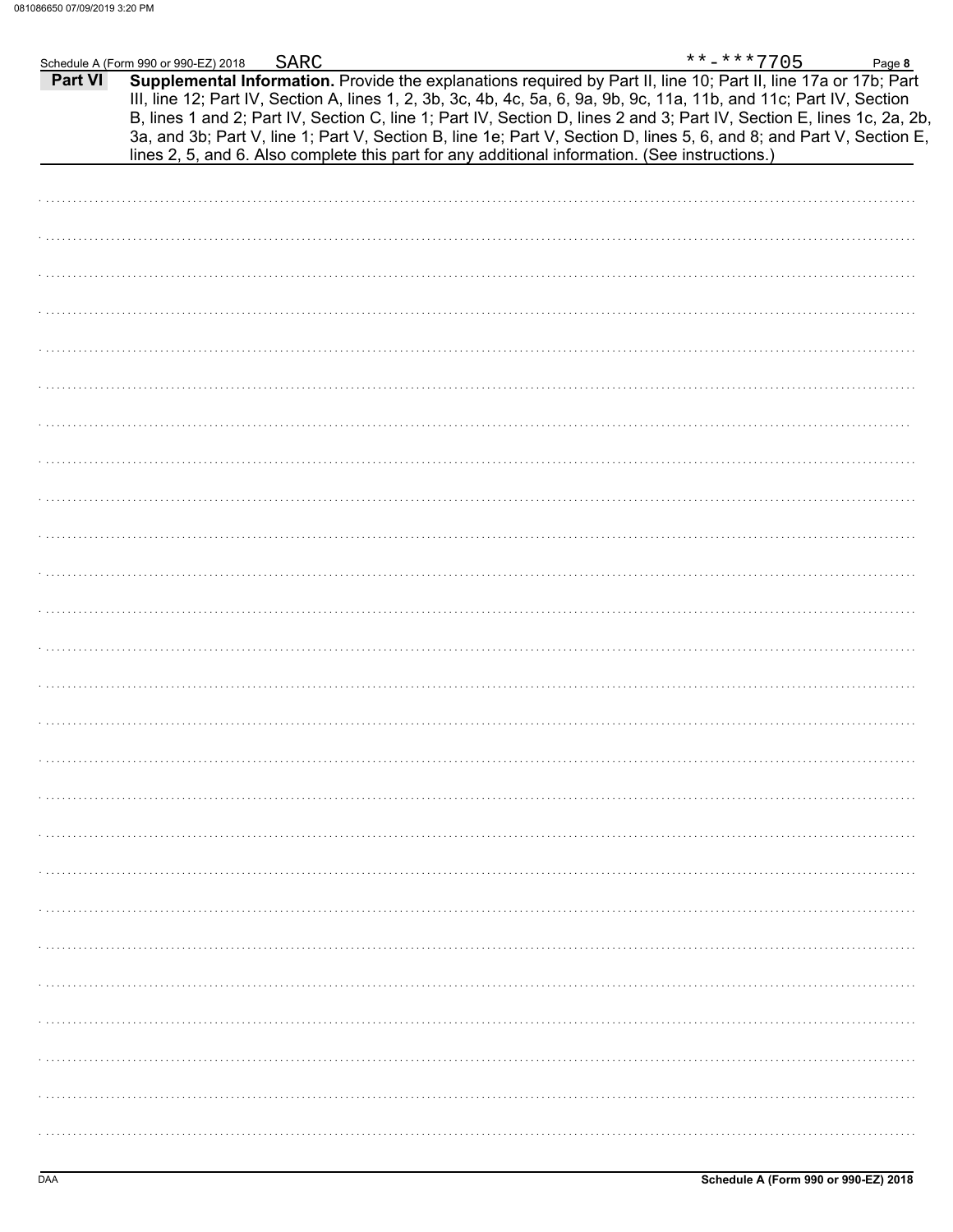Department of the Treasury Internal Revenue Service Name of the organization

**Schedule B (Form 990, 990-EZ,**

**or 990-PF) Attach to Form 990, Form 990-EZ, or Form 990-PF. Go to** *www.irs.gov/Form990* **for the latest information.** OMB No. 1545-0047

**2018**

**Employer identification number**

|  |  |  | **-***77( |  |
|--|--|--|-----------|--|
|  |  |  |           |  |

| <b>SARC</b> | * * * 7 7 0 5<br>$***-$<br>. ^ ^ ^<br>. . |
|-------------|-------------------------------------------|
|             |                                           |

**Organization type** (check one):

| Filers of:         | Section:                                                                           |
|--------------------|------------------------------------------------------------------------------------|
| Form 990 or 990-EZ | $ X $ 501(c)(<br>$3$ ) (enter number) organization                                 |
|                    | $4947(a)(1)$ nonexempt charitable trust <b>not</b> treated as a private foundation |
|                    | 527 political organization                                                         |
| Form 990-PF        | $501(c)(3)$ exempt private foundation                                              |
|                    | $4947(a)(1)$ nonexempt charitable trust treated as a private foundation            |
|                    | 501(c)(3) taxable private foundation                                               |

Check if your organization is covered by the **General Rule** or a **Special Rule. Note:** Only a section 501(c)(7), (8), or (10) organization can check boxes for both the General Rule and a Special Rule. See instructions.

## **General Rule**

For an organization filing Form 990, 990-EZ, or 990-PF that received, during the year, contributions totaling \$5,000 or more (in money or property) from any one contributor. Complete Parts I and II. See instructions for determining a contributor's total contributions.

## **Special Rules**

 $\lceil$ 

| $X$ For an organization described in section 501(c)(3) filing Form 990 or 990-EZ that met the 331/3% support test of the    |
|-----------------------------------------------------------------------------------------------------------------------------|
| regulations under sections 509(a)(1) and 170(b)(1)(A)(vi), that checked Schedule A (Form 990 or 990-EZ), Part II, line      |
| 13, 16a, or 16b, and that received from any one contributor, during the year, total contributions of the greater of (1)     |
| \$5,000; or (2) 2% of the amount on (i) Form 990, Part VIII, line 1h; or (ii) Form 990-EZ, line 1. Complete Parts I and II. |

literary, or educational purposes, or for the prevention of cruelty to children or animals. Complete Parts I (entering)  $|$  For an organization described in section 501(c)(7), (8), or (10) filing Form 990 or 990-EZ that received from any one contributor, during the year, total contributions of more than \$1,000 *exclusively* for religious, charitable, scientific, "N/A" in column (b) instead of the contributor name and address), II, and III.

For an organization described in section 501(c)(7), (8), or (10) filing Form 990 or 990-EZ that received from any one contributor, during the year, contributions *exclusively* for religious, charitable, etc., purposes, but no such contributions totaled more than \$1,000. If this box is checked, enter here the total contributions that were received during the year for an *exclusively* religious, charitable, etc., purpose. Don't complete any of the parts unless the **General Rule** applies to this organization because it received *nonexclusively* religious, charitable, etc., contributions totaling \$5,000 or more during the year  $\ldots$   $\ldots$   $\ldots$   $\ldots$   $\ldots$   $\ldots$   $\ldots$   $\ldots$   $\ldots$   $\ldots$   $\ldots$ 

990-EZ, or 990-PF), but it **must** answer "No" on Part IV, line 2, of its Form 990; or check the box on line H of its Form 990-EZ or on its Form 990-PF, Part I, line 2, to certify that it doesn't meet the filing requirements of Schedule B (Form 990, 990-EZ, or 990-PF). **Caution:** An organization that isn't covered by the General Rule and/or the Special Rules doesn't file Schedule B (Form 990,

**For Paperwork Reduction Act Notice, see the instructions for Form 990, 990-EZ, or 990-PF.**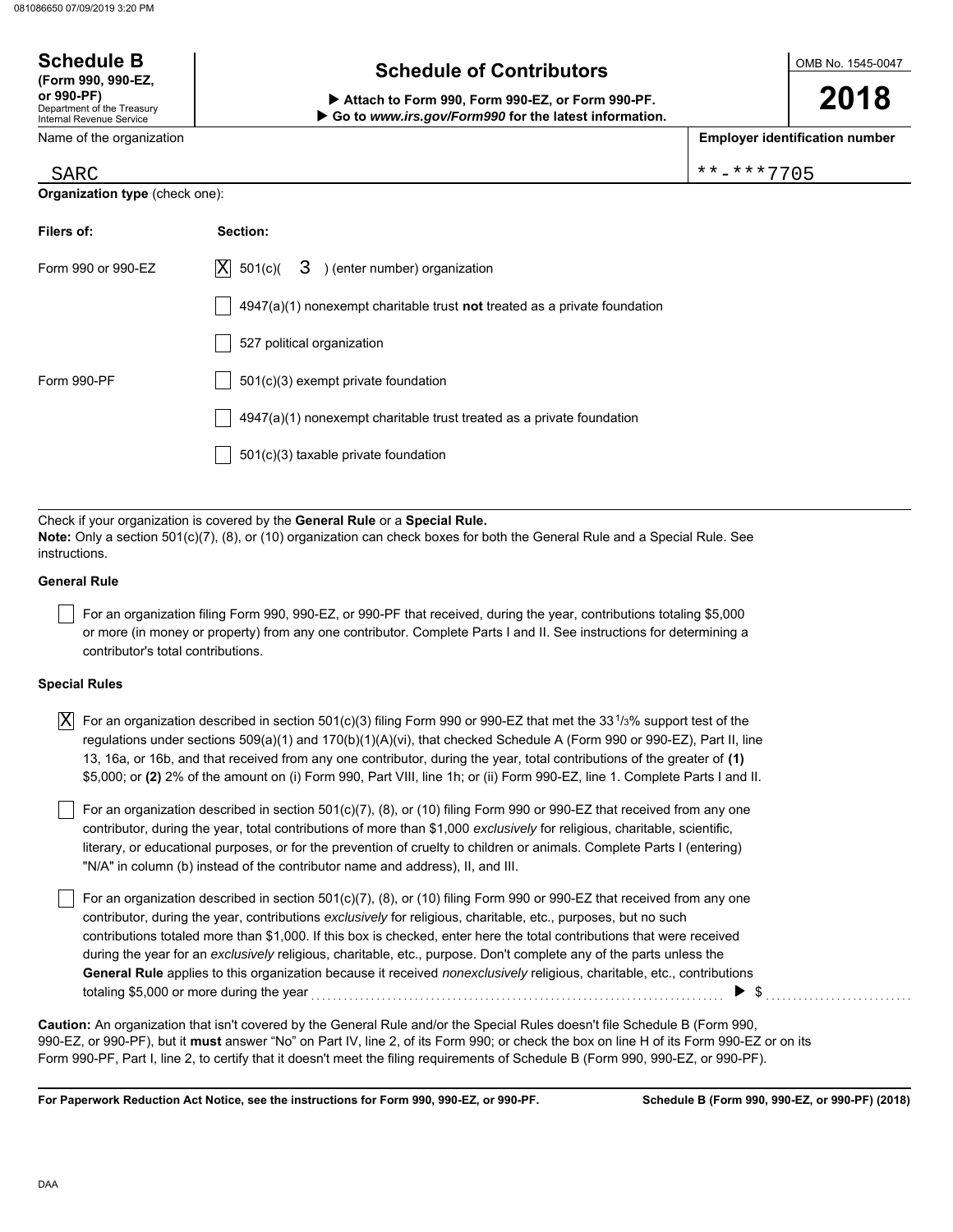| SARC       | Name of organization                                                                           |                                   | <b>Employer identification number</b><br>**-***7705                                            |
|------------|------------------------------------------------------------------------------------------------|-----------------------------------|------------------------------------------------------------------------------------------------|
| Part I     | Contributors (see instructions). Use duplicate copies of Part I if additional space is needed. |                                   |                                                                                                |
| (a)<br>No. | (b)<br>Name, address, and ZIP + 4                                                              | (c)<br><b>Total contributions</b> | (d)<br>Type of contribution                                                                    |
| $1$        | National Institutes of Health<br>31 Center Dr<br>Bethesda<br>MD 20892-0001                     | 294,096<br>$\mathsf{\$}$          | Х<br>Person<br>Payroll<br><b>Noncash</b><br>(Complete Part II for<br>noncash contributions.)   |
| (a)<br>No. | (b)<br>Name, address, and ZIP + 4                                                              | (c)<br><b>Total contributions</b> | (d)<br>Type of contribution                                                                    |
| $2$ .      | Jerome and Leslie Behar<br>220 University Avenue<br>Los Altos<br>CA 94022                      | 2,600,000<br>$\mathsf{\$}$        | Х<br>Person<br>Payroll<br>Noncash<br>(Complete Part II for<br>noncash contributions.)          |
| (a)<br>No. | (b)<br>Name, address, and ZIP + 4                                                              | (c)<br><b>Total contributions</b> | (d)<br>Type of contribution                                                                    |
|            |                                                                                                | \$                                | Person<br>Payroll<br>Noncash<br>(Complete Part II for<br>noncash contributions.)               |
| (a)<br>No. | (b)<br>Name, address, and ZIP + 4                                                              | (c)<br><b>Total contributions</b> | (d)<br>Type of contribution                                                                    |
| .          |                                                                                                | \$                                | Person<br><b>Payroll</b><br><b>Noncash</b><br>(Complete Part II for<br>noncash contributions.) |
| (a)<br>No. | (b)<br>Name, address, and ZIP + 4                                                              | (c)<br><b>Total contributions</b> | (d)<br>Type of contribution                                                                    |
|            |                                                                                                | \$                                | Person<br>Payroll<br><b>Noncash</b><br>(Complete Part II for<br>noncash contributions.)        |
| (a)<br>No. | (b)<br>Name, address, and ZIP + 4                                                              | (c)<br><b>Total contributions</b> | (d)<br>Type of contribution                                                                    |
|            |                                                                                                | \$                                | Person<br>Payroll<br><b>Noncash</b><br>(Complete Part II for<br>noncash contributions.)        |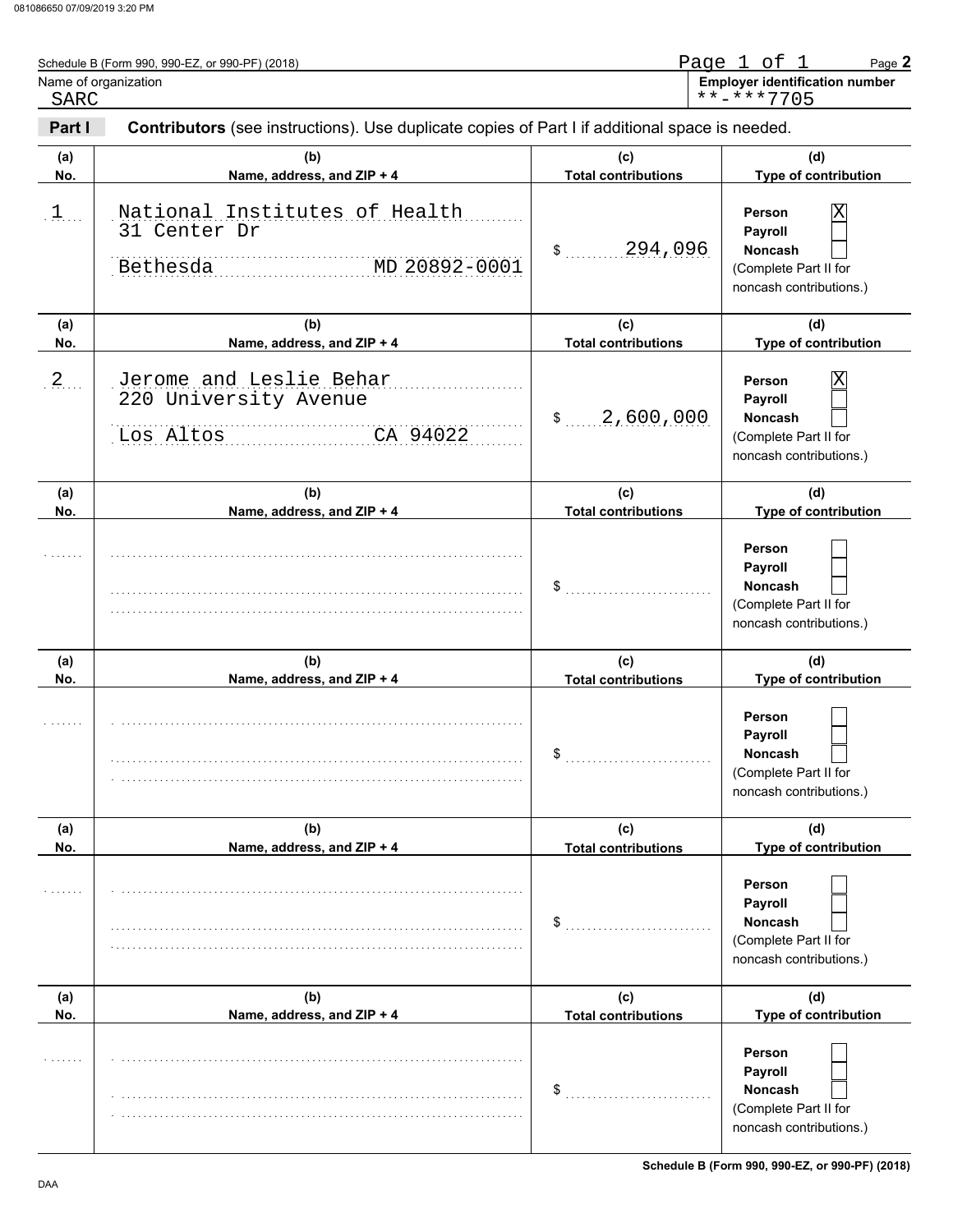Department of the Treasury Internal Revenue Service **Name of the organization**

## **SCHEDULE D Supplemental Financial Statements**

 **Attach to Form 990. (Form 990) Part IV, line 6, 7, 8, 9, 10, 11a, 11b, 11c, 11d, 11e, 11f, 12a, or 12b. Complete if the organization answered "Yes" on Form 990,**

▶ Go to *www.irs.gov/Form990* for instructions and the latest information.

**2018** OMB No. 1545-0047 **Open to Public Inspection**

**Employer identification number**

|              | SARC                                                                                                                                                 |                                                    |                | **-***7705                      |
|--------------|------------------------------------------------------------------------------------------------------------------------------------------------------|----------------------------------------------------|----------------|---------------------------------|
|              | Organizations Maintaining Donor Advised Funds or Other Similar Funds or Accounts.<br>Part I                                                          |                                                    |                |                                 |
|              | Complete if the organization answered "Yes" on Form 990, Part IV, line 6.                                                                            |                                                    |                |                                 |
|              |                                                                                                                                                      | (a) Donor advised funds                            |                | (b) Funds and other accounts    |
| 1            | Total number at end of year                                                                                                                          |                                                    |                |                                 |
| 2            |                                                                                                                                                      |                                                    |                |                                 |
| 3            |                                                                                                                                                      |                                                    |                |                                 |
| 4            | Aggregate value at end of year                                                                                                                       |                                                    |                |                                 |
| 5            | Did the organization inform all donors and donor advisors in writing that the assets held in donor advised                                           |                                                    |                |                                 |
|              |                                                                                                                                                      |                                                    |                | Yes<br>No                       |
| 6            | Did the organization inform all grantees, donors, and donor advisors in writing that grant funds can be used                                         |                                                    |                |                                 |
|              | only for charitable purposes and not for the benefit of the donor or donor advisor, or for any other purpose                                         |                                                    |                |                                 |
|              | conferring impermissible private benefit?                                                                                                            |                                                    |                | Yes<br><b>No</b>                |
|              | Part II<br><b>Conservation Easements.</b>                                                                                                            |                                                    |                |                                 |
|              | Complete if the organization answered "Yes" on Form 990, Part IV, line 7.                                                                            |                                                    |                |                                 |
| 1            | Purpose(s) of conservation easements held by the organization (check all that apply).                                                                |                                                    |                |                                 |
|              | Preservation of land for public use (e.g., recreation or education)                                                                                  | Preservation of a historically important land area |                |                                 |
|              | Protection of natural habitat                                                                                                                        | Preservation of a certified historic structure     |                |                                 |
|              | Preservation of open space                                                                                                                           |                                                    |                |                                 |
| $\mathbf{2}$ | Complete lines 2a through 2d if the organization held a qualified conservation contribution in the form of a conservation                            |                                                    |                |                                 |
|              | easement on the last day of the tax year.                                                                                                            |                                                    |                | Held at the End of the Tax Year |
|              | a Total number of conservation easements                                                                                                             |                                                    | 2a             |                                 |
| b            |                                                                                                                                                      |                                                    | 2 <sub>b</sub> |                                 |
|              | c Number of conservation easements on a certified historic structure included in (a) [111] Number of conservation                                    |                                                    | 2c             |                                 |
|              | d Number of conservation easements included in (c) acquired after 7/25/06, and not on a                                                              |                                                    |                |                                 |
|              | historic structure listed in the National Register                                                                                                   |                                                    | 2d             |                                 |
| 3            | Number of conservation easements modified, transferred, released, extinguished, or terminated by the organization during the                         |                                                    |                |                                 |
|              | tax year $\blacktriangleright$                                                                                                                       |                                                    |                |                                 |
| 4            | Number of states where property subject to conservation easement is located ▶                                                                        |                                                    |                |                                 |
| 5            | Does the organization have a written policy regarding the periodic monitoring, inspection, handling of                                               |                                                    |                |                                 |
|              | violations, and enforcement of the conservation easements it holds?                                                                                  |                                                    |                | No<br>Yes                       |
| 6            | Staff and volunteer hours devoted to monitoring, inspecting, handling of violations, and enforcing conservation easements during the year            |                                                    |                |                                 |
|              |                                                                                                                                                      |                                                    |                |                                 |
| 7            | Amount of expenses incurred in monitoring, inspecting, handling of violations, and enforcing conservation easements during the year                  |                                                    |                |                                 |
|              | $\blacktriangleright$ s                                                                                                                              |                                                    |                |                                 |
|              | Does each conservation easement reported on line $2(d)$ above satisfy the requirements of section $170(h)(4)(B)(i)$<br>and section 170(h)(4)(B)(ii)? |                                                    |                | Yes<br>No                       |
| 9            | In Part XIII, describe how the organization reports conservation easements in its revenue and expense statement, and                                 |                                                    |                |                                 |
|              | balance sheet, and include, if applicable, the text of the footnote to the organization's financial statements that describes the                    |                                                    |                |                                 |
|              | organization's accounting for conservation easements.                                                                                                |                                                    |                |                                 |
|              | Organizations Maintaining Collections of Art, Historical Treasures, or Other Similar Assets.<br>Part III                                             |                                                    |                |                                 |
|              | Complete if the organization answered "Yes" on Form 990, Part IV, line 8.                                                                            |                                                    |                |                                 |
|              | 1a If the organization elected, as permitted under SFAS 116 (ASC 958), not to report in its revenue statement and balance sheet                      |                                                    |                |                                 |
|              | works of art, historical treasures, or other similar assets held for public exhibition, education, or research in furtherance of                     |                                                    |                |                                 |
|              | public service, provide, in Part XIII, the text of the footnote to its financial statements that describes these items.                              |                                                    |                |                                 |
|              | <b>b</b> If the organization elected, as permitted under SFAS 116 (ASC 958), to report in its revenue statement and balance sheet                    |                                                    |                |                                 |
|              | works of art, historical treasures, or other similar assets held for public exhibition, education, or research in furtherance of                     |                                                    |                |                                 |
|              | public service, provide the following amounts relating to these items:                                                                               |                                                    |                |                                 |
|              |                                                                                                                                                      |                                                    |                |                                 |
|              | (ii) Assets included in Form 990, Part X                                                                                                             |                                                    |                | $\blacktriangleright$ \$        |
| 2            | If the organization received or held works of art, historical treasures, or other similar assets for financial gain, provide the                     |                                                    |                |                                 |
|              | following amounts required to be reported under SFAS 116 (ASC 958) relating to these items:                                                          |                                                    |                |                                 |
|              |                                                                                                                                                      |                                                    |                | $\blacktriangleright$ \$        |
|              |                                                                                                                                                      |                                                    |                | $\blacktriangleright$ s         |
| DAA          | For Paperwork Reduction Act Notice, see the Instructions for Form 990.                                                                               |                                                    |                | Schedule D (Form 990) 2018      |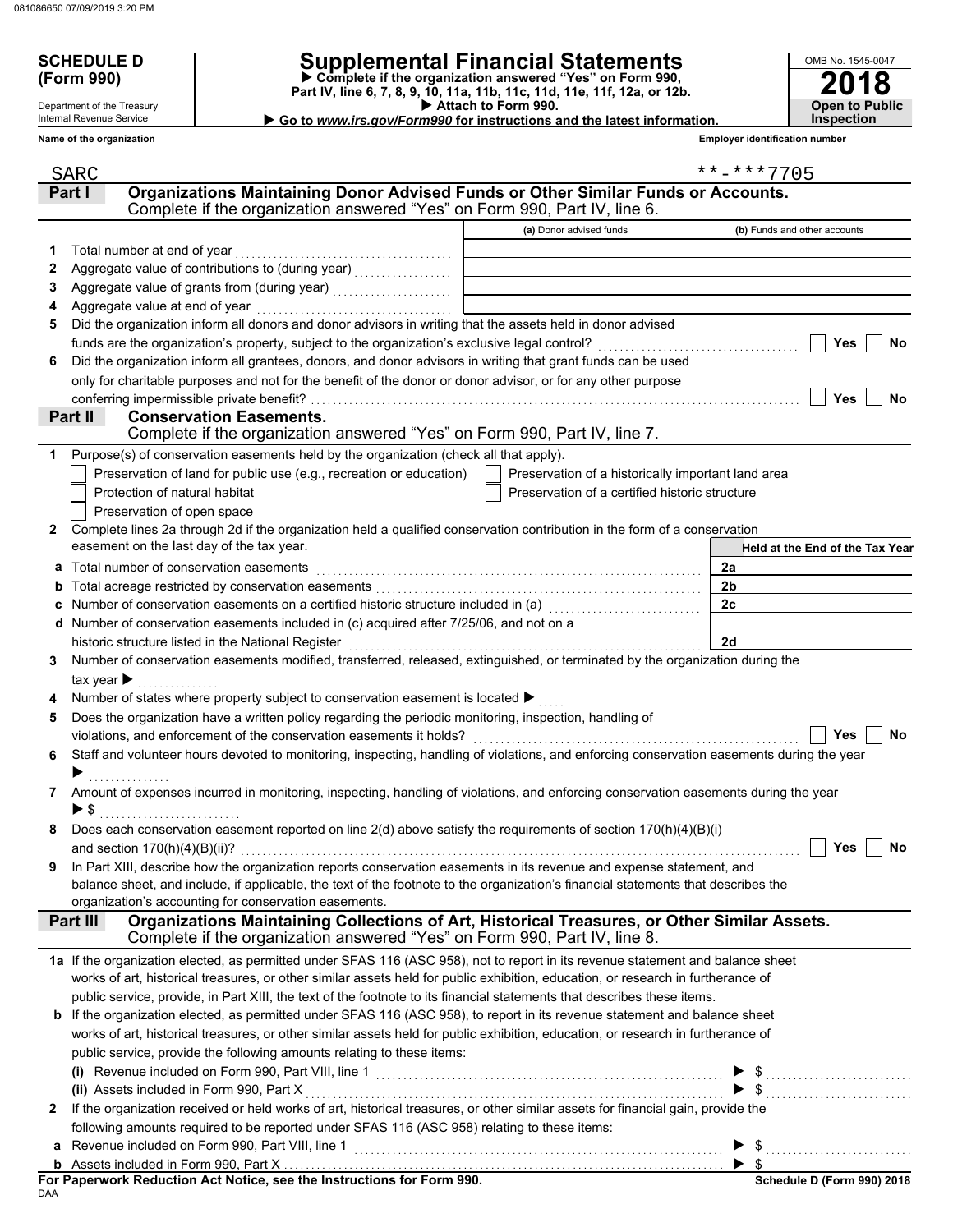|   | Schedule D (Form 990) 2018 SARC                                                                                                                                                                                                |                         |                           |                         | **-***7705 |                      | Page 2              |           |
|---|--------------------------------------------------------------------------------------------------------------------------------------------------------------------------------------------------------------------------------|-------------------------|---------------------------|-------------------------|------------|----------------------|---------------------|-----------|
|   | Organizations Maintaining Collections of Art, Historical Treasures, or Other Similar Assets (continued)<br>Part III                                                                                                            |                         |                           |                         |            |                      |                     |           |
| 3 | Using the organization's acquisition, accession, and other records, check any of the following that are a significant use of its<br>collection items (check all that apply):                                                   |                         |                           |                         |            |                      |                     |           |
| a | Public exhibition                                                                                                                                                                                                              | d                       | Loan or exchange programs |                         |            |                      |                     |           |
| b | Scholarly research                                                                                                                                                                                                             | е                       |                           |                         |            |                      |                     |           |
| c | Preservation for future generations                                                                                                                                                                                            |                         |                           |                         |            |                      |                     |           |
| 4 | Provide a description of the organization's collections and explain how they further the organization's exempt purpose in Part                                                                                                 |                         |                           |                         |            |                      |                     |           |
|   | XIII.                                                                                                                                                                                                                          |                         |                           |                         |            |                      |                     |           |
| 5 | During the year, did the organization solicit or receive donations of art, historical treasures, or other similar                                                                                                              |                         |                           |                         |            |                      |                     |           |
|   | assets to be sold to raise funds rather than to be maintained as part of the organization's collection?<br>Part IV                                                                                                             |                         |                           |                         |            |                      | Yes                 | <b>No</b> |
|   | <b>Escrow and Custodial Arrangements.</b><br>Complete if the organization answered "Yes" on Form 990, Part IV, line 9, or reported an amount on Form                                                                           |                         |                           |                         |            |                      |                     |           |
|   | 990, Part X, line 21.                                                                                                                                                                                                          |                         |                           |                         |            |                      |                     |           |
|   | 1a Is the organization an agent, trustee, custodian or other intermediary for contributions or other assets not                                                                                                                |                         |                           |                         |            |                      |                     |           |
|   | included on Form 990, Part X?                                                                                                                                                                                                  |                         |                           |                         |            |                      | Yes                 | No        |
|   | b If "Yes," explain the arrangement in Part XIII and complete the following table:                                                                                                                                             |                         |                           |                         |            |                      | Amount              |           |
|   | c Beginning balance                                                                                                                                                                                                            |                         |                           |                         |            | 1c                   |                     |           |
|   |                                                                                                                                                                                                                                |                         |                           |                         |            | 1d                   |                     |           |
|   |                                                                                                                                                                                                                                |                         |                           |                         |            | 1e                   |                     |           |
|   | Ending balance with a continuum and continuum and continuum and continuum and continuum and continuum and continuum and continuum and continuum and continuum and continuum and continuum and continuum and continuum and cont |                         |                           |                         |            | 1f                   |                     |           |
|   | 2a Did the organization include an amount on Form 990, Part X, line 21, for escrow or custodial account liability?                                                                                                             |                         |                           |                         |            |                      | <b>Yes</b>          | No        |
|   | b If "Yes," explain the arrangement in Part XIII. Check here if the explanation has been provided on Part XIII                                                                                                                 |                         |                           |                         |            |                      |                     |           |
|   | <b>Endowment Funds.</b><br>Part V                                                                                                                                                                                              |                         |                           |                         |            |                      |                     |           |
|   | Complete if the organization answered "Yes" on Form 990, Part IV, line 10.                                                                                                                                                     |                         |                           |                         |            |                      |                     |           |
|   |                                                                                                                                                                                                                                | (a) Current year        | (b) Prior year            | (c) Two years back      |            | (d) Three years back | (e) Four years back |           |
|   | 1a Beginning of year balance <i>minimizing</i>                                                                                                                                                                                 |                         |                           |                         |            |                      |                     |           |
|   | <b>b</b> Contributions <b>contributions</b>                                                                                                                                                                                    |                         |                           |                         |            |                      |                     |           |
|   | c Net investment earnings, gains, and                                                                                                                                                                                          |                         |                           |                         |            |                      |                     |           |
|   |                                                                                                                                                                                                                                |                         |                           |                         |            |                      |                     |           |
|   | <b>d</b> Grants or scholarships<br>.                                                                                                                                                                                           |                         |                           |                         |            |                      |                     |           |
|   | e Other expenditures for facilities and                                                                                                                                                                                        |                         |                           |                         |            |                      |                     |           |
|   |                                                                                                                                                                                                                                |                         |                           |                         |            |                      |                     |           |
|   |                                                                                                                                                                                                                                |                         |                           |                         |            |                      |                     |           |
|   | 2 Provide the estimated percentage of the current year end balance (line 1g, column (a)) held as:                                                                                                                              |                         |                           |                         |            |                      |                     |           |
|   | a Board designated or quasi-endowment >                                                                                                                                                                                        | $\%$                    |                           |                         |            |                      |                     |           |
|   | <b>b</b> Permanent endowment >                                                                                                                                                                                                 |                         |                           |                         |            |                      |                     |           |
|   | c Temporarily restricted endowment >                                                                                                                                                                                           | $\%$                    |                           |                         |            |                      |                     |           |
|   | The percentages on lines 2a, 2b, and 2c should equal 100%.                                                                                                                                                                     |                         |                           |                         |            |                      |                     |           |
|   | 3a Are there endowment funds not in the possession of the organization that are held and administered for the                                                                                                                  |                         |                           |                         |            |                      |                     |           |
|   | organization by:                                                                                                                                                                                                               |                         |                           |                         |            |                      | <b>Yes</b>          | No.       |
|   | (i) unrelated organizations entertainment and all the contract of the contract of the contract or contract or contract or contract or contract or contract or contract or contract or contract or contract or contract or cont |                         |                           |                         |            |                      | 3a(i)               |           |
|   | (ii) related organizations                                                                                                                                                                                                     |                         |                           |                         |            |                      | 3a(ii)              |           |
|   | b If "Yes" on line 3a(ii), are the related organizations listed as required on Schedule R? [[[[[[[[[[[[[[[[[[[                                                                                                                 |                         |                           |                         |            |                      | 3b                  |           |
|   | Describe in Part XIII the intended uses of the organization's endowment funds.                                                                                                                                                 |                         |                           |                         |            |                      |                     |           |
|   | Land, Buildings, and Equipment.<br>Part VI                                                                                                                                                                                     |                         |                           |                         |            |                      |                     |           |
|   | Complete if the organization answered "Yes" on Form 990, Part IV, line 11a. See Form 990, Part X, line 10.<br>Description of property                                                                                          | (a) Cost or other basis |                           | (b) Cost or other basis |            | (c) Accumulated      | (d) Book value      |           |
|   |                                                                                                                                                                                                                                | (investment)            |                           | (other)                 |            | depreciation         |                     |           |
|   |                                                                                                                                                                                                                                |                         |                           |                         |            |                      |                     |           |
|   |                                                                                                                                                                                                                                |                         |                           |                         |            |                      |                     |           |
|   |                                                                                                                                                                                                                                |                         |                           | $\overline{1}$ 76,733   |            | 51<br>173            | 125,560             |           |
|   |                                                                                                                                                                                                                                |                         |                           | $\overline{272,687}$    |            | $\overline{262,799}$ | 9,888               |           |
|   |                                                                                                                                                                                                                                |                         |                           |                         |            |                      |                     |           |
|   | Total. Add lines 1a through 1e. (Column (d) must equal Form 990, Part X, column (B), line 10c.)                                                                                                                                |                         |                           |                         |            | ▶                    | 135,448             |           |

**Schedule D (Form 990) 2018**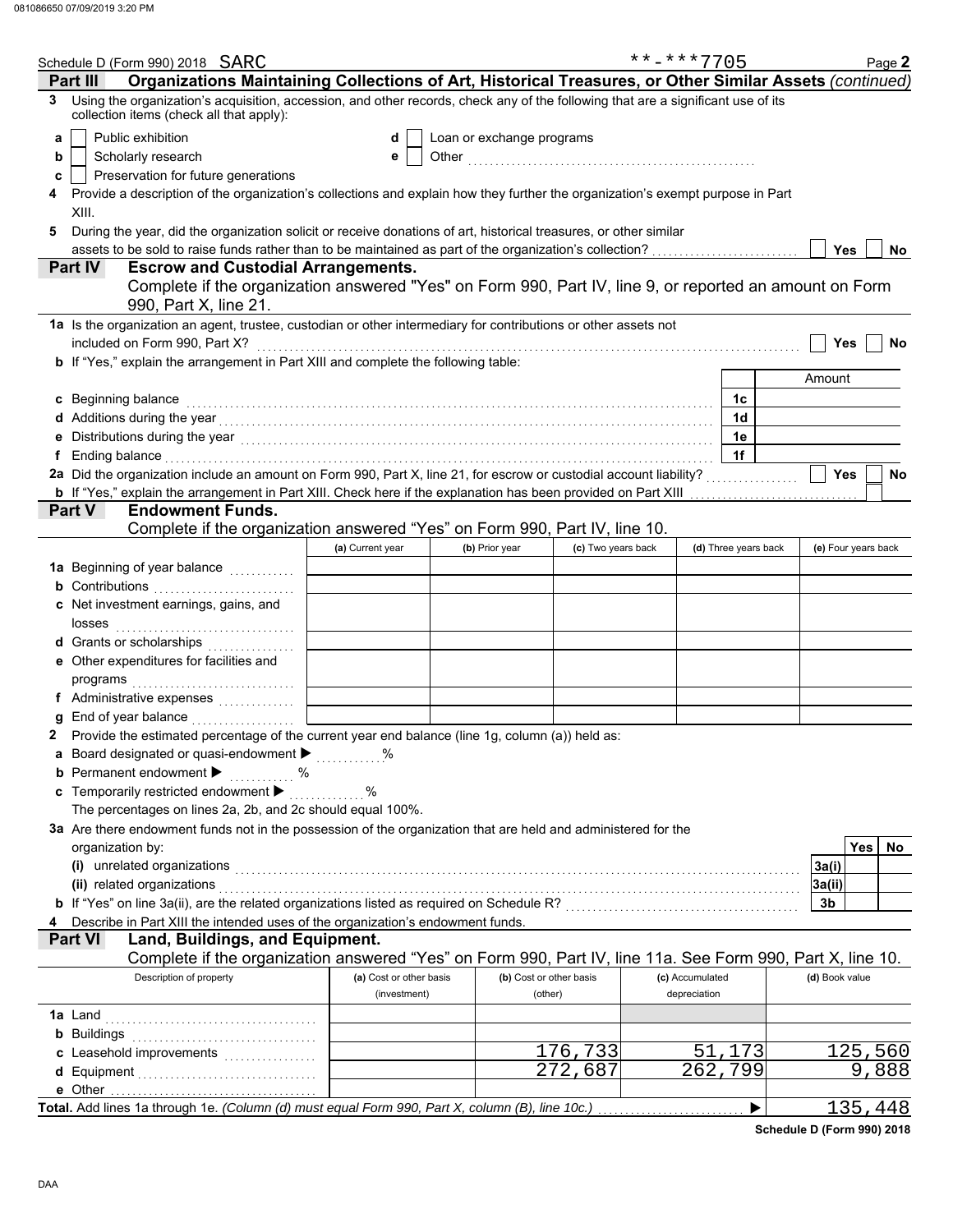| Schedule D (Form 990) 2018 SARC                                                                            |                | $***$ -***7705                   | Page 3 |
|------------------------------------------------------------------------------------------------------------|----------------|----------------------------------|--------|
| <b>Investments-Other Securities.</b><br><b>Part VII</b>                                                    |                |                                  |        |
| Complete if the organization answered "Yes" on Form 990, Part IV, line 11b. See Form 990, Part X, line 12. |                |                                  |        |
| (a) Description of security or category                                                                    | (b) Book value | (c) Method of valuation:         |        |
| (including name of security)                                                                               |                | Cost or end-of-year market value |        |
| (1) Financial derivatives                                                                                  |                |                                  |        |
| (2) Closely-held equity interests                                                                          |                |                                  |        |
| (3) Other                                                                                                  |                |                                  |        |
| $\ldots$ (A)                                                                                               |                |                                  |        |
|                                                                                                            |                |                                  |        |
|                                                                                                            |                |                                  |        |
| $\ldots$ (D)                                                                                               |                |                                  |        |
| $\ldots$ (E)                                                                                               |                |                                  |        |
| (F)                                                                                                        |                |                                  |        |
| $\ldots$ (G)                                                                                               |                |                                  |        |
| (H)                                                                                                        |                |                                  |        |
| Total. (Column (b) must equal Form 990, Part X, col. (B) line 12.) ▶                                       |                |                                  |        |
| <b>Investments-Program Related.</b><br><b>Part VIII</b>                                                    |                |                                  |        |
| Complete if the organization answered "Yes" on Form 990, Part IV, line 11c. See Form 990, Part X, line 13. |                |                                  |        |
| (a) Description of investment                                                                              | (b) Book value | (c) Method of valuation:         |        |
|                                                                                                            |                | Cost or end-of-year market value |        |
| (1)                                                                                                        |                |                                  |        |
| (2)                                                                                                        |                |                                  |        |
| (3)                                                                                                        |                |                                  |        |
| (4)                                                                                                        |                |                                  |        |
| (5)                                                                                                        |                |                                  |        |
| (6)                                                                                                        |                |                                  |        |

| (9) |  |                                                                                                 |  |  |
|-----|--|-------------------------------------------------------------------------------------------------|--|--|
|     |  | <b>Total.</b> (Column (b) must equal Form 990, Part X, col. (B) line 13.) $\blacktriangleright$ |  |  |

## **Other Assets.**

**Part IX**

**(8) (7) (6) (5) (4) (3) (2) (1)**

Complete if the organization answered "Yes" on Form 990, Part IV, line 11d. See Form 990, Part X, line 15.

|     | (a) Description | (b) Book value |
|-----|-----------------|----------------|
| (1) |                 |                |
| (2) |                 |                |
| (3) |                 |                |
| (4) |                 |                |
| (5) |                 |                |
| (6) |                 |                |
| (7) |                 |                |
| (8) |                 |                |
| (9) |                 |                |
|     |                 |                |

### **Part X Other Liabilities.**

Complete if the organization answered "Yes" on Form 990, Part IV, line 11e or 11f. See Form 990, Part X, line 25.

| 1.  | (a) Description of liability                                                                    | (b) Book value |
|-----|-------------------------------------------------------------------------------------------------|----------------|
| (1) | Federal income taxes                                                                            |                |
| (2) |                                                                                                 |                |
| (3) |                                                                                                 |                |
| (4) |                                                                                                 |                |
| (5) |                                                                                                 |                |
| (6) |                                                                                                 |                |
| (7) |                                                                                                 |                |
| (8) |                                                                                                 |                |
| (9) |                                                                                                 |                |
|     | <b>Total.</b> (Column (b) must equal Form 990, Part X, col. (B) line 25.) $\blacktriangleright$ |                |

Liability for uncertain tax positions. In Part XIII, provide the text of the footnote to the organization's financial statements that reports the **2.** organization's liability for uncertain tax positions under FIN 48 (ASC 740). Check here if the text of the footnote has been provided in Part XIII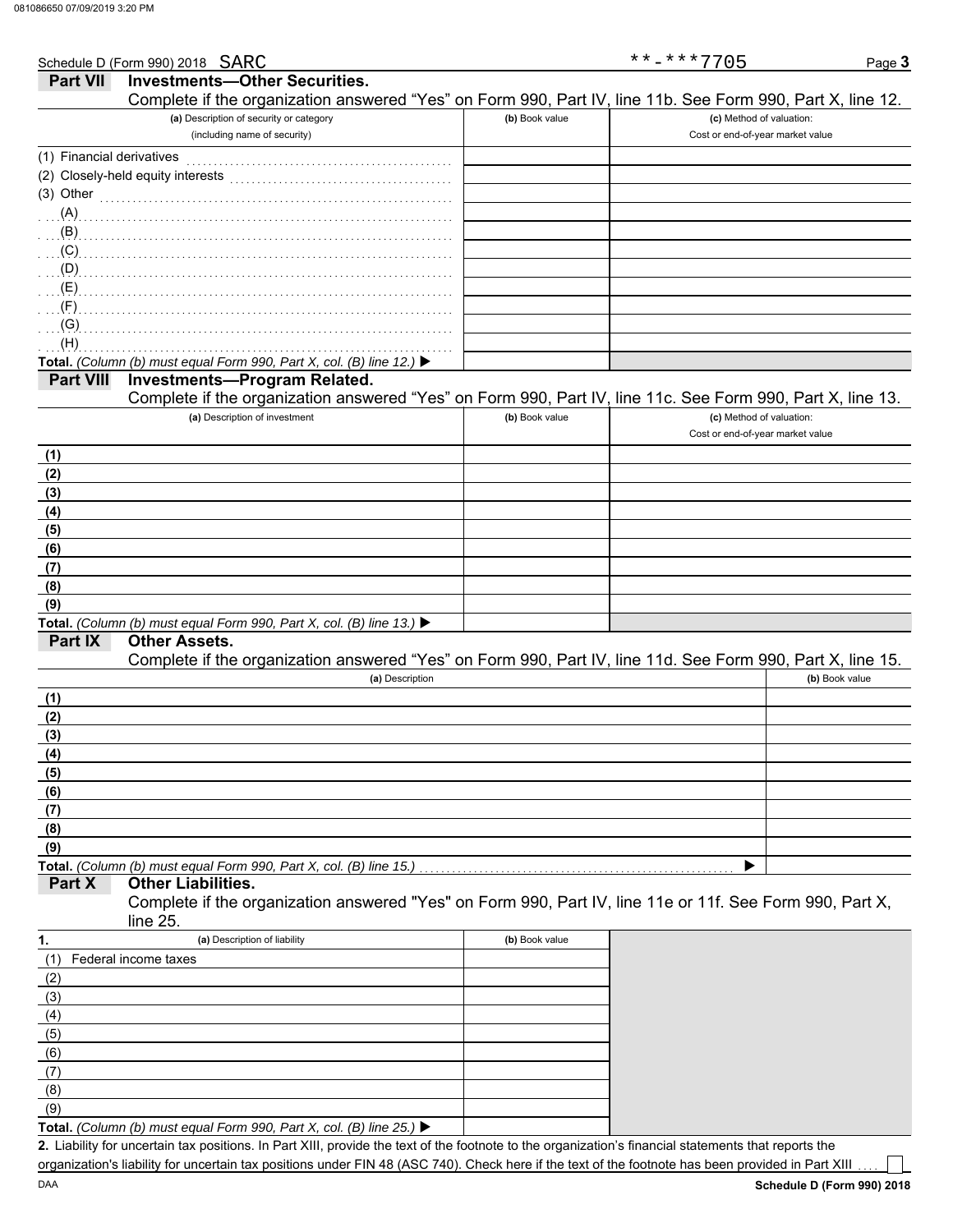| Schedule D (Form 990) 2018 SARC                                                                                                                    |                | **-***7705 | Page 4    |
|----------------------------------------------------------------------------------------------------------------------------------------------------|----------------|------------|-----------|
| Reconciliation of Revenue per Audited Financial Statements With Revenue per Return.<br><b>Part XI</b>                                              |                |            |           |
| Complete if the organization answered "Yes" on Form 990, Part IV, line 12a.                                                                        |                |            |           |
| 1                                                                                                                                                  |                | 1          | 4,026,485 |
| Amounts included on line 1 but not on Form 990, Part VIII, line 12:<br>2                                                                           |                |            |           |
| Net unrealized gains (losses) on investments [11] with the uncontracted value of the uncontracted value of the<br>а                                | 2a             |            |           |
| b                                                                                                                                                  | 2 <sub>b</sub> |            |           |
|                                                                                                                                                    | 2c             |            |           |
| d                                                                                                                                                  | 2d             |            |           |
| Add lines 2a through 2d [[[[[[[[[[[[[[[[[[[[[[[[]]]]]]]]]]] Add lines 2a through 2d<br>е                                                           |                | 2e         |           |
| 3                                                                                                                                                  |                | 3          | 4,026,485 |
| Amounts included on Form 990, Part VIII, line 12, but not on line 1:                                                                               |                |            |           |
|                                                                                                                                                    | 4a             |            |           |
| <b>b</b> Other (Describe in Part XIII.) <b>CONSERVING (2014)</b>                                                                                   | 4 <sub>b</sub> |            |           |
| c Add lines 4a and 4b                                                                                                                              |                | 4с         |           |
| Total revenue. Add lines 3 and 4c. (This must equal Form 990, Part I, line 12.)<br>5                                                               |                | 5          | 4,026,485 |
| Reconciliation of Expenses per Audited Financial Statements With Expenses per Return.<br><b>Part XII</b>                                           |                |            |           |
| Complete if the organization answered "Yes" on Form 990, Part IV, line 12a.                                                                        |                |            |           |
| Total expenses and losses per audited financial statements                                                                                         |                | 1.         | 4,328,308 |
| Amounts included on line 1 but not on Form 990, Part IX, line 25:<br>2                                                                             |                |            |           |
| а                                                                                                                                                  | 2a             |            |           |
| b Prior year adjustments <b>contained</b> and the contained and the contained and contained and prior of Prior (1990)                              | 2 <sub>b</sub> |            |           |
|                                                                                                                                                    | 2c             |            |           |
|                                                                                                                                                    | 2d             |            |           |
| е                                                                                                                                                  |                | 2e         |           |
| 3                                                                                                                                                  |                | 3          | 4,328,308 |
| Amounts included on Form 990, Part IX, line 25, but not on line 1:                                                                                 |                |            |           |
|                                                                                                                                                    | 4a             |            |           |
| <b>b</b> Other (Describe in Part XIII.) <b>CONSIDENT DESCRIPTION DESCRIPTION DESCRIPTION</b>                                                       | 4 <sub>b</sub> |            |           |
| c Add lines 4a and 4b                                                                                                                              |                | 4c         |           |
|                                                                                                                                                    |                | 5          | 4,328,308 |
| Part XIII Supplemental Information.                                                                                                                |                |            |           |
| Provide the descriptions required for Part II, lines 3, 5, and 9; Part III, lines 1a and 4; Part IV, lines 1b and 2b; Part V, line 4; Part X, line |                |            |           |
| 2; Part XI, lines 2d and 4b; and Part XII, lines 2d and 4b. Also complete this part to provide any additional information.                         |                |            |           |
|                                                                                                                                                    |                |            |           |
|                                                                                                                                                    |                |            |           |
|                                                                                                                                                    |                |            |           |
|                                                                                                                                                    |                |            |           |
|                                                                                                                                                    |                |            |           |
|                                                                                                                                                    |                |            |           |
|                                                                                                                                                    |                |            |           |
|                                                                                                                                                    |                |            |           |
|                                                                                                                                                    |                |            |           |
|                                                                                                                                                    |                |            |           |
|                                                                                                                                                    |                |            |           |
|                                                                                                                                                    |                |            |           |
|                                                                                                                                                    |                |            |           |
|                                                                                                                                                    |                |            |           |
|                                                                                                                                                    |                |            |           |
|                                                                                                                                                    |                |            |           |
|                                                                                                                                                    |                |            |           |
|                                                                                                                                                    |                |            |           |
|                                                                                                                                                    |                |            |           |
|                                                                                                                                                    |                |            |           |
|                                                                                                                                                    |                |            |           |
|                                                                                                                                                    |                |            |           |
|                                                                                                                                                    |                |            |           |
|                                                                                                                                                    |                |            |           |
|                                                                                                                                                    |                |            |           |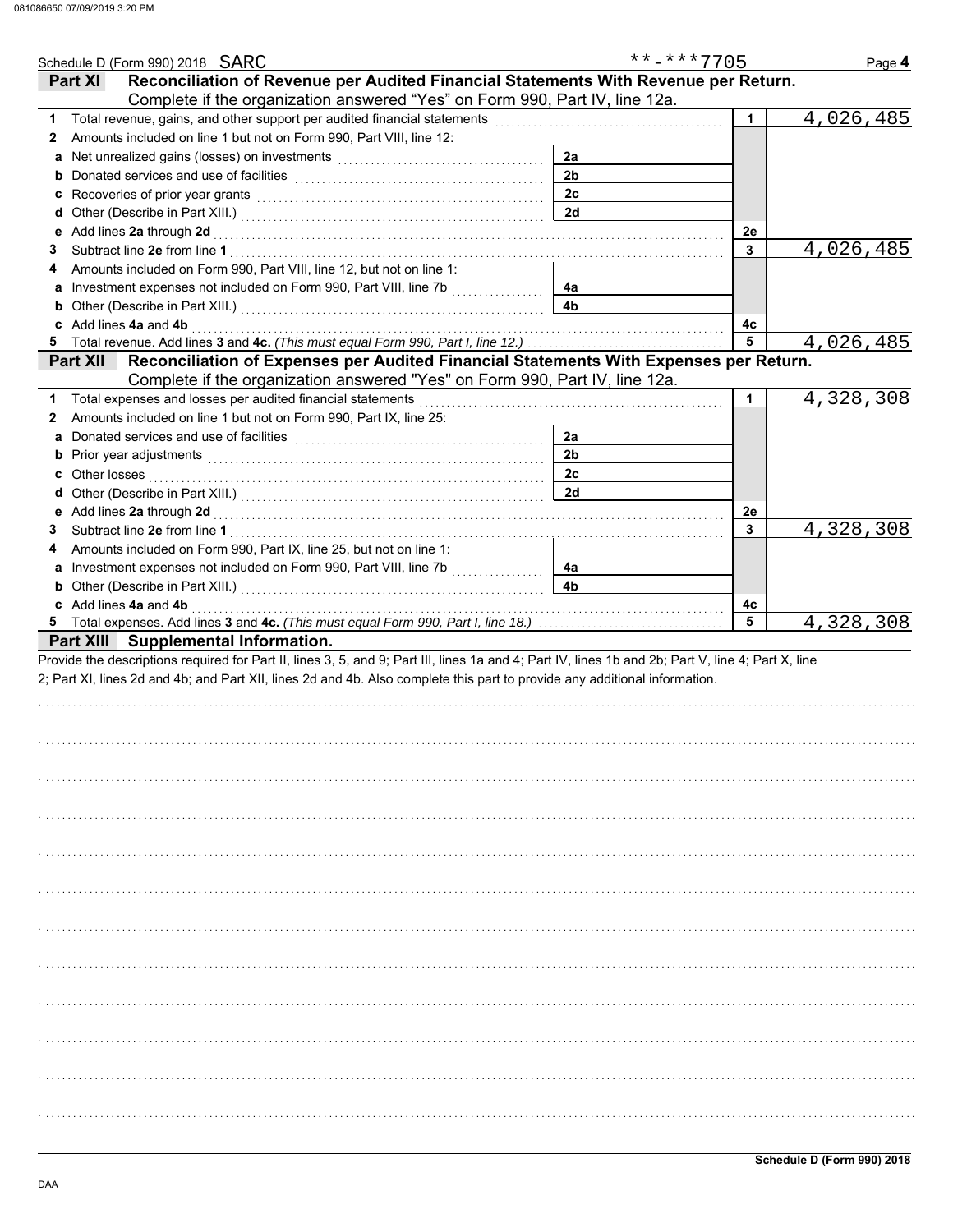| Schedule D (Form 990) 2018 SARC                       | $******7705$ | Page 5 |
|-------------------------------------------------------|--------------|--------|
| <b>Part XIII</b> Supplemental Information (continued) |              |        |
|                                                       |              |        |
|                                                       |              |        |
|                                                       |              |        |
|                                                       |              |        |
|                                                       |              |        |
|                                                       |              |        |
|                                                       |              |        |
|                                                       |              |        |
|                                                       |              |        |
|                                                       |              |        |
|                                                       |              |        |
|                                                       |              |        |
|                                                       |              |        |
|                                                       |              |        |
|                                                       |              |        |
|                                                       |              |        |
|                                                       |              |        |
|                                                       |              |        |
|                                                       |              |        |
|                                                       |              |        |
|                                                       |              |        |
|                                                       |              |        |
|                                                       |              |        |
|                                                       |              |        |
|                                                       |              |        |
|                                                       |              |        |
|                                                       |              |        |
|                                                       |              |        |
|                                                       |              |        |
|                                                       |              |        |
|                                                       |              |        |
|                                                       |              |        |
|                                                       |              |        |
|                                                       |              |        |
|                                                       |              |        |
|                                                       |              |        |
|                                                       |              |        |
|                                                       |              |        |
|                                                       |              |        |
|                                                       |              |        |
|                                                       |              |        |
|                                                       |              |        |
|                                                       |              |        |
|                                                       |              |        |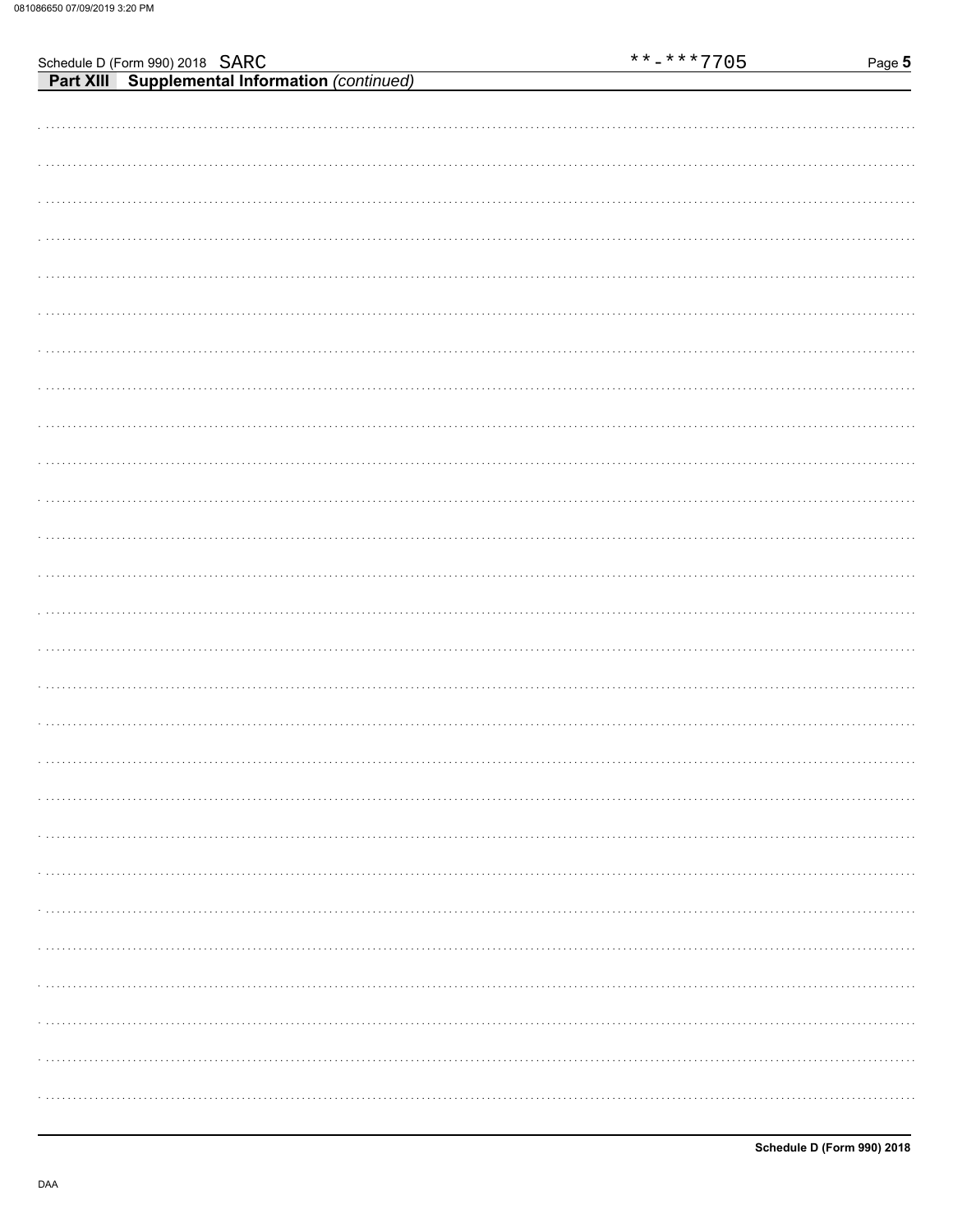| <b>SCHEDULE J</b><br>(Form 990)                          | <b>Compensation Information</b><br>For certain Officers, Directors, Trustees, Key Employees, and Highest<br><b>Compensated Employees</b> |                                                                                                                                                                                                                       |                                       | OMB No. 1545-0047          |     |             |
|----------------------------------------------------------|------------------------------------------------------------------------------------------------------------------------------------------|-----------------------------------------------------------------------------------------------------------------------------------------------------------------------------------------------------------------------|---------------------------------------|----------------------------|-----|-------------|
| Department of the Treasury                               |                                                                                                                                          | Complete if the organization answered "Yes" on Form 990, Part IV, line 23.<br>Attach to Form 990.                                                                                                                     |                                       | <b>Open to Public</b>      |     |             |
| Internal Revenue Service<br>Name of the organization     |                                                                                                                                          | Go to www.irs.gov/Form990 for instructions and the latest information.                                                                                                                                                | <b>Employer identification number</b> | <b>Inspection</b>          |     |             |
|                                                          | SARC                                                                                                                                     |                                                                                                                                                                                                                       | **-***7705                            |                            |     |             |
| Part I                                                   | <b>Questions Regarding Compensation</b>                                                                                                  |                                                                                                                                                                                                                       |                                       |                            |     |             |
|                                                          |                                                                                                                                          | 1a Check the appropriate box(es) if the organization provided any of the following to or for a person listed on Form                                                                                                  |                                       |                            | Yes | No          |
|                                                          |                                                                                                                                          | 990, Part VII, Section A, line 1a. Complete Part III to provide any relevant information regarding these items.                                                                                                       |                                       |                            |     |             |
| First-class or charter travel<br>ΙXΙ                     |                                                                                                                                          | Housing allowance or residence for personal use                                                                                                                                                                       |                                       |                            |     |             |
| Travel for companions                                    |                                                                                                                                          | Payments for business use of personal residence                                                                                                                                                                       |                                       |                            |     |             |
|                                                          | Tax indemnification and gross-up payments                                                                                                | Health or social club dues or initiation fees                                                                                                                                                                         |                                       |                            |     |             |
| Discretionary spending account                           |                                                                                                                                          | Personal services (such as maid, chauffeur, chef)                                                                                                                                                                     |                                       |                            |     |             |
|                                                          |                                                                                                                                          | <b>b</b> If any of the boxes on line 1a are checked, did the organization follow a written policy regarding payment                                                                                                   |                                       |                            |     |             |
|                                                          |                                                                                                                                          | or reimbursement or provision of all of the expenses described above? If "No," complete Part III to                                                                                                                   |                                       |                            |     |             |
| explain                                                  |                                                                                                                                          |                                                                                                                                                                                                                       |                                       | 1b                         | Χ   |             |
|                                                          |                                                                                                                                          |                                                                                                                                                                                                                       |                                       |                            |     |             |
| 2                                                        |                                                                                                                                          | Did the organization require substantiation prior to reimbursing or allowing expenses incurred by all<br>directors, trustees, and officers, including the CEO/Executive Director, regarding the items checked on line |                                       |                            |     |             |
| 1a?                                                      |                                                                                                                                          |                                                                                                                                                                                                                       |                                       | 2                          |     | Χ           |
|                                                          |                                                                                                                                          |                                                                                                                                                                                                                       |                                       |                            |     |             |
| 3                                                        |                                                                                                                                          | Indicate which, if any, of the following the filing organization used to establish the compensation of the                                                                                                            |                                       |                            |     |             |
|                                                          |                                                                                                                                          | organization's CEO/Executive Director. Check all that apply. Do not check any boxes for methods used by a                                                                                                             |                                       |                            |     |             |
|                                                          |                                                                                                                                          | related organization to establish compensation of the CEO/Executive Director, but explain in Part III.                                                                                                                |                                       |                            |     |             |
| Compensation committee<br>X                              |                                                                                                                                          | Written employment contract<br>$ \mathrm{X} $                                                                                                                                                                         |                                       |                            |     |             |
| $\overline{\text{X}}$<br>Form 990 of other organizations | Independent compensation consultant                                                                                                      | $\overline{\text{X}}$<br>Compensation survey or study<br>$\overline{\textnormal{x}}$<br>Approval by the board or compensation committee                                                                               |                                       |                            |     |             |
|                                                          |                                                                                                                                          |                                                                                                                                                                                                                       |                                       |                            |     |             |
| 4<br>organization or a related organization:             |                                                                                                                                          | During the year, did any person listed on Form 990, Part VII, Section A, line 1a, with respect to the filing                                                                                                          |                                       |                            |     |             |
|                                                          | a Receive a severance payment or change-of-control payment?                                                                              |                                                                                                                                                                                                                       |                                       | 4a                         |     | <u>X</u>    |
|                                                          | b Participate in, or receive payment from, a supplemental nonqualified retirement plan?                                                  |                                                                                                                                                                                                                       |                                       | 4b                         |     | X           |
|                                                          | c Participate in, or receive payment from, an equity-based compensation arrangement?                                                     | If "Yes" to any of lines 4a-c, list the persons and provide the applicable amounts for each item in Part III.                                                                                                         |                                       | 4c                         |     | X           |
|                                                          | Only section 501(c)(3), 501(c)(4), and 501(c)(29) organizations must complete lines 5-9.                                                 |                                                                                                                                                                                                                       |                                       |                            |     |             |
| 5                                                        |                                                                                                                                          | For persons listed on Form 990, Part VII, Section A, line 1a, did the organization pay or accrue any                                                                                                                  |                                       |                            |     |             |
|                                                          | compensation contingent on the revenues of:                                                                                              |                                                                                                                                                                                                                       |                                       |                            |     |             |
| a The organization?                                      |                                                                                                                                          |                                                                                                                                                                                                                       |                                       | 5a                         |     | <u>X</u>    |
|                                                          |                                                                                                                                          |                                                                                                                                                                                                                       |                                       | 5b                         |     | X           |
|                                                          | If "Yes" on line 5a or 5b, describe in Part III.                                                                                         |                                                                                                                                                                                                                       |                                       |                            |     |             |
| 6                                                        |                                                                                                                                          | For persons listed on Form 990, Part VII, Section A, line 1a, did the organization pay or accrue any                                                                                                                  |                                       |                            |     |             |
|                                                          | compensation contingent on the net earnings of:                                                                                          |                                                                                                                                                                                                                       |                                       |                            |     |             |
| a The organization?                                      |                                                                                                                                          |                                                                                                                                                                                                                       |                                       | 6a                         |     | <u>X</u>    |
|                                                          |                                                                                                                                          |                                                                                                                                                                                                                       |                                       | 6b                         |     | $\mathbf X$ |
|                                                          | If "Yes" on line 6a or 6b, describe in Part III.                                                                                         |                                                                                                                                                                                                                       |                                       |                            |     |             |
| 7                                                        |                                                                                                                                          | For persons listed on Form 990, Part VII, Section A, line 1a, did the organization provide any nonfixed                                                                                                               |                                       |                            |     |             |
|                                                          | payments not described on lines 5 and 6? If "Yes," describe in Part III                                                                  |                                                                                                                                                                                                                       |                                       | 7                          |     | Χ           |
| 8                                                        |                                                                                                                                          | Were any amounts reported on Form 990, Part VII, paid or accrued pursuant to a contract that was subject                                                                                                              |                                       |                            |     |             |
|                                                          |                                                                                                                                          | to the initial contract exception described in Regulations section 53.4958-4(a)(3)? If "Yes," describe                                                                                                                |                                       |                            |     |             |
|                                                          |                                                                                                                                          |                                                                                                                                                                                                                       |                                       | 8                          |     | Χ           |
| 9                                                        |                                                                                                                                          | If "Yes" on line 8, did the organization also follow the rebuttable presumption procedure described in                                                                                                                |                                       |                            |     |             |
| Regulations section 53.4958-6(c)?                        |                                                                                                                                          |                                                                                                                                                                                                                       |                                       | 9                          |     |             |
|                                                          | For Paperwork Reduction Act Notice, see the Instructions for Form 990.                                                                   |                                                                                                                                                                                                                       |                                       | Schedule J (Form 990) 2018 |     |             |

DAA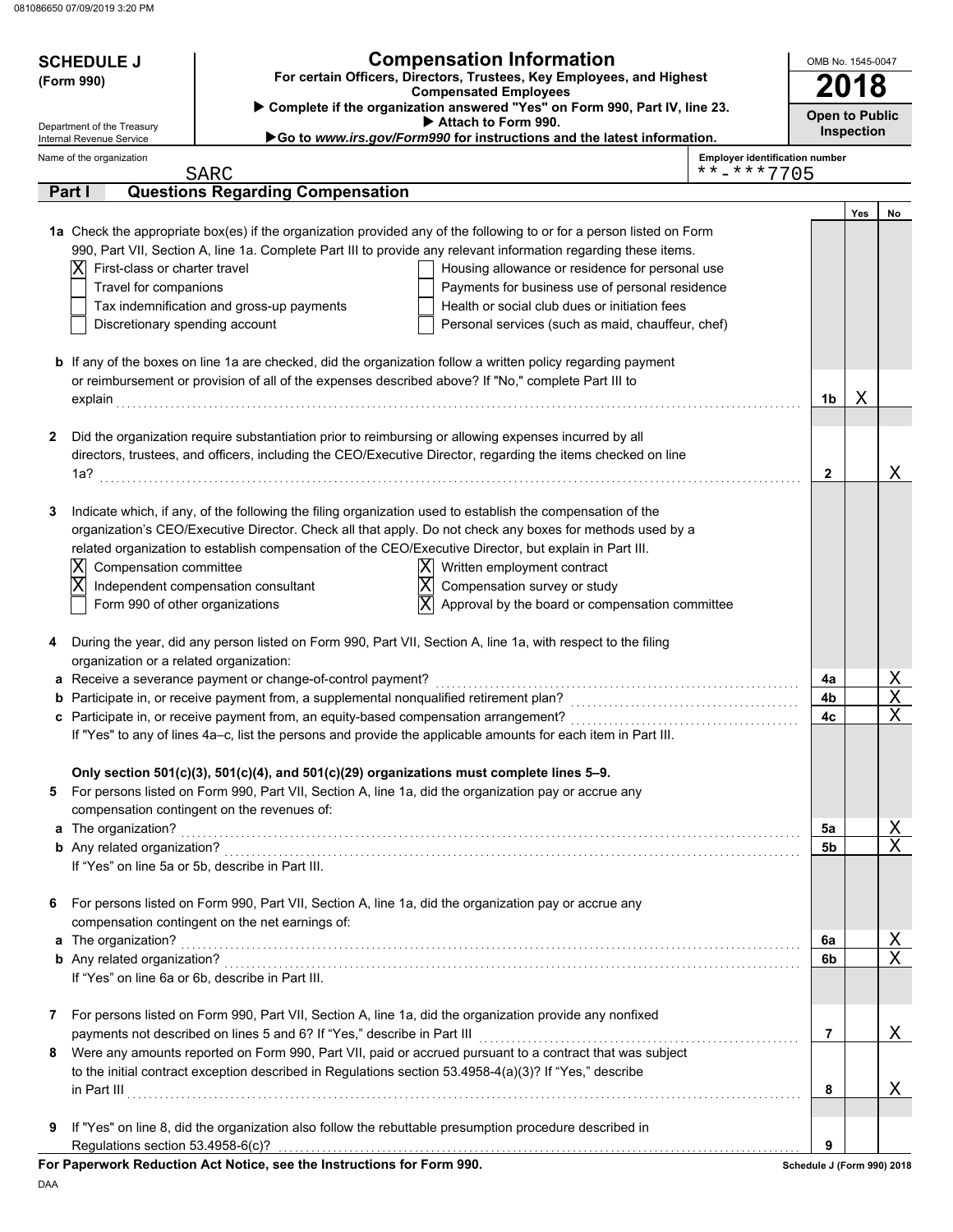#### Schedule J (Form 990) 2018 **SARC**

### Officers, Directors, Trustees, Key Employees, and Highest Compensated Employees. Use duplicate copies if additional space is needed. Part II

\*\*-\*\*\*7705

For each individual whose compensation must be reported on Schedule J, report compensation from the organization on row (i) and from related organizations, described in the instructions, on row (ii). Do not list any individuals that aren't listed on Form 990, Part VII.

Note: The sum of columns (B)(i)-(iii) for each listed individual must equal the total amount of Form 990, Part VII, Section A, line 1a, applicable column (D) and (E) amounts for that individual.

| (ii) Bonus & incentive<br>compensation<br>(A) Name and Title<br>as deferred on prior<br>compensation<br>Form 990<br>Denise Reinke<br>250,083<br>25,082<br>275,165<br>$\mathbf 0$<br>(i)<br>1 President/CEO<br>0<br>C<br>U<br>(i)<br>(i)<br>3<br>(i)<br>(i)<br>5<br>(i)<br>$6\phantom{.0}$<br>(i)<br>$\overline{7}$<br>(i)<br>8<br>(i)<br>9<br>(i)<br>(i)<br>(i)<br>(i)<br>(i)<br>(i) |    |                          | (B) Breakdown of W-2 and/or 1099-MISC compensation |                                           |                | (D) Nontaxable | (E) Total of columns | (F) Compensation       |  |
|--------------------------------------------------------------------------------------------------------------------------------------------------------------------------------------------------------------------------------------------------------------------------------------------------------------------------------------------------------------------------------------|----|--------------------------|----------------------------------------------------|-------------------------------------------|----------------|----------------|----------------------|------------------------|--|
|                                                                                                                                                                                                                                                                                                                                                                                      |    | (i) Base<br>compensation |                                                    | (iii) Other<br>reportable<br>compensation | other deferred | benefits       | $(B)(i)$ – $(D)$     | in column (B) reported |  |
|                                                                                                                                                                                                                                                                                                                                                                                      |    |                          |                                                    |                                           |                |                |                      |                        |  |
|                                                                                                                                                                                                                                                                                                                                                                                      |    |                          |                                                    |                                           |                |                |                      |                        |  |
|                                                                                                                                                                                                                                                                                                                                                                                      |    |                          |                                                    |                                           |                |                |                      |                        |  |
|                                                                                                                                                                                                                                                                                                                                                                                      |    |                          |                                                    |                                           |                |                |                      |                        |  |
|                                                                                                                                                                                                                                                                                                                                                                                      |    |                          |                                                    |                                           |                |                |                      |                        |  |
|                                                                                                                                                                                                                                                                                                                                                                                      |    |                          |                                                    |                                           |                |                |                      |                        |  |
|                                                                                                                                                                                                                                                                                                                                                                                      |    |                          |                                                    |                                           |                |                |                      |                        |  |
|                                                                                                                                                                                                                                                                                                                                                                                      |    |                          |                                                    |                                           |                |                |                      |                        |  |
|                                                                                                                                                                                                                                                                                                                                                                                      |    |                          |                                                    |                                           |                |                |                      |                        |  |
|                                                                                                                                                                                                                                                                                                                                                                                      |    |                          |                                                    |                                           |                |                |                      |                        |  |
|                                                                                                                                                                                                                                                                                                                                                                                      |    |                          |                                                    |                                           |                |                |                      |                        |  |
|                                                                                                                                                                                                                                                                                                                                                                                      |    |                          |                                                    |                                           |                |                |                      |                        |  |
|                                                                                                                                                                                                                                                                                                                                                                                      |    |                          |                                                    |                                           |                |                |                      |                        |  |
|                                                                                                                                                                                                                                                                                                                                                                                      |    |                          |                                                    |                                           |                |                |                      |                        |  |
|                                                                                                                                                                                                                                                                                                                                                                                      |    |                          |                                                    |                                           |                |                |                      |                        |  |
|                                                                                                                                                                                                                                                                                                                                                                                      |    |                          |                                                    |                                           |                |                |                      |                        |  |
|                                                                                                                                                                                                                                                                                                                                                                                      |    |                          |                                                    |                                           |                |                |                      |                        |  |
|                                                                                                                                                                                                                                                                                                                                                                                      |    |                          |                                                    |                                           |                |                |                      |                        |  |
|                                                                                                                                                                                                                                                                                                                                                                                      | 10 |                          |                                                    |                                           |                |                |                      |                        |  |
|                                                                                                                                                                                                                                                                                                                                                                                      |    |                          |                                                    |                                           |                |                |                      |                        |  |
|                                                                                                                                                                                                                                                                                                                                                                                      | 11 |                          |                                                    |                                           |                |                |                      |                        |  |
|                                                                                                                                                                                                                                                                                                                                                                                      |    |                          |                                                    |                                           |                |                |                      |                        |  |
|                                                                                                                                                                                                                                                                                                                                                                                      | 12 |                          |                                                    |                                           |                |                |                      |                        |  |
|                                                                                                                                                                                                                                                                                                                                                                                      |    |                          |                                                    |                                           |                |                |                      |                        |  |
|                                                                                                                                                                                                                                                                                                                                                                                      | 13 |                          |                                                    |                                           |                |                |                      |                        |  |
|                                                                                                                                                                                                                                                                                                                                                                                      |    |                          |                                                    |                                           |                |                |                      |                        |  |
|                                                                                                                                                                                                                                                                                                                                                                                      | 14 |                          |                                                    |                                           |                |                |                      |                        |  |
|                                                                                                                                                                                                                                                                                                                                                                                      |    |                          |                                                    |                                           |                |                |                      |                        |  |
|                                                                                                                                                                                                                                                                                                                                                                                      | 15 |                          |                                                    |                                           |                |                |                      |                        |  |
|                                                                                                                                                                                                                                                                                                                                                                                      |    |                          |                                                    |                                           |                |                |                      |                        |  |
|                                                                                                                                                                                                                                                                                                                                                                                      | 16 |                          |                                                    |                                           |                |                |                      |                        |  |

Schedule J (Form 990) 2018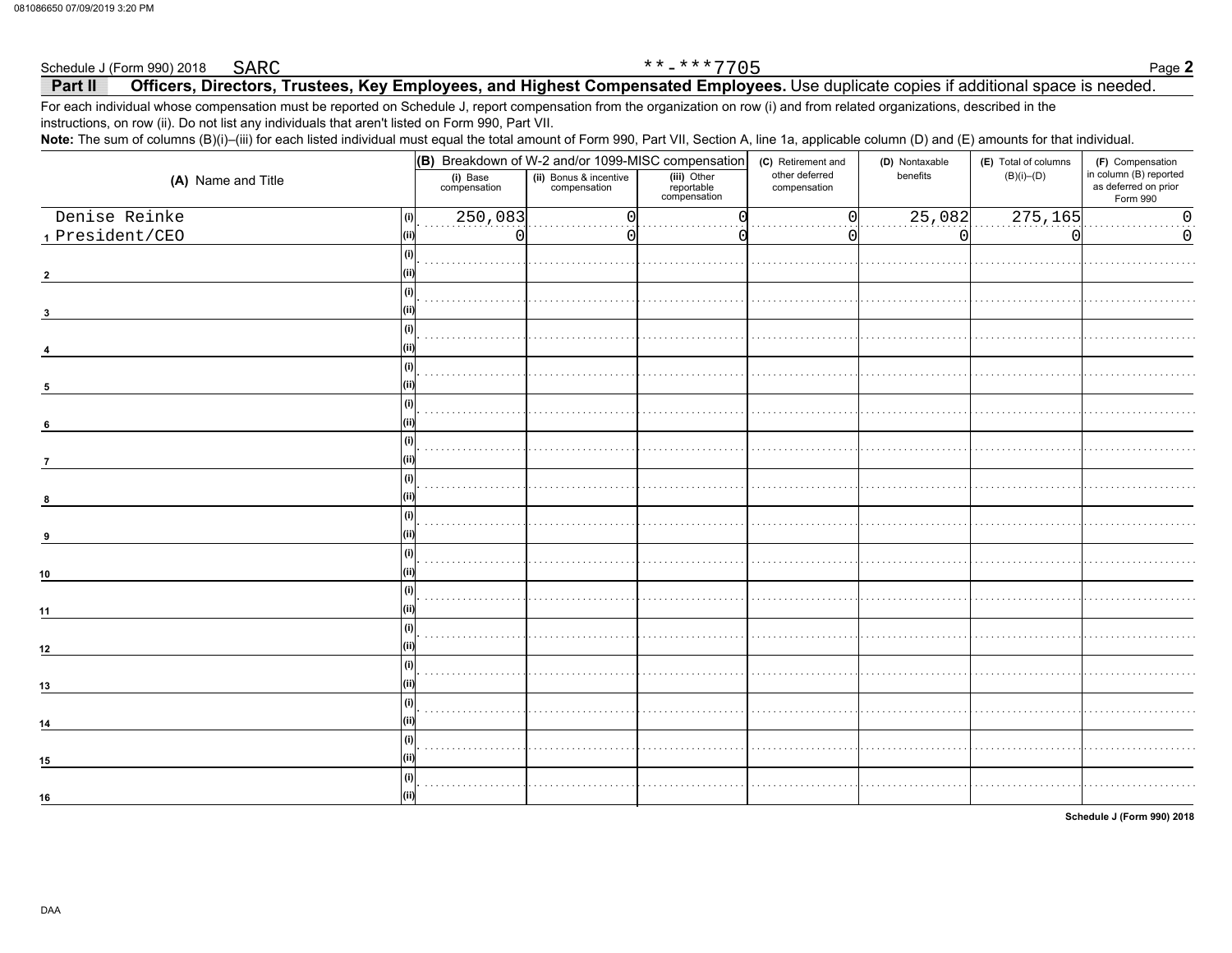Schedule J (Form 990) 2018 SARC Part III **Supplemental Information** 

Provide the information, explanation, or descriptions required for Part I, lines 1a, 1b, 3, 4a, 4b, 4c, 5a, 5b, 6a, 6b, 7, and 8, and for Part II. Also complete this part for any additional information.

 $***$  -\*\*\* 7705

Schedule J (Form 990) 2018